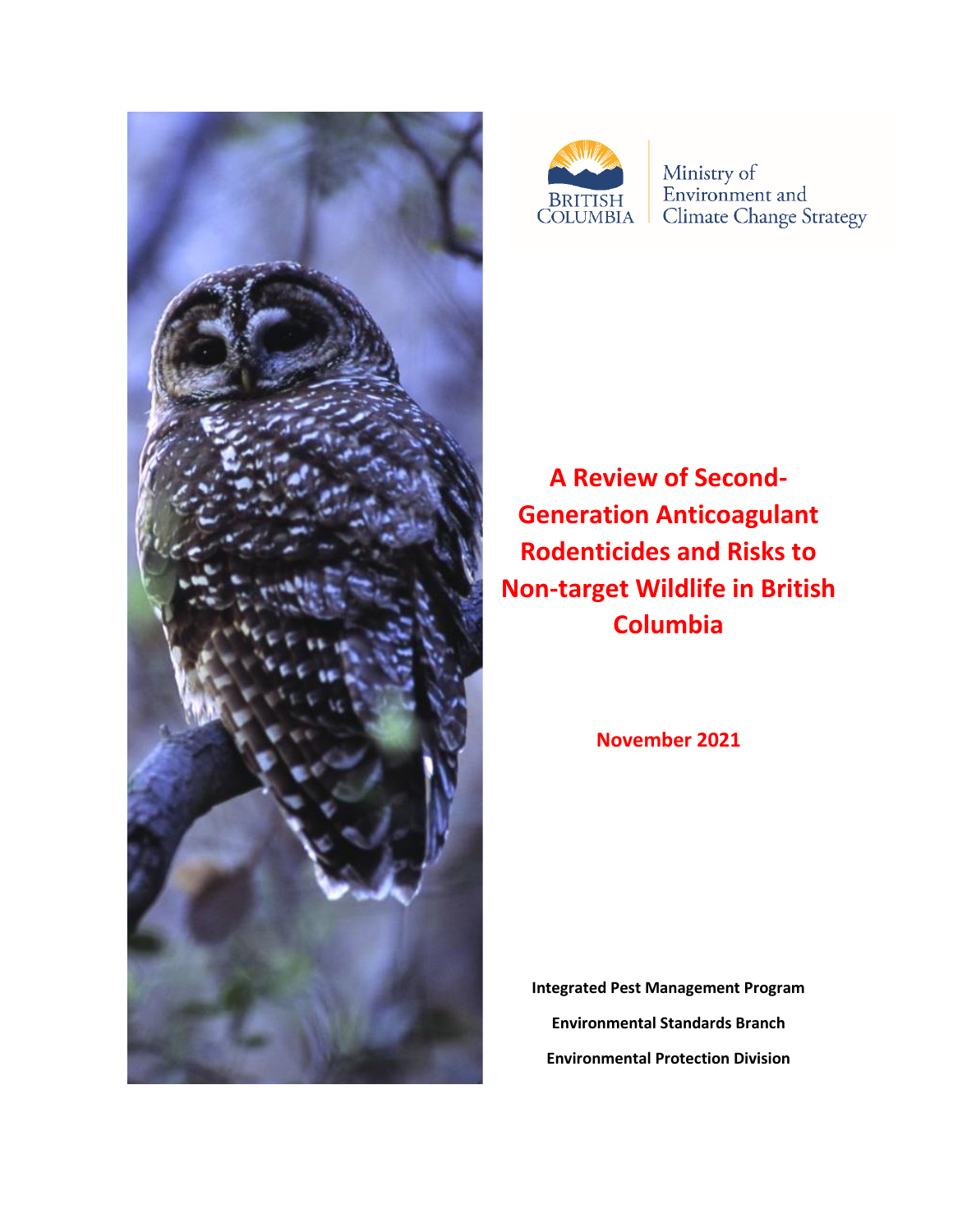# Contents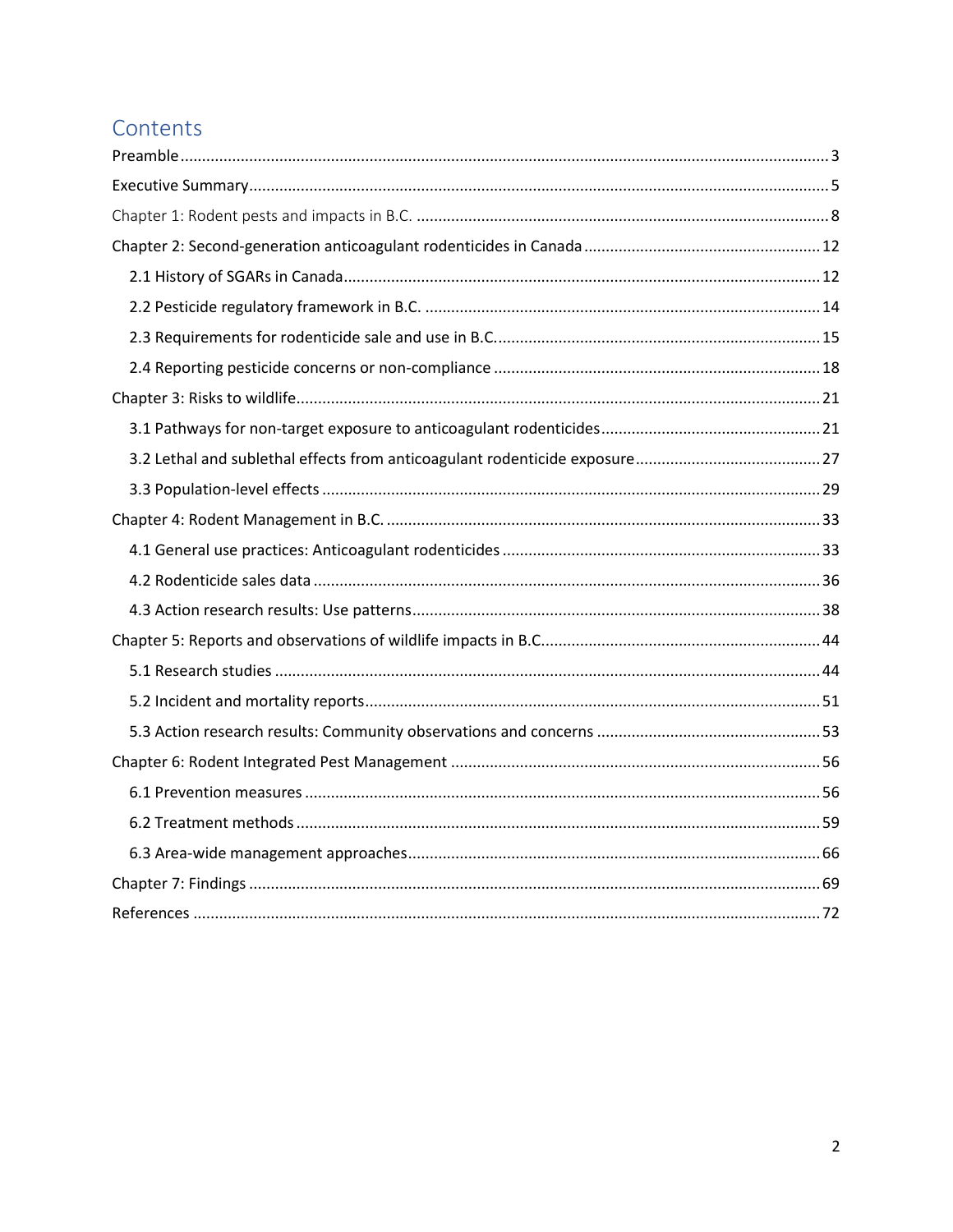## <span id="page-2-0"></span>Preamble

Second-generation anticoagulant rodenticides (SGARs) have been associated with adverse impacts to wildlife, including documented raptor mortalities in British Columbia (B.C.). In July 2021, the Minister of Environment and Climate Change Strategy issued an order banning the sale and use of SGARs for a period of 18 months while the Ministry implemented its Rodenticide Action Plan. This action plan includes a collection of initiatives, such as building partnerships, improving training and education materials, increasing compliance activities, and conducting this Science Review.

The purpose of the Science Review is to better understand the current state of knowledge with respect to risks to wildlife from SGARs and the current use patterns of SGARs in B.C. The Science Review is not intended to generate new data, conduct comprehensive risk assessments, or replicate the evaluation work of Health Canada's Pest Management Regulatory Agency. It reviews what is currently known about SGAR uses and risks to wildlife with a focus on B.C., but also includes information from other jurisdictions. Analyses of human health risks, business or economic impacts, or social impacts from rodent pests and/or SGAR use were out of scope for this report and will be considered during other activities of the Rodenticide Action Plan.

For this Science Review, a literature review was conducted, and an action research method was applied to gather information from a broad variety of sources and to verify learnings from the published literature. Through a combination of interviews, focus groups, and surveys, expertise and perspectives were heard from technical experts (e.g. academic researchers, research scientists, technical government staff), operational experts (e.g. structural pest control operators, agricultural operators, consultants), Indigenous peoples, non-governmental organizations, and members of the community involved in public awareness efforts regarding the impacts of rodenticides to wildlife.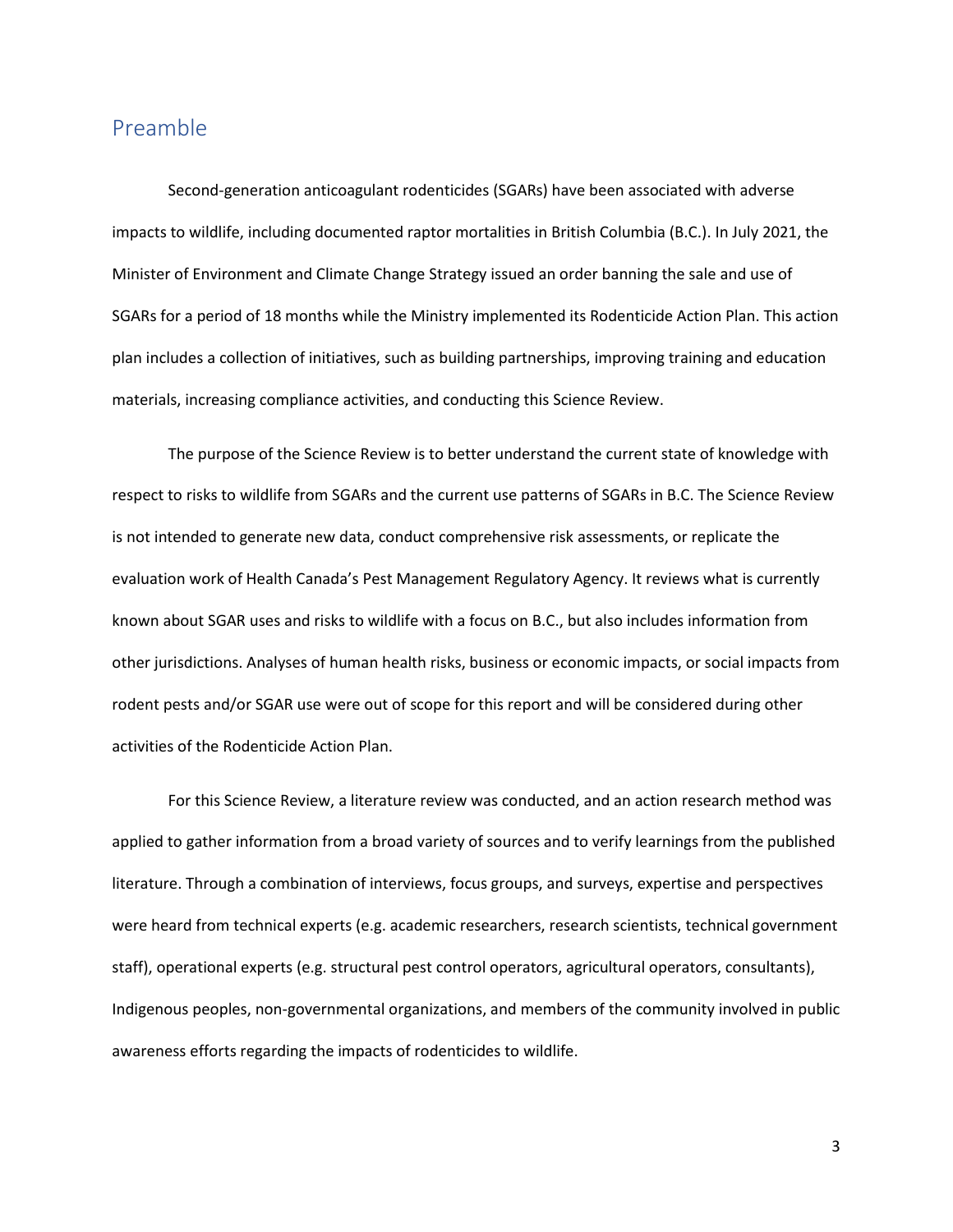The findings of this review are intended to develop future recommendations to inform policy options for the sale and use of SGARs in B.C. under the *Integrated Pest Management Act* and Regulation.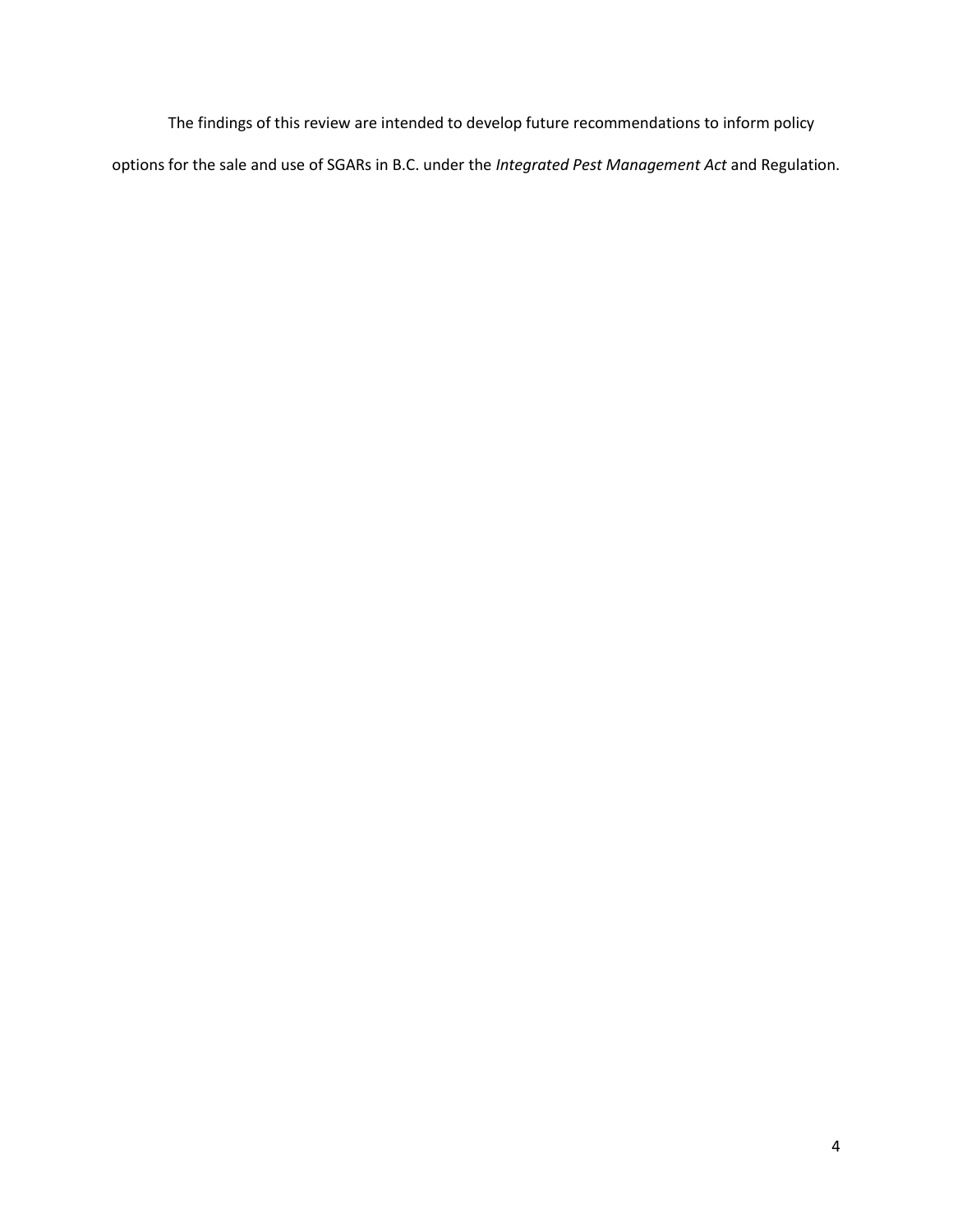## <span id="page-4-0"></span>Executive Summary

Rodent pests can exist nearly everywhere that humans do, and can have significant impacts to structures, infrastructure, human health, agricultural production, and biodiversity. Anticoagulant rodenticides are the most common pesticides used to address rodent issues, and second-generation anticoagulant rodenticides (SGARs) are the preferred option by most pest management professionals. SGARs, formulated as baits, are acutely toxic, persistent, and bioaccumulative substances. When SGARs are ingested by rats or mice, the residues remaining in rodent bodies pose a risk to non-target predators and scavengers that prey on them through the pathway of secondary poisoning. Primary poisoning may also occur if wildlife feed directly on the rodenticide bait.

The use of these products is regulated federally by Health Canada and provincially under the B.C. *Integrated Pest Management Act* and Regulation. In 2010, Health Canada introduced new mitigation measures for SGARs to reduce the risks to non-target wildlife, and will re-evaluate these products again in 2022 to determine whether they continue to have value and meet current health and environmental risk assessment standards. Over and above federal requirements, there are provincial requirements for the sale and certain prescribed uses of SGARs, such as use on public land or by pest control service companies. These requirements include authorizations, record-keeping and reporting, and mandatory Integrated Pest Management (IPM) practices. However, other uses of SGARs (such as use by agricultural operators or by residents on most private property) do not require a provincial use authorization, and therefore are not required to meet the associated regulatory standards. Separate public reporting processes exist in B.C. for non-compliance with provincial pesticide laws (the Report all Poachers and Polluters (RAPP) line), and for reporting dead birds (B.C. Interagency Wild Bird Mortality Line).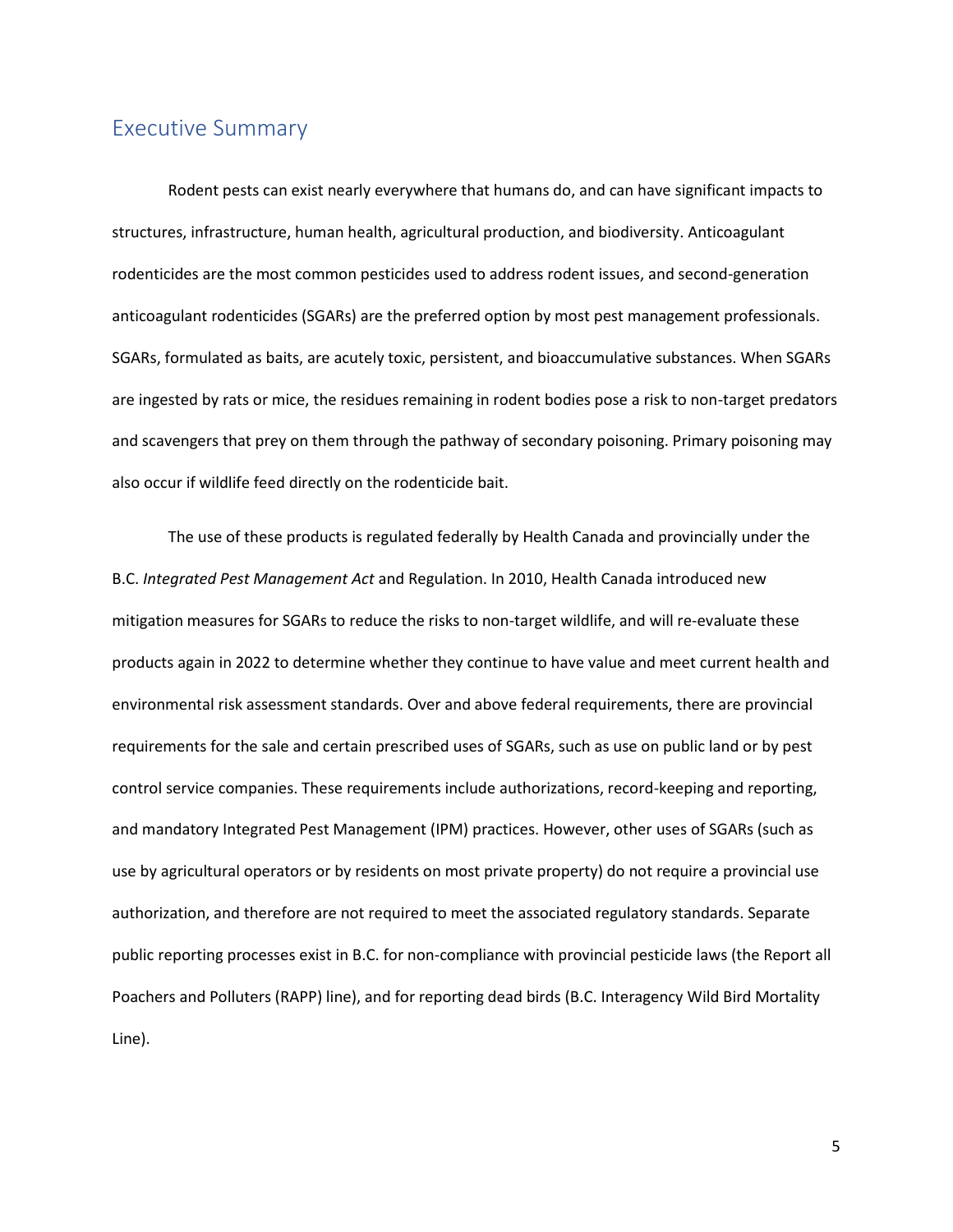Over the last several decades, anticoagulant rodenticide residues have been detected in a wide range of avian and mammalian predators and scavengers around the world. Published literature and data compiled by government wildlife agencies confirms this exposure is occurring in B.C. wildlife, especially in raptors. SGARs are detected more frequently than other rodenticides such as firstgeneration anticoagulant rodenticides (FGARs), which might be expected given the difference in bioaccumulation capacity between the compounds. Long-term research trends show that this exposure is increasing with time in both degree and scale. Typically, this data is obtained through opportunistic collection of wildlife carcasses; thus, the data is not representative of a natural population, and population-level effects remain unknown. There is clear evidence of wildlife exposure to anticoagulant rodenticides through a number of pathways, but more information is needed to better understand how this occurs for different species and how residues may then spread through the food chain.

While detected anticoagulant rodenticide residues indicates exposure, this does not establish that the animal died from rodenticide toxicity, and there can be significant challenges in diagnosing cause of death. The most common cause of death for raptors and owls collected in B.C. is physical trauma, followed by physiological causes; to a lesser extent, there have been recorded wildlife deaths attributed to acute rodenticide toxicity. However, it is suggested by many researchers that sublethal effects from anticoagulant rodenticide exposure may contribute to other causes of death. More research is needed to better understand the extent to which this occurs. The link between mortality of individual non-target wildlife and SGAR toxicity via primary and secondary exposure pathways is unequivocal. However, the magnitude of this issue and how this may translate into population-level effects for B.C. wildlife warrants further study.

For this review, experiential knowledge was gathered from a variety of sources through interviews, focus groups and surveys. Operational experts stated that anticoagulant rodenticides are essential tools for certain use scenarios, such as extreme rodent population outbreaks that pose a threat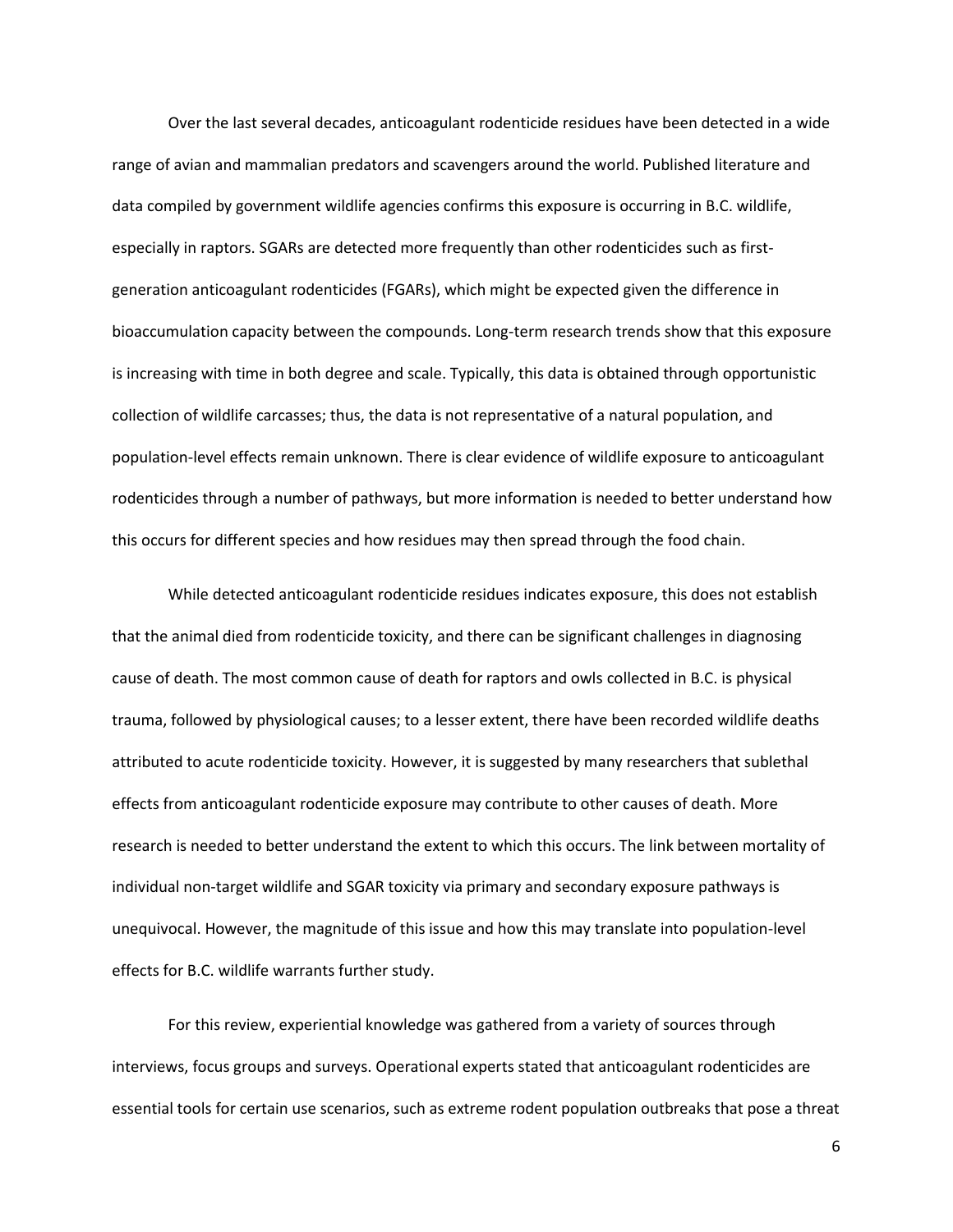to public health or food supply, or for conservation purposes. SGARs are commonly used in both shortterm and long-term rodent management programs, as well as permanent, preventative baiting programs. It was also heard that to be successful, rodent management programs must employ ongoing preventative measures, such as exclusion (rodent-proofing structures) and environmental sanitation, and this is affirmed in the published literature. Almost universally, pest management professionals, research scientists, Indigenous peoples, and other community members indicated that they were concerned with the potential impacts of SGARs on wildlife in B.C. Overuse, unnecessary use, and improper use by untrained individuals were cited as specific concerns.

Report findings were synthesized based on the literature and information gathered from the targeted engagement strategy. Select rodent management scenarios were identified where SGARs are a critical tool to protect against substantial impacts from rodent pests, where effective alternatives are lacking or have been exhausted. However, current use patterns indicate a general overreliance and overuse of this tool and inadequate application of Integrated Pest Management (IPM) principles such as preventative measures to address rodent issues and minimize unnecessary use of pesticides. Due to the high-risk properties of SGARs, the use of these products requires heightened diligence and oversight.

There is clear evidence of environmental exposure and wildlife mortalities from SGARs. Data gaps exist, such as the extent to which different exposure pathways contribute to the issue, the scope of the contamination and lethal or sublethal effects in natural populations, and population-level effects. As more research emerges to better understand these data gaps and mitigate the risks to wildlife, a fundamental shift to reduce reliance on rodenticides and implement other rodent management measures within an IPM context would reduce the rate of introduction of these substances to the environment.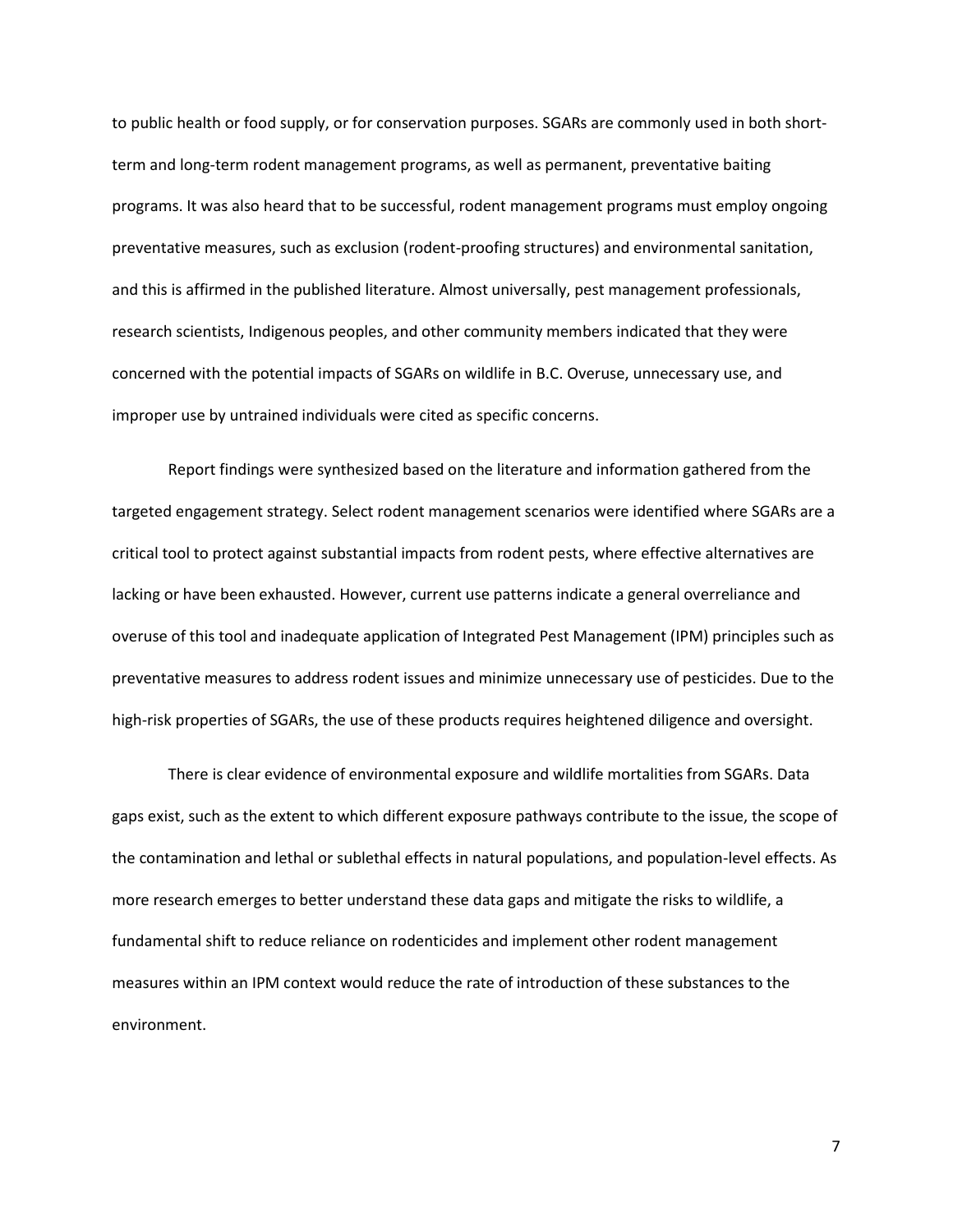## <span id="page-7-0"></span>Chapter 1: Rodent pests and impacts in B.C.

With over 1700 species of rodents representing 35 families worldwide, only three generally cause issues as commensal pests (i.e. living in or near people): the house mouse (*Mus musculus*), roof rat or black rat (*Rattus rattus*), and Norway rat or brown rat (*Rattus norvegicus*), all belonging to the family Muridae. Rodents attempt to co-exist with humans in nearly every building we live, eat or work in and the cost of rodent management globally is estimated to be in the tens of billions of dollars. Their high reproductive potential, combined with their opportunistic feeding behaviour and selection of diverse harbourages, are all contributing factors to their success adapting and thriving in many different habitats and climates.

Rodents are commonly subject to seasonal population fluctuations, as well as population changes associated with food availability, weather events, competition, and predation pressures, with rat and mouse outbreaks typically occurring at intervals of 4-8 years (Lopez-Perea and Mateo 2018). In commensal settings, rodents do not face the usual pressures of a natural wildland environment. Their high reproductive potential – rapid sexual maturity, short gestation periods, large litters, and potential for year-round breeding – means that population numbers can quickly explode, with rodents producing new litters every 24 days. Mouse populations, in particular, can grow extremely quickly and if left unchecked can result in multiple territories with hundreds or even thousands of individuals living in a single building (Corrigan 2001).

Rodents can easily adapt to a wide variety of habitats and climates, with continuously growing incisor teeth prompting constant gnawing behaviour and contributing to the structural damage associated with these pests. They rely highly on senses of touch, smell, hearing and taste; with poorer vision adapted for nocturnal activity and high sensitivity to motion (Mallis 1990). Rodents are social and highly territorial in their behaviour and scent-marking with feces and body fluids. They adapt to their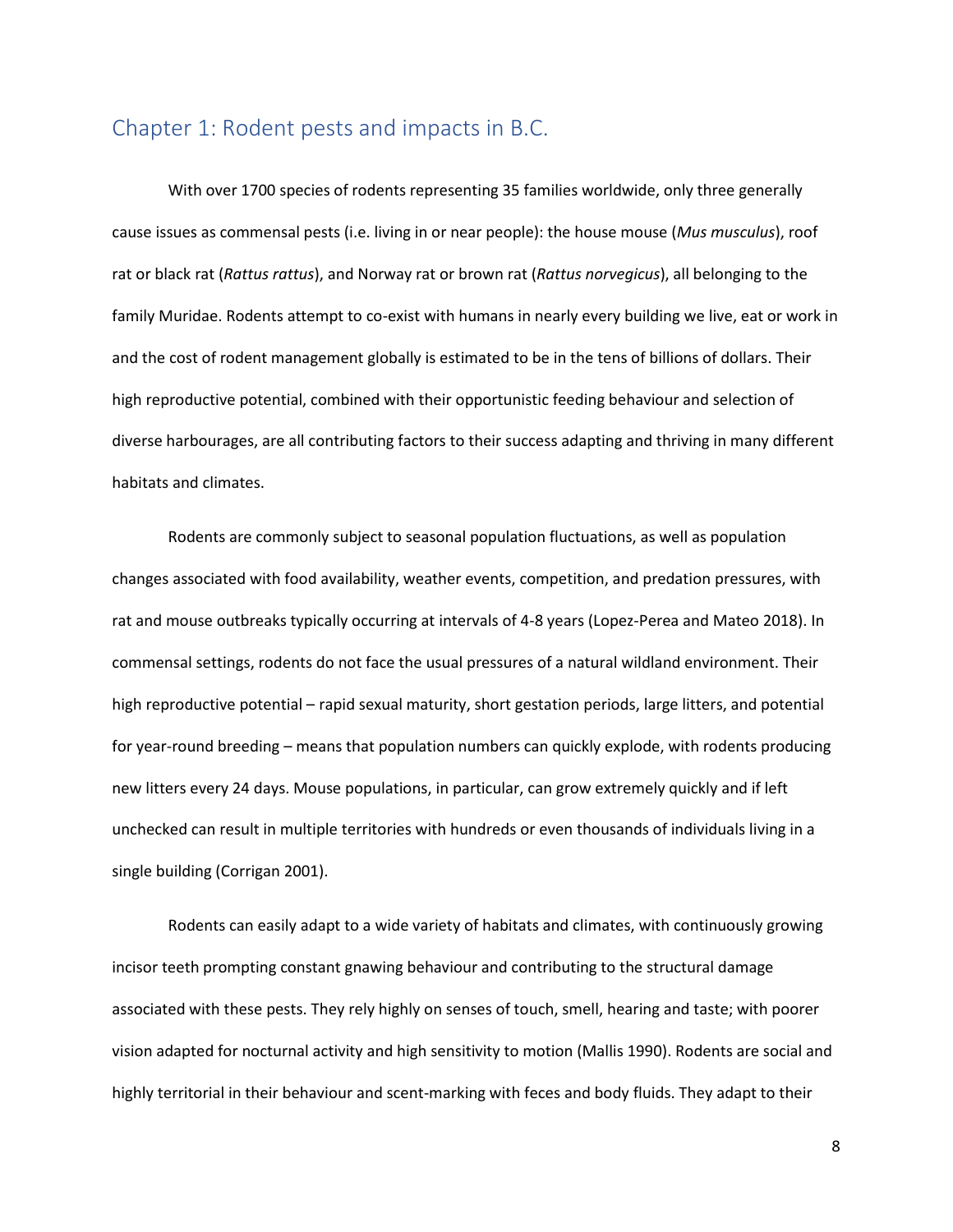environments depending on the resources available, and may exhibit both neophilic (exploratory or investigative) or neophobic (fear or shyness) responses to new foods, objects or harbourages. Mice tend to be more exploratory than rats in general, but all species exhibit both types of behaviour. Mice have hoarding tendencies and will commonly collect food to store back at their nests, including rodenticide baits (known as "bait translocation") (Corrigan 2001).

When comparing typical home ranges – the area frequented by the individual rodent – rats have a much further ranging distance of about 30 meters, compared to a mouse ranging distance of 3 to 6 meters or less. This range varies depending on individual size, sex, season, population density, and resource availability. Given the right conditions, mice can have extremely small territories, and if left undisturbed with suitable resources will stay very close to their nest, sometimes spending their entire lives within a single desk or pallet and presenting extremely challenging control situations (Mallis 1990; Corrigan 2001). Norway rats may nest indoors or outdoors in underground burrows, while roof rats prefer nesting inside or under buildings, or in piles of materials out in the open. Roof rats are also agile climbers, commonly (but not exclusively) found in overhead locations and upper parts of structures (Mallis 1990). In general, mice are much more likely to nest inside than rats (Shore and Coeurdassier, 2018). While rats and mice can potentially both be present in separate parts of the same building, the larger Norway rats may prey on roof rats and both types of rats may prey on mice; therefore, cohabitation in the same area is unlikely (Mallis 1990; pers. comm. C. Day).

Rats and mice can cause structural damage directly with their gnawing behaviour, chewing through wood, plastics, drywall, pipes and electric systems, including both home electronics as well as critical infrastructure such as emergency response, electrical distribution systems, and telecommunications. Burrowing damage can occur in several ways, such as weakening structural supports and foundations, damaging infrastructure (e.g. sewer systems, ditches, or transportation systems), or destroying insulation and nesting within walls. They can damage other household items like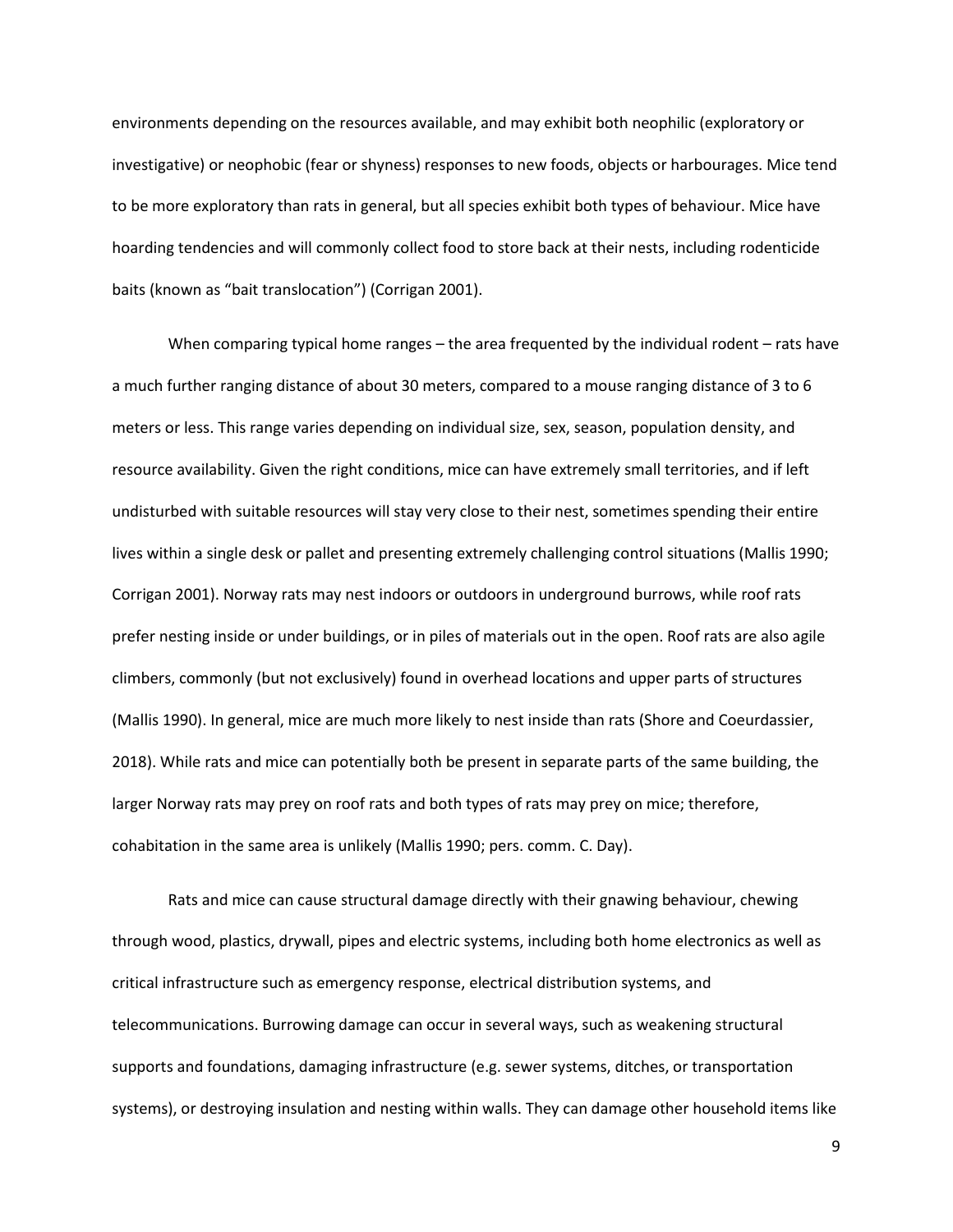books, papers or textiles in search of nesting materials; and can consume or contaminate household foods.

Rats and mice are capable of carrying and spreading diseases to humans, with about 55 different diseases potentially implicated from a wide range of pathogens including viruses, bacterial diseases, and parasites (Corrigan 2001). Commensal rodents can transmit diseases directly by biting or contamination via fur, feet, feces and body fluids; however, this is dependent on the pathogen already existing in the environment and the presence alone of rodents does not necessarily present an immediate health threat. Particularly in developed countries with sanitation infrastructure, health care programs, and pest management programs, the probability of disease transmission from rodents is lower (Corrigan 2001). The risks of health impacts from rodents are significantly higher in areas with poorer sanitary conditions, such as in lower socioeconomic areas or underdeveloped countries (Mallis 1990; Corrigan 2001; Meyer 2003).

Rodent impacts on agricultural operations and the food supply chain can be severe. It's estimated that 20-30% of the world's food supply is contaminated or destroyed by rodent pests, reaching losses of \$30 billion (Mallis 1990; Corrigan 2001). Commensal rats and mice can directly consume stored grain or other commodities, damage barns and other farm buildings by gnawing and burrowing, directly transmit or contribute to the spread of diseases to humans and animals (or attack animals directly), and contaminate food products (e.g. with urine or feces).

While mice and rats make up the vast majority of structural rodent pests, different rodent species can also cause problems in agricultural settings for field crop and livestock production. In B.C., voles (*Microtus* spp*.*), northern pocket gophers (*Thomomys talpoides*), and Columbian ground squirrels (*Spermophilus columbianus*) are all field rodent pests that can significantly impact agricultural production (Albert et al. 2010). Field rodents typically live in grasslands but can also be found in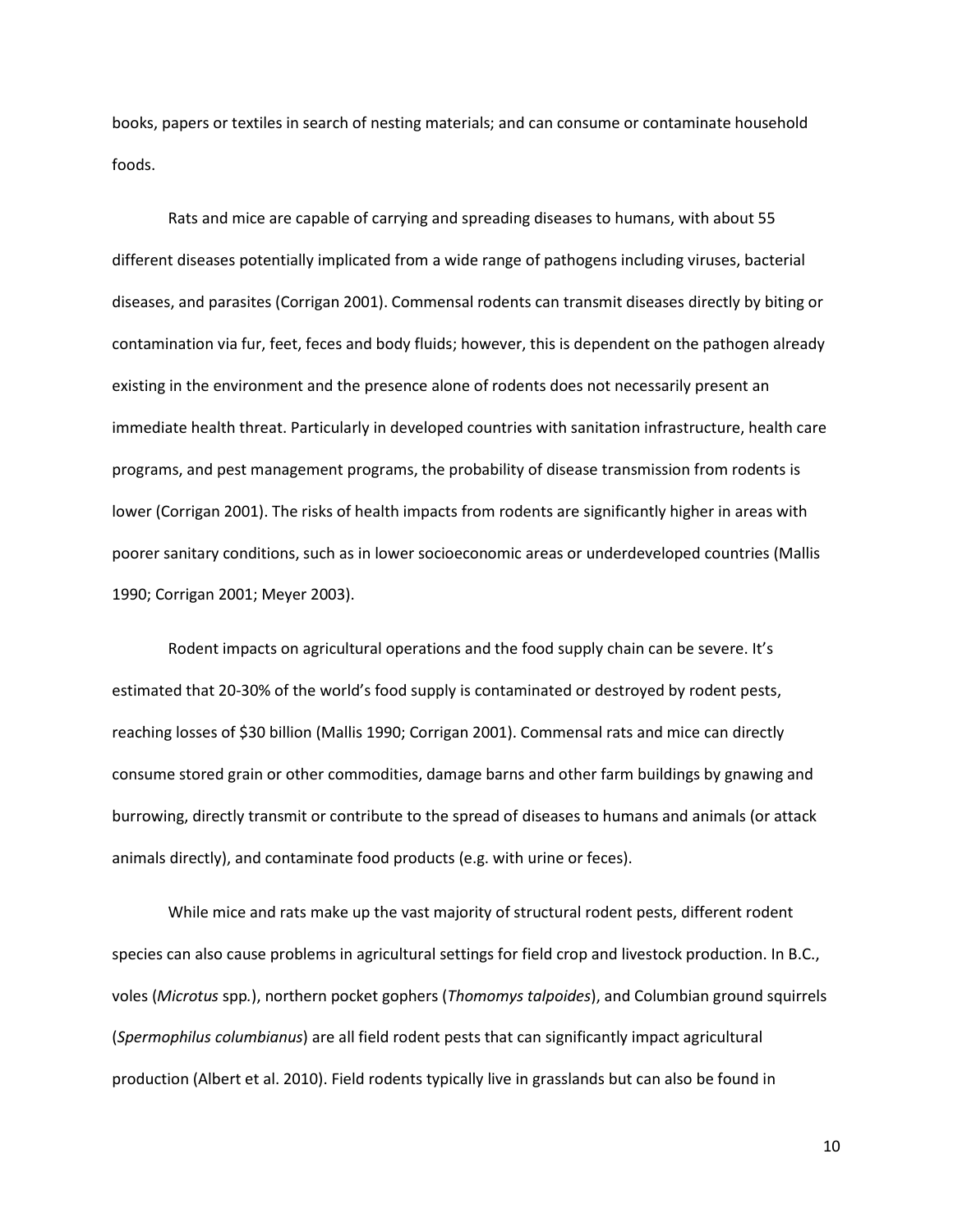agricultural fields and orchards, where they may cause problems by directly chewing and damaging the stems and roots of certain crops like berries or fruit trees. This is in addition to the structural pest issues that may also be experienced from rats and mice damaging barns, storage facilities and other outbuildings in agricultural operations.

From a wildlife conservation perspective, invasive or introduced rodents can have devastating direct and indirect impacts on species and ecosystems, particularly in sensitive ecosystems and for vulnerable native species. As omnivores, rodents may feed on plants, invertebrates, reptiles, mammals, and birds (including eggs, young, and even nesting adults) (Howald et al. 2007; Parks Canada 2021). Rats alone have been implicated in at least 40% of all bird extinctions (Atkinson 1985; Tershy et al. 2015). Isolated island ecosystems are a prime example where rodents are one of the leading causes of species extinction. Rats have been introduced to 90% of the world's islands with significant negative impacts to biodiversity, leading to the extinction of many island mammals, birds, reptiles, and invertebrates (Atkinson 1985; Gill et al. 2014; Tershy et al. 2015).

As one example in B.C., Haida Gwaii is a marine archipelago supporting marine birds and endemic species at risk from the presence of non-native rodents. Isolated from the mainland for thousands of years, the islands of Haida Gwaii are rich with many endemic plant and animal species and a critical nesting location for 13 species of approximately 1.5 million seabirds. Approximately 50% of the global population of ancient murrelets relies on nesting sites in Haida Gwaii and introduced rats have been linked to multiple breeding colony declines and extirpations (Environment and Climate Change Canada 2018).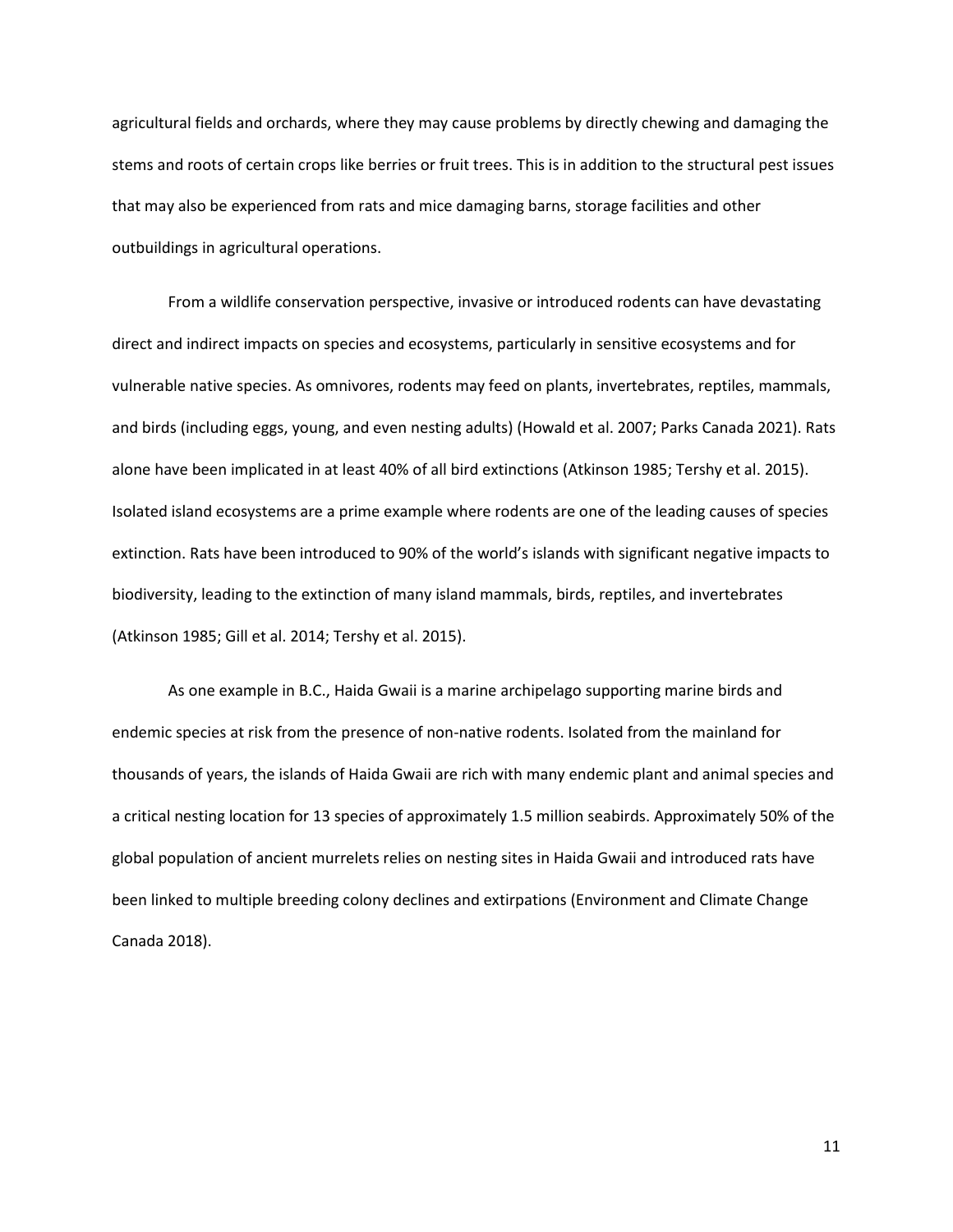## <span id="page-11-0"></span>Chapter 2: Second-generation anticoagulant rodenticides in Canada

## <span id="page-11-1"></span>2.1 History of SGARs in Canada

Historically, rodent pests were managed with traps and domesticated predators. Over the course of the last two centuries advancements were made to develop chemical compounds that "revolutionized" vertebrate pest control. Based on a naturally occurring plant compound, a number of anticoagulant compounds were synthesized, and by the early 1950s warfarin was registered as the first anticoagulant rodenticide. For the past 50 years rodenticides, especially anticoagulant rodenticides, have been the dominant rodent control option worldwide (Elliott et al. 2016). When consumed as bait, anticoagulant rodenticides function by disrupting the vitamin K cycle and reducing the production of blood-clotting agents. This mode of action ultimately leads to the death of the animal by internal bleeding (Newton 2018; Stone et al. 1999). In case of accidental or non-target poisoning, an antidote of vitamin  $K_1$  is readily available for anticoagulant rodenticides (Corrigan 2001).

Resistance issues became apparent worldwide within a few years of the widespread availability and use of warfarin and other first-generation anticoagulant rodenticides (FGARs). Beginning in Europe and North America and quickly spreading to other areas, resistance appeared to arise independently in different populations but through the same biochemical pathways. This necessitated the development of similarly based, but more powerful second-generation anticoagulant rodenticides (SGARs), that began to replace the FGARs in the 1980s (Newton 2018). These SGARs, including the active ingredients bromadiolone, brodifacoum, and difethialone, are more toxic and persistent than FGARs. Brodifacoum is the most potent of the SGARs, with the lowest acute oral LD<sub>50</sub> and therefore lowest bait dosages needed for lethal effect (Corrigan 2001). The high acute toxicity of SGARs reduces the likelihood of resistance development (Hindmarch and Elliott 2018); despite this, some resistance to SGARs was documented by the 1980s, although it does not appear to be as widespread as FGAR resistance (Berny et al. 2018).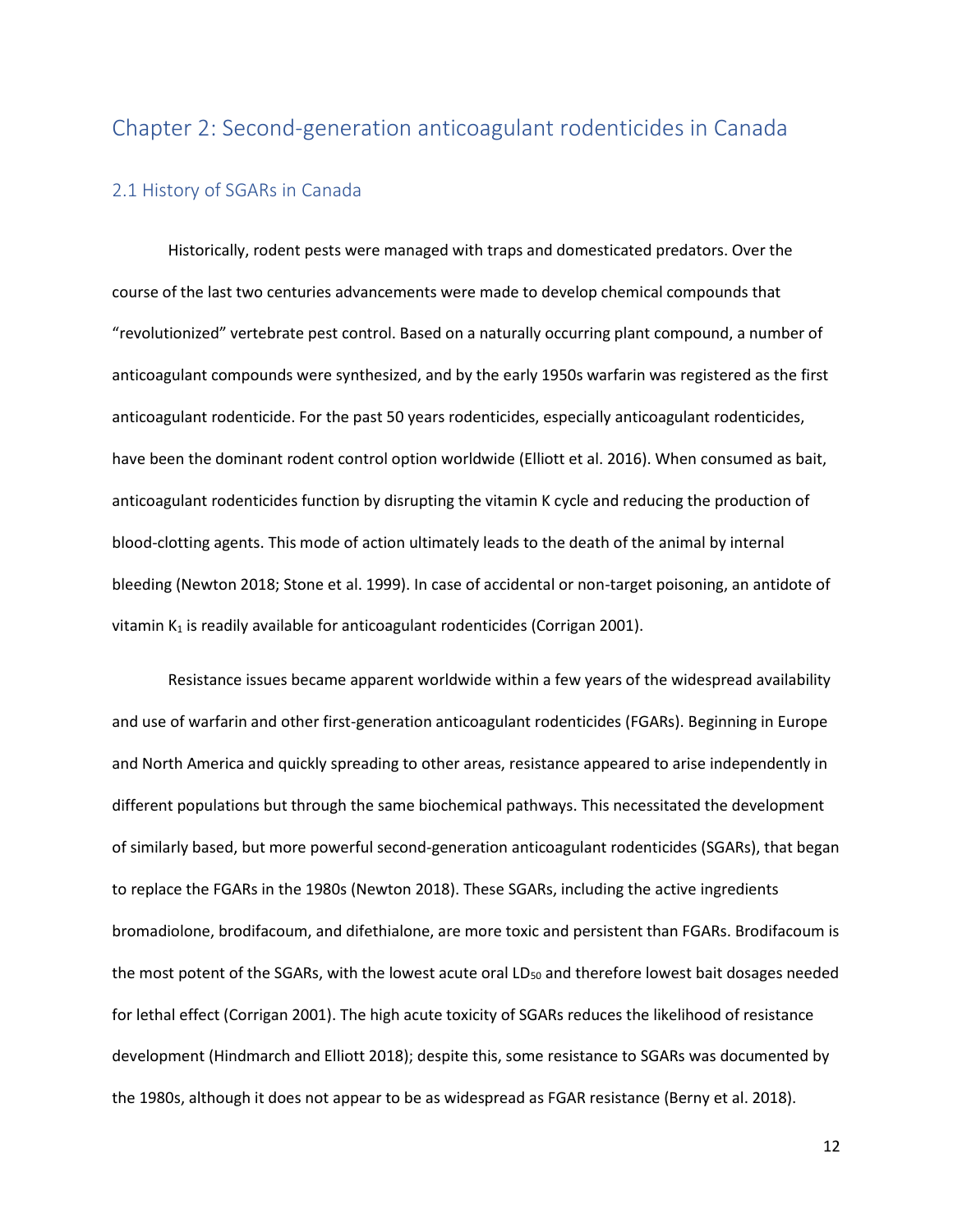Rodents may receive a toxic dose with a single feeding of SGARs compared to multiple feedings needed for FGARs, which is an advantage in environments with plentiful food alternatives available to rodents that may prevent them from returning to feed again on FGARs. However, SGARs have considerably longer half-lives in animal blood and tissues, and higher affinity for liver tissue (Parmar et al. 1987). It's been predicted that residues of brodifacoum and bromadiolone could persist 24 months or longer in target and non-target wildlife after consuming a sublethal dose. In contrast, FGARs are known to be metabolized and excreted much more quickly (Eason et al. 2002; Vandenbroucke et al. 2008).

Today, anticoagulant rodenticides available in Canada include FGARs (chlorophacinone, diphacinone, and warfarin) and SGARs (brodifacoum, bromadiolone, and difethialone). SGARs are the most commonly used anticoagulant rodenticides in both urban and rural settings (Hindmarch and Elliott 2018). Table 2.1 indicates the year of first registration of SGARs in Canada, as well as the current number of registered end-use products containing the respective active ingredients.

Table 2.1. Registration history and current product availability of commercial class SGARs in Canada (Pest Management Regulatory Agency 2004; Pest Management Regulatory Agency 2010; Health Canada 2021a).

| <b>Active ingredient</b> | Date of first registration | <b>Currently registered</b><br>commercial end-use products |
|--------------------------|----------------------------|------------------------------------------------------------|
|                          |                            |                                                            |
| brodifacoum              | 1979                       | 14                                                         |
| bromadiolone             | 1978                       | 24                                                         |
| difethialone             | 2000                       | 10                                                         |

Corrigan (2001) estimated that approximately 90% or more of the bait used in rodent management programs are anticoagulants. Warfarin, the earliest developed and most publicly recognizable FGAR, is still used widely today despite resistance development. Most use is in domestic products intended for use by the general public, whereas SGARs are preferred by professional pest control operators. The toxicity of warfarin varies, with it being most effective against Norway rats, less effective against roof rats, and least effective against house mice. Chlorophacinone and diphacinone,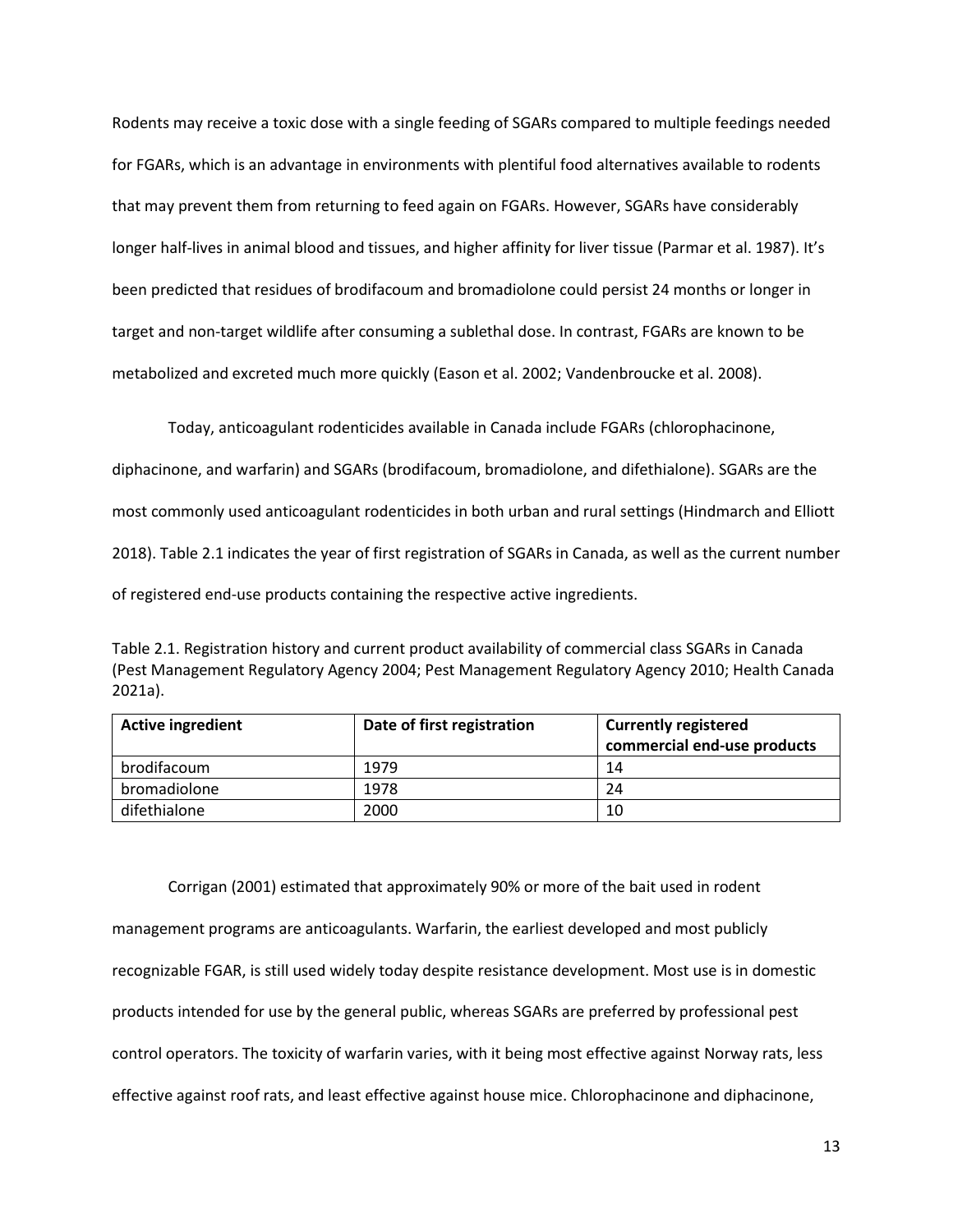while considered FGARs, belong to a separate class of anticoagulants than warfarin. Nonetheless, warfarin-resistant rodents will also be resistant to these two active ingredients.

## <span id="page-13-0"></span>2.2 Pesticide regulatory framework in B.C.

Pesticide use in B.C. is regulated by both federal and provincial legislation and some uses may also be regulated by municipalities. Pesticides, including rodenticides, can only be used in Canada if they have been evaluated and registered by Health Canada's Pest Management Regulatory Agency (PMRA). Through extensive health and environmental risk assessments, the PMRA establishes conditions and limitations for the use of pesticides. As required under the federal *Pest Control Products Act*, pesticides are then regularly re-evaluated to consider potential risks, as well as value, to ensure they meet modern safety standards established to protect human health and the environment.

B.C. sets additional standards under the *Integrated Pest Management Act* (*IPM Act*) and Regulation. The legislation establishes conditions for the sale and use of pesticides through a pesticide classification system, requirements for certain individuals to be trained and certified, and regulatory provisions for specific authorizations for prescribed uses. Regulatory requirements also contain public notification, consultation, reporting, and record keeping provisions – as well as standards for use of Integrated Pest Management (IPM) and for human health and environmental protection. Vendors selling commercial rodenticides, such as SGARs, must be licenced and employ certified pesticide dispensers to interact with customers prior to purchase.

Municipalities in B.C. have authority under the *Community Charter* to restrict pesticide use on outdoor trees, shrubs, flowers, other ornamental plants and turf, on private residential land and land vested in the municipality. Generally, this authority does not extend to restricting pesticide use for the management of pests that transmit human diseases or impact agriculture or forestry, on the residential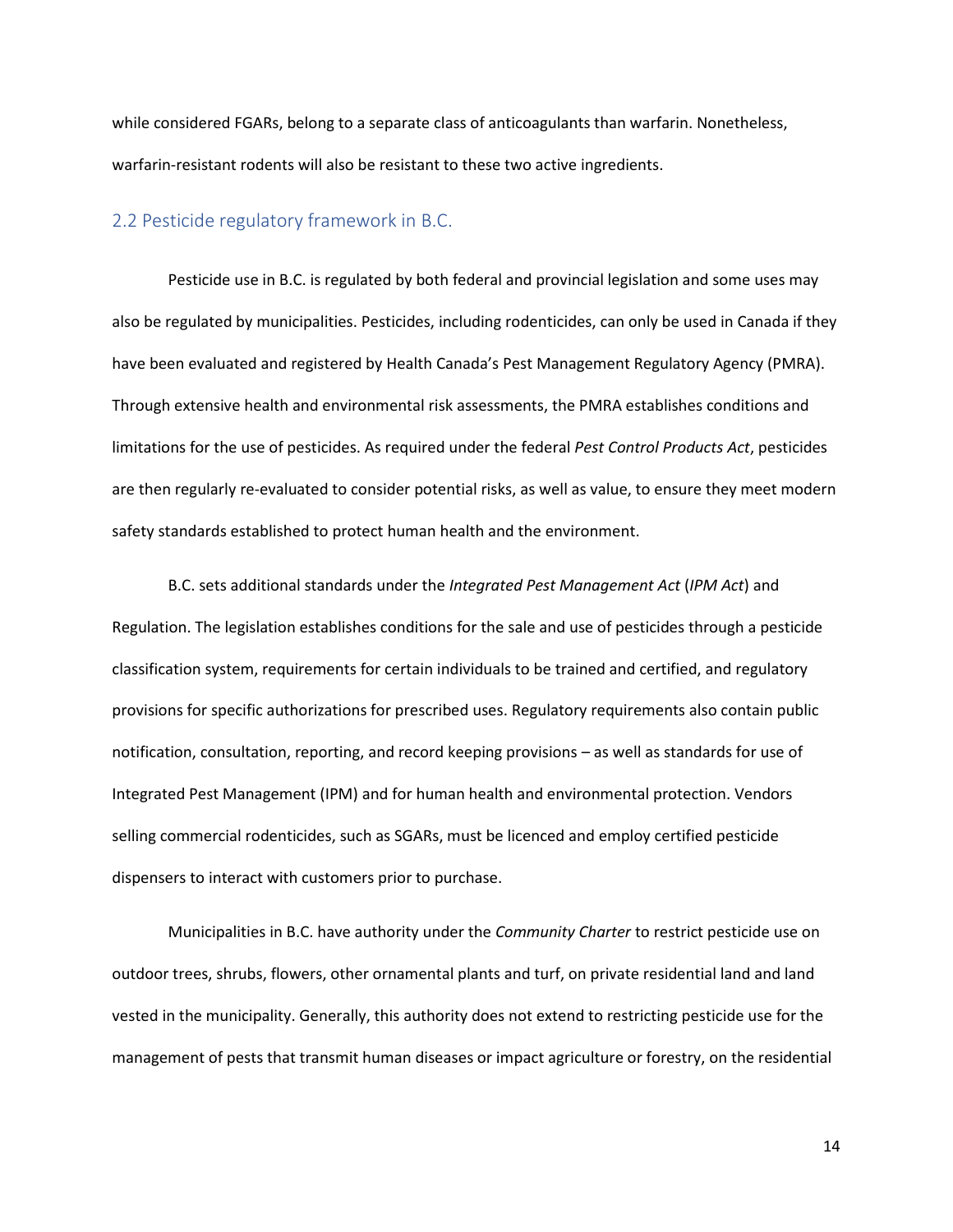areas of farms, to buildings or inside buildings, or on land used for agriculture, forestry, transportation, public utilities or pipelines (unless the public utility or pipeline is vested in the municipality).

### <span id="page-14-0"></span>2.3 Requirements for rodenticide sale and use in B.C.

The PMRA re-evaluated six rodenticides (brodifacoum, bromadiolone, chlorophacinone, diphacinone, warfarin, and zinc phosphide) in 2006 (Pest Management Regulatory Agency 2006, 2007). In 2010, following risk assessments and mitigation measures applied by the U.S. Environmental Protection Agency in 2008, the PMRA subsequently required additional risk mitigation measures for eight rodenticides, including all three registered SGARs (Pest Management Regulatory Agency 2010). These new measures included requirements for formulations, sales, and use of domestic and commercial class products. Notably, SGARs were prohibited for domestic class products (i.e., those intended for use by consumers in and around the home). Commercial class products containing SGARs were labeled for use only by certified pest control operators (i.e. a person with a pesticide applicator certificate), farmers and persons authorized in government-approved pest control programs. Two SGARs (brodifacoum and difethialone) were restricted to indoor uses only, and outdoor uses of bromadiolone may only be within 15 meters of a structure (or within 100 m if the bait is enclosed in a secured bait station and placed along a fence-line). The next federal re-evaluation of SGARs is scheduled to begin in 2022.

On July 21, 2021, due to concerns of effects on non-target wildlife, the B.C. Minister of Environment and Climate Change Strategy announced an 18-month ban on the sale and use of SGARs. Exemptions were allowed for identified Essential Services and agricultural operations. With respect to the sale and use of rodenticides, the temporary requirements of the Minister's Order introduced new requirements over and above the regulatory requirements under the provincial *IPM Act*. With that in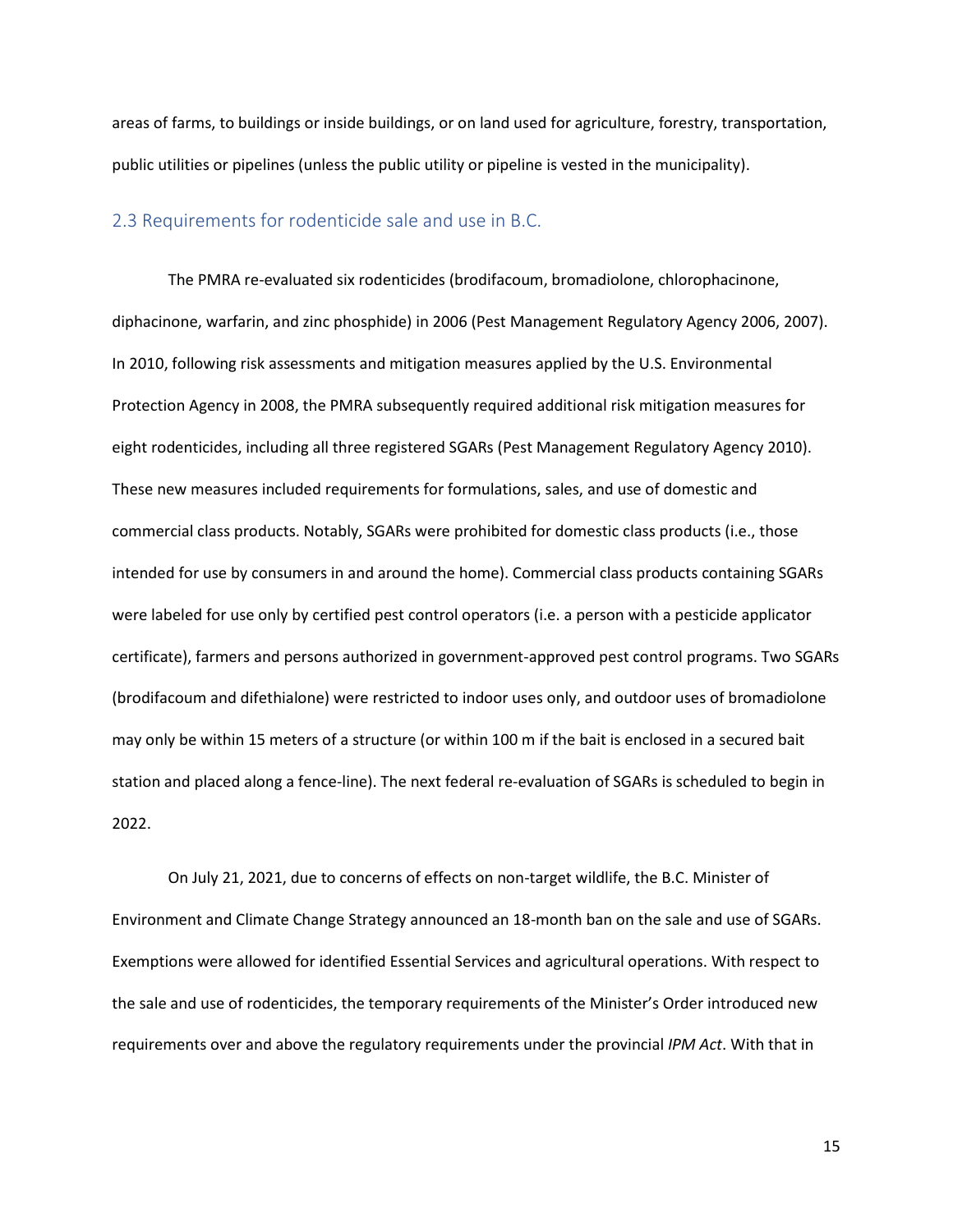mind, the standard regulatory requirements *prior* to the temporary Minister's Order are described below.

In B.C., with the exception of excluded pesticides on Schedule 2 of the IPM Regulation (such as corn cellulose), domestic and commercial class rodenticides may only be sold by licenced pesticide vendors. Vendors must employ trained, certified dispensers to interact with customers prior to the sale to confirm the intended pesticide use is appropriate and provide advice on pest management and the safe use of the pesticide. For commercial class pesticides, including SGARs, vendors must keep records for each purchase and submit annual sales summaries to the Ministry of Environment and Climate Change Strategy (ENV). For restricted class or permit-restricted class pesticides, purchasers are required to hold a pesticide applicator certificate to purchase. While SGARs have a label statement restricting the use to certified applicators, farmers, or government-authorized programs, the label does not restrict the sale of the product; and since SGARs are commercial class products and not restricted class, they do not require the purchaser to provide proof at the point of purchase that they meet this legal requirement for use.

The use of pesticides on public land (and some private land) in B.C. requires an authorization. Anyone who provides a service to apply pesticides in B.C. (except for excluded pesticides) requires a licence from ENV. A licence is also required by anyone to use rodenticides for structural pest control on public land, to manage rodents in or around multi-residence properties on private land, and to manage pests of landscaping on public or private land. For other uses of non-excluded rodenticides on public land in B.C. (not already requiring a licence), a Pesticide Use Permit is required from ENV.

Licensees must ensure trained and certified applicators apply pesticides and are required to keep daily use records and submit annual use summaries to ENV. Licensees must also provide public notification for certain uses, follow health and safety standards to protect human health and the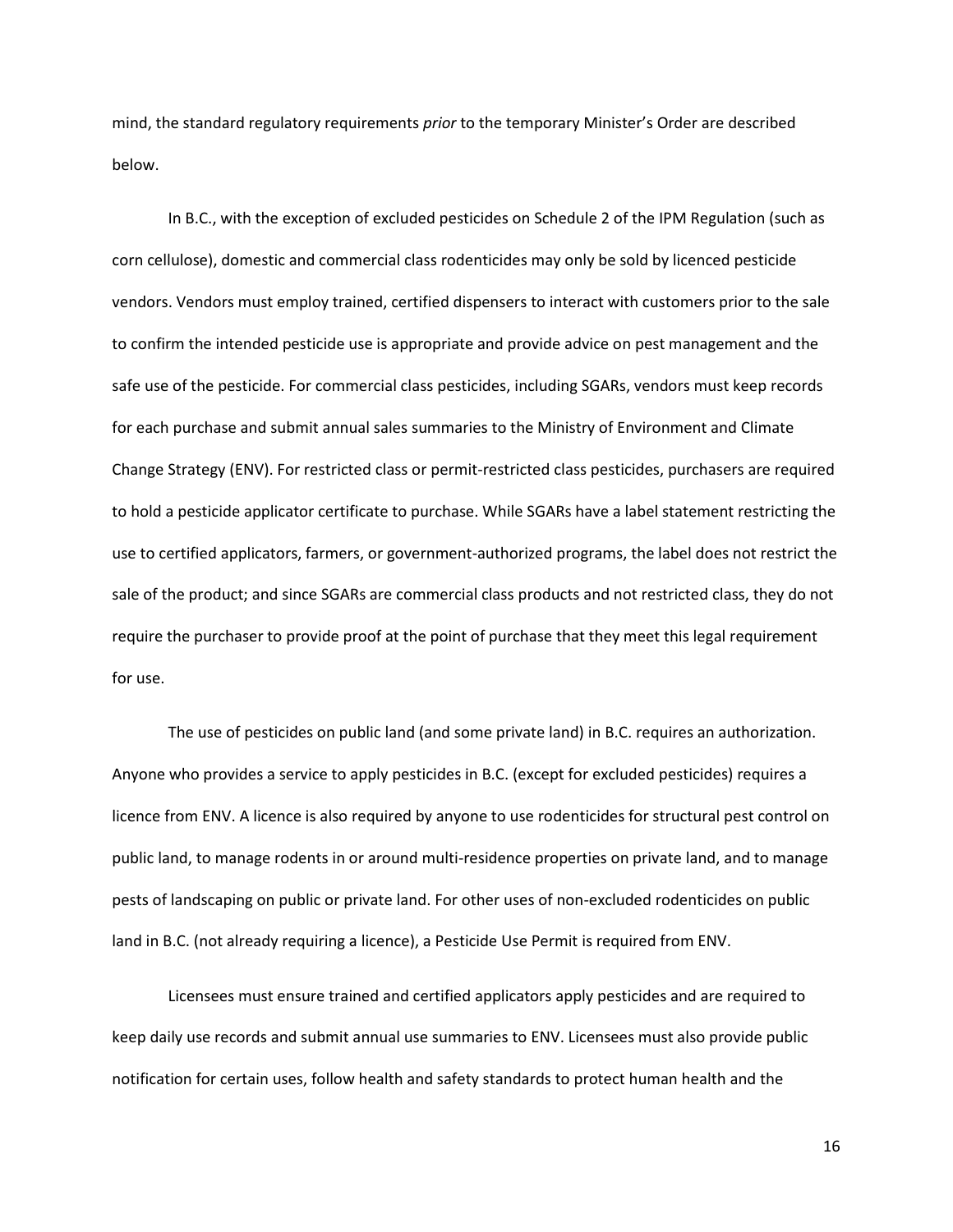environment, and follow the principles of IPM when making treatment decisions. IPM is a decisionmaking framework that includes steps for prevention, pest identification, monitoring, establishing action thresholds, consideration of treatment options (including pesticide alternatives), and program evaluation. The IPM Regulation has specific requirements for licensees using rodenticides baits including deploying the bait only in labeled, secured, tamper resistant bait stations (or in areas inaccessible to people or pets). Rodenticides applied in certain areas frequented by children, such as residences, schools, or daycares, must contain bittering agents to prevent accidental poisoning and must be removed from the treatment area and destroyed when the baiting program is complete.

Residents wishing to purchase and use commercial SGARs around their own home do not require an authorization from ENV (with the exception of multi-residence buildings). However, per the user requirement on the federal product label, they must complete training and get a pesticide applicator certificate in order to use the product. This certification is a legal requirement for use, but is not required to be shown at the point of purchase in B.C. Note that PMRA states that commercial class pesticides in general are not intended for domestic, personal use in and around the home, but rather are labeled for commercial activities and professional applicators.

Agricultural operators in B.C. are generally not required to hold an authorization from ENV to use pesticides for agricultural activities. Agricultural operators may still require training and certification to use certain products, such as restricted or permit-restricted class products; or for workers to use moderately toxic or toxic pesticides (under B.C. WorkSafe standards and the Occupational Health and Safety Regulation). Agricultural operators do not, however, require certification under the *IPM Act* to purchase or use SGARs.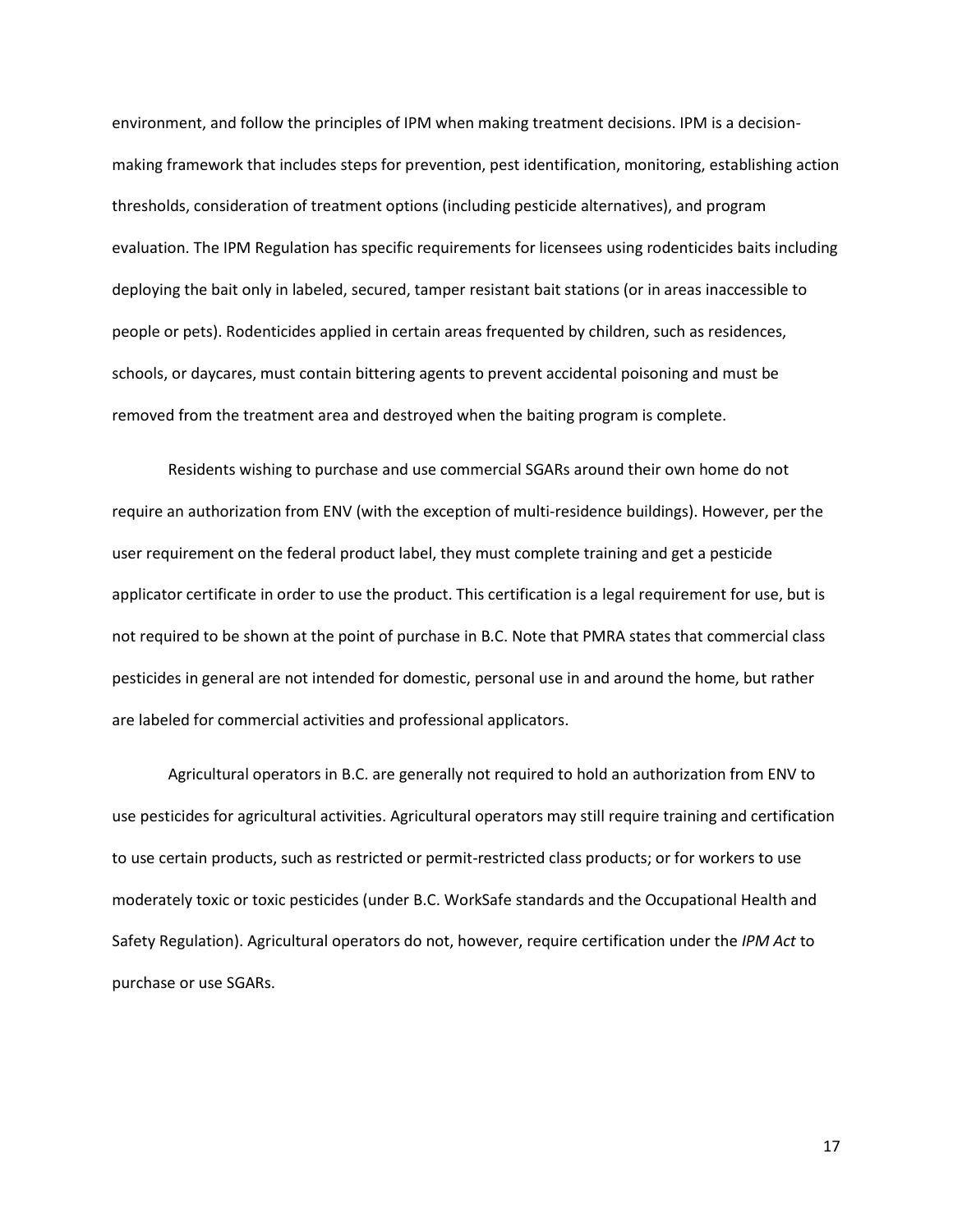Municipalities generally do not have the authority to create bylaws restricting the use of rodenticides. However, as of September 2021, several B.C. municipalities had instituted policies banning the use of SGARs for rodent control on municipal-owned properties.

#### <span id="page-17-0"></span>2.4 Reporting pesticide concerns or non-compliance

There are several processes in place for people to report pesticide-related concerns, including reports of non-compliance with provincial or federal laws or concerns for wildlife potentially impacted by pesticide use. Provincial and federal pesticide compliance officers conduct inspections to verify compliance with pesticide regulations. These inspections may be routine or may be in response to a specific compliant or incident. If an inspector finds non-compliance with a requirement, there are a variety of enforcement tools that may be used based on a risk-based model.

In B.C., the primary method recommended for reporting suspected or known non-compliance with provincial laws involving pesticides, including rodenticides, is through the Report All Poachers and Polluters (RAPP) 24-hour telephone hotline at 1-877-952-RAPP (7277). There is also an online form available for reporting. The RAPP line may also be used to report injured or distressed wildlife regardless of any connection to potential pesticide impacts.

Regional Health Canada compliance officers promote and monitor compliance with the *Pest Control Products Act* (PCPA) and regulations in B.C. A person may report a known or suspected health or environmental incident involving a pesticide to either the pesticide registrant listed on the label, or directly to the PMRA via the online Public Engagement Portal Voluntary Incident Reporting form [\(http://pest-control.canada.ca/en/public-engagement-portal/forms/voluntary-incident-report\)](http://pest-control.canada.ca/en/public-engagement-portal/forms/voluntary-incident-report). Pesticide registrants are required by law to report any pesticide incidents involving their registered pest control products to Health Canada.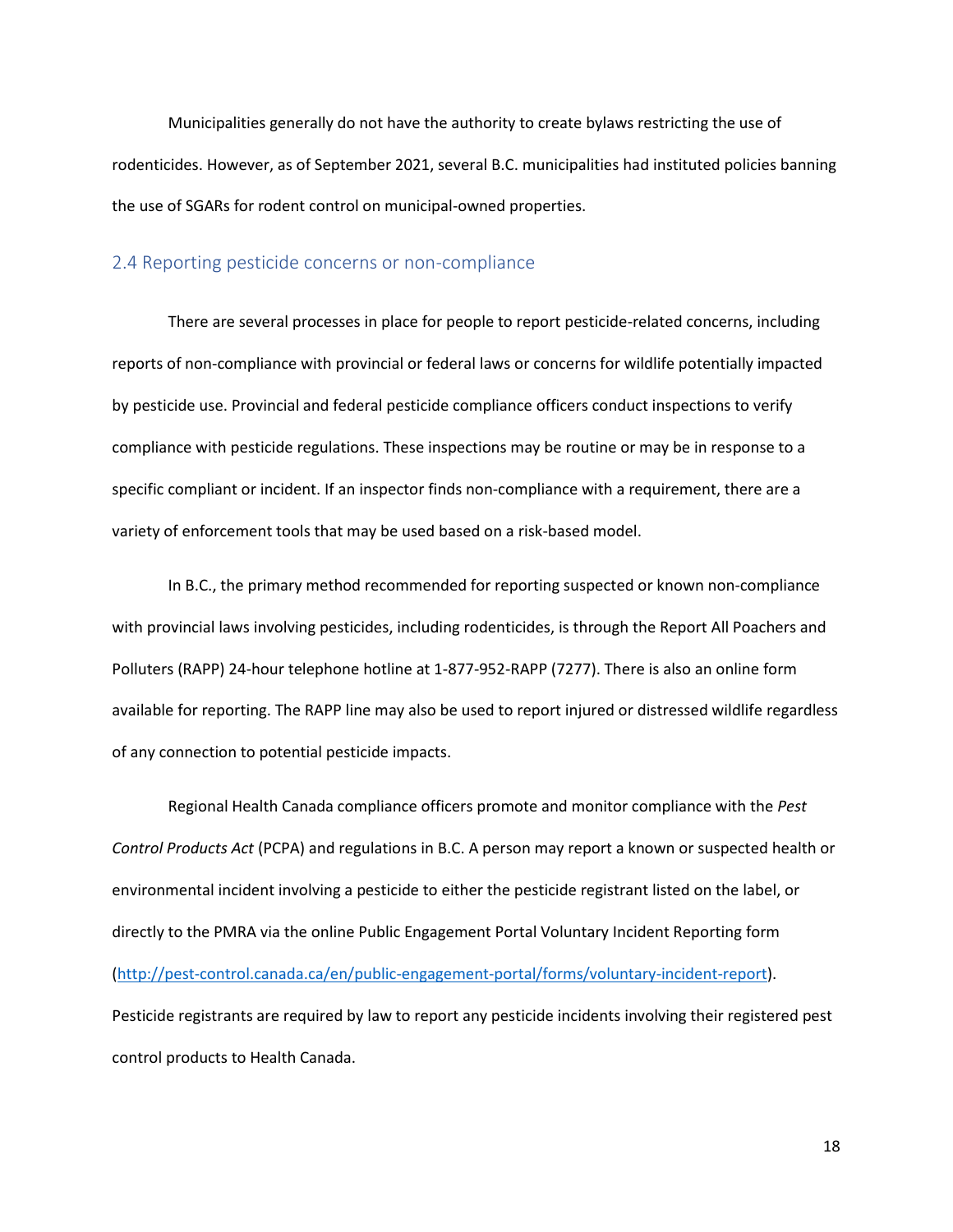B.C. also has a reporting process specifically for bird mortalities. The B.C. Ministry of Forests, Lands, Natural Resource Operations and Rural Development (FLNRORD) and Environment and Climate Change Canada's Canadian Wildlife Service (ECCC-CWS) jointly monitor bird health through the Wild Bird Mortality Investigation Protocol, which includes a 24-hour telephone line for public reporting of dead birds. The program is not intended to collect every dead bird and not every reported bird will be submitted for necropsy; rather, the purpose is to monitor for potential avian disease outbreaks or mass mortalities, especially in priority species (e.g. species at risk). Depending on the species, specific case conditions, and condition of the remains, carcasses may be collected and submitted to the Animal Health Lab of the B.C. Ministry of Agriculture, Food and Fisheries in Abbotsford, B.C. Veterinary pathologists perform a necropsy and may conduct further external diagnostic testing (such as laboratory testing for toxins, like rodenticides) at an additional cost, if necessary to determine a cause of death. Final necropsy reports are typically shared with the specimen submitter, and data from the Bird Mortality Line is maintained jointly by both provincial and federal wildlife agencies (FLNRORD and ECCC-CWS). The Animal Health Lab may also collect tissue samples from submitted carcasses if requested by wildlife agencies for other wildlife research projects.

There is no ongoing monitoring of pesticide residues in natural wildlife populations across B.C., and the data available is based on found and submitted dead or moribund birds. Therefore, data available must be considered within the context of these limitations. Specimens will generally be collected more frequently in regions with higher human population densities, which also tend to have higher amounts of rodenticide use. Furthermore, birds already dead or moribund are thus more likely to be affected by toxins than a natural randomized population sample, which can bias the data towards a higher proportion affected. On the other hand, potentially affected birds and other wildlife outside of major population areas are less likely to be found and reported which may lead to under-reporting of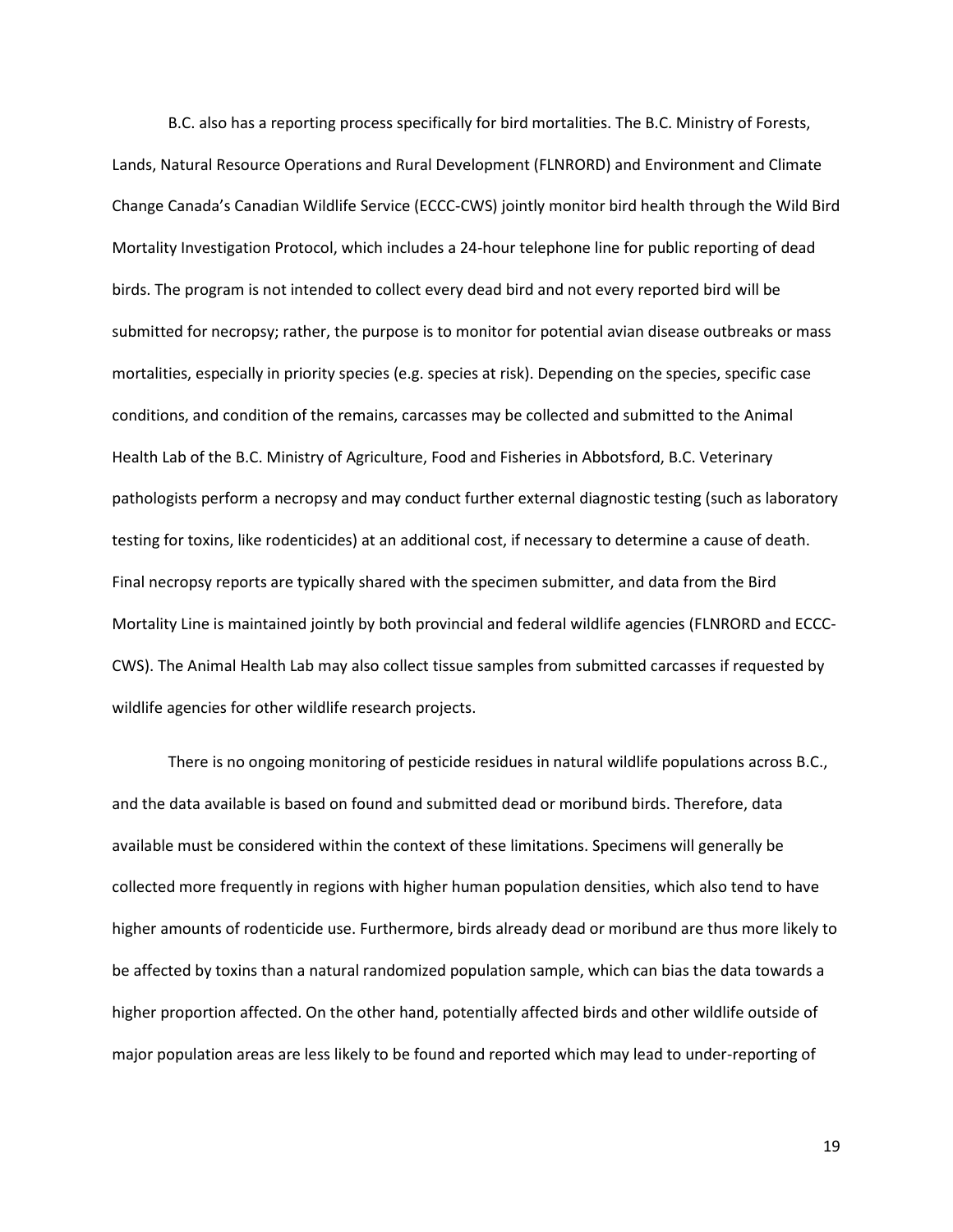the actual exposure rates. As a result, it is challenging to establish the potential population-level exposure and mortality rates in B.C. from rodenticide toxicity, as discussed in more detail in Chapter 5.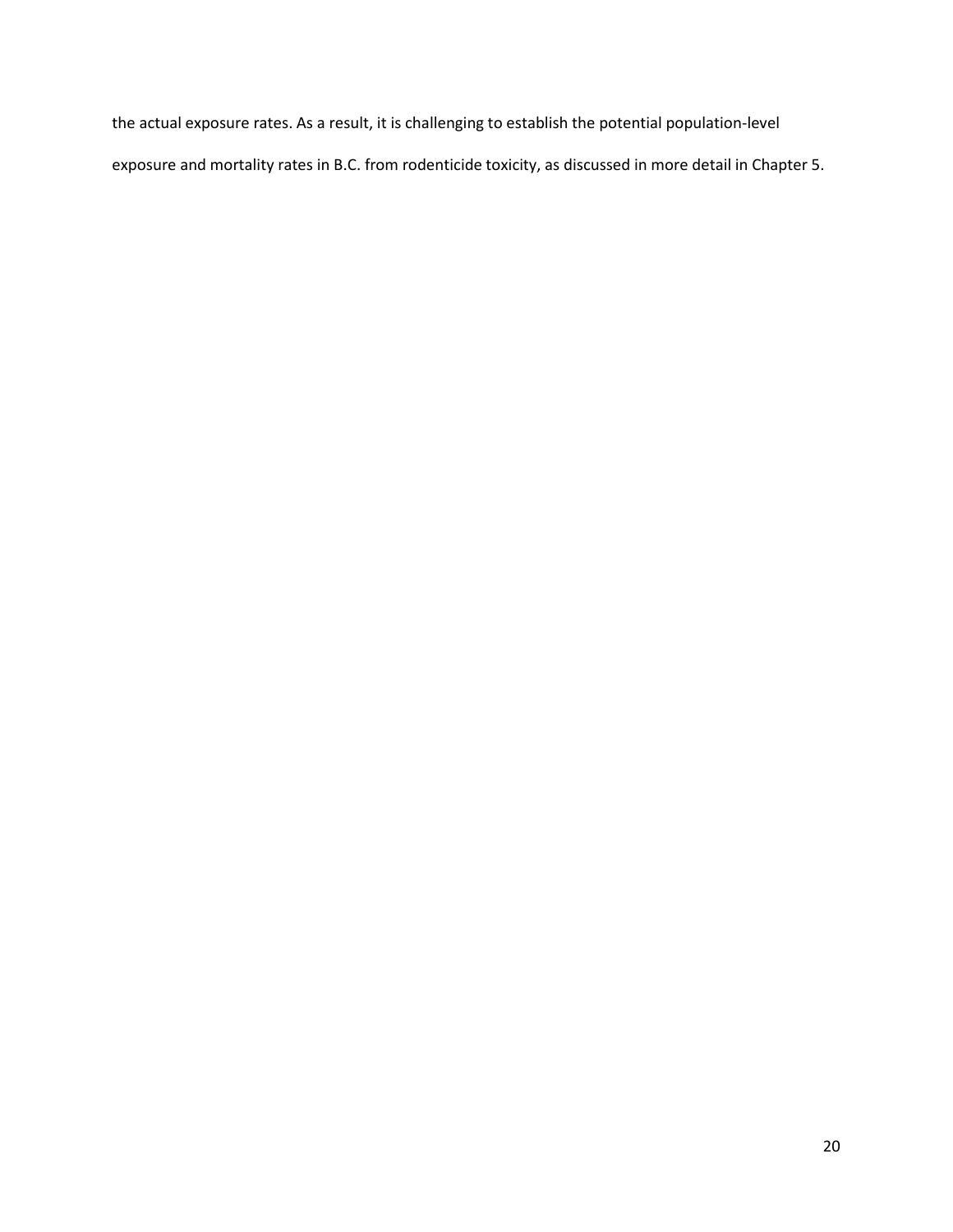## <span id="page-20-0"></span>Chapter 3: Risks to wildlife

### <span id="page-20-1"></span>3.1 Pathways for non-target exposure to anticoagulant rodenticides

Since their introduction in the 1970s, SGARs have been widely adopted worldwide as standard rodent control tools and are now the primary pesticides used to control rodents in both agricultural and urban landscapes. By the 1980s-1990s, potential hazards and exposure pathways of rodenticides to nontarget wildlife were being investigated (e.g. owls in the eastern United States; see Hegdal and Blaskiewicz 1984; Colvin et al. 1988; Hegdal and Colvin 1988) and reports emerged of anticoagulant rodenticide residues discovered in non-target wildlife (e.g. raptors in Britain; see Newton et al. 1990). Since then, and especially over the last two decades, SGAR residues have been detected in a wide range of avian and mammalian predators and scavengers around the world (Lopez-Perea and Mateo 2018). Long-term trends from studies in Canada, the United States, and Europe show increasing incidences of SGAR residue detections in the livers of non-target predatory birds and scavengers, with exposure to individual or multiple types of anticoagulant rodenticides (Thomas et al. 2011; Hindmarch et al. 2019; Hindmarch and Elliott 2018; Nakayama et al. 2019).

In contrast to FGARs, SGARs are more acutely toxic at lower doses and are also more persistent in vertebrate body tissues, especially in the liver. Residues can persist for many months, with half-lives ranging from 15.8-55 days for FGARs and 108-307 days for SGARs (Eason et al. 2002; Vandenbroucke et al. 2008; Lopez-Perea and Mateo 2018). It is these characteristics that allow SGARs to work more efficiently than FGARs, as SGARs often deliver a lethal dose with a single bait feeding. However, this also increases the potential for impact to non-target organisms from both primary poisoning (by direct ingestion of bait) and secondary poisoning (by consumption of a poisoned rodent pest or other species), as well as accumulation in predators and scavengers of poisoned rodents. The difference in acute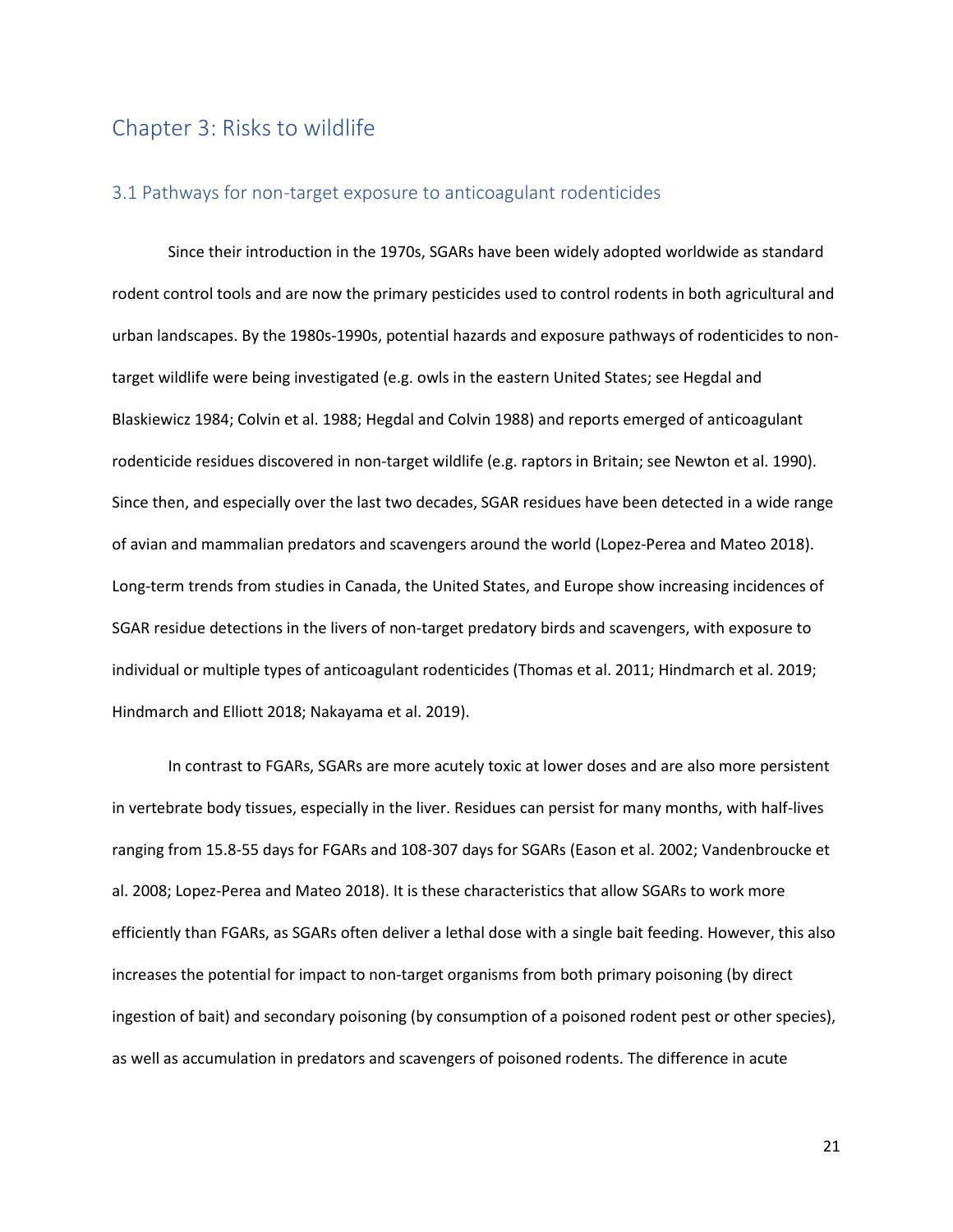toxicity between FGARs and SGARs appears to be especially greater for birds (compared to non-target mammals) (Erickson and Urban 2004).

Avian and mammalian predators are increasingly present in urban environments, as well as urban-wildland interfaces. This is at least partially due to increased development and construction activities encroaching on their natural habitats and forcing wildlife adaptation to new environments (Hindmarch and Elliott 2018). These areas of higher human population density and more intensive agricultural activity are also more likely to use anticoagulant rodenticides as pest issues are more prevalent. This increases the potential for non-target exposure through several different pathways, and therefore increases the risk presented from the use of these products. Indeed, studies have found a positive correlation between areas of higher human population density and the occurrence and concentration of anticoagulant rodenticide residues in non-target wildlife (Lopez-Perea et al. 2015; Lohr 2018).

Due to the high affinity and long-term accumulation of anticoagulant rodenticides in liver tissues, sampling for residues in studies of non-target exposure usually occurs in the livers of deceased animals. Residues can be detected in other animal tissues, such as muscle. With the advancement of more refined analytical techniques over the last few decades, current limits of detection may be as low as 0.001 mg/kg with certain methods and also provide high specificity for the compound (active ingredient) in biological samples (Lopez-Perea and Mateo 2018).

The typical method of analyzing tissues of animals found dead may introduce a bias into the overall average body burden residue values for a given species. Deceased animals may be more likely to have been poisoned than the baseline population. Some other sampling methods include testing regurgitated pellets or blood, which can potentially be used to detect exposure in living animals. For example, Hindmarch et al. (2019) tested coagulopathy (impaired blood clotting) in blood samples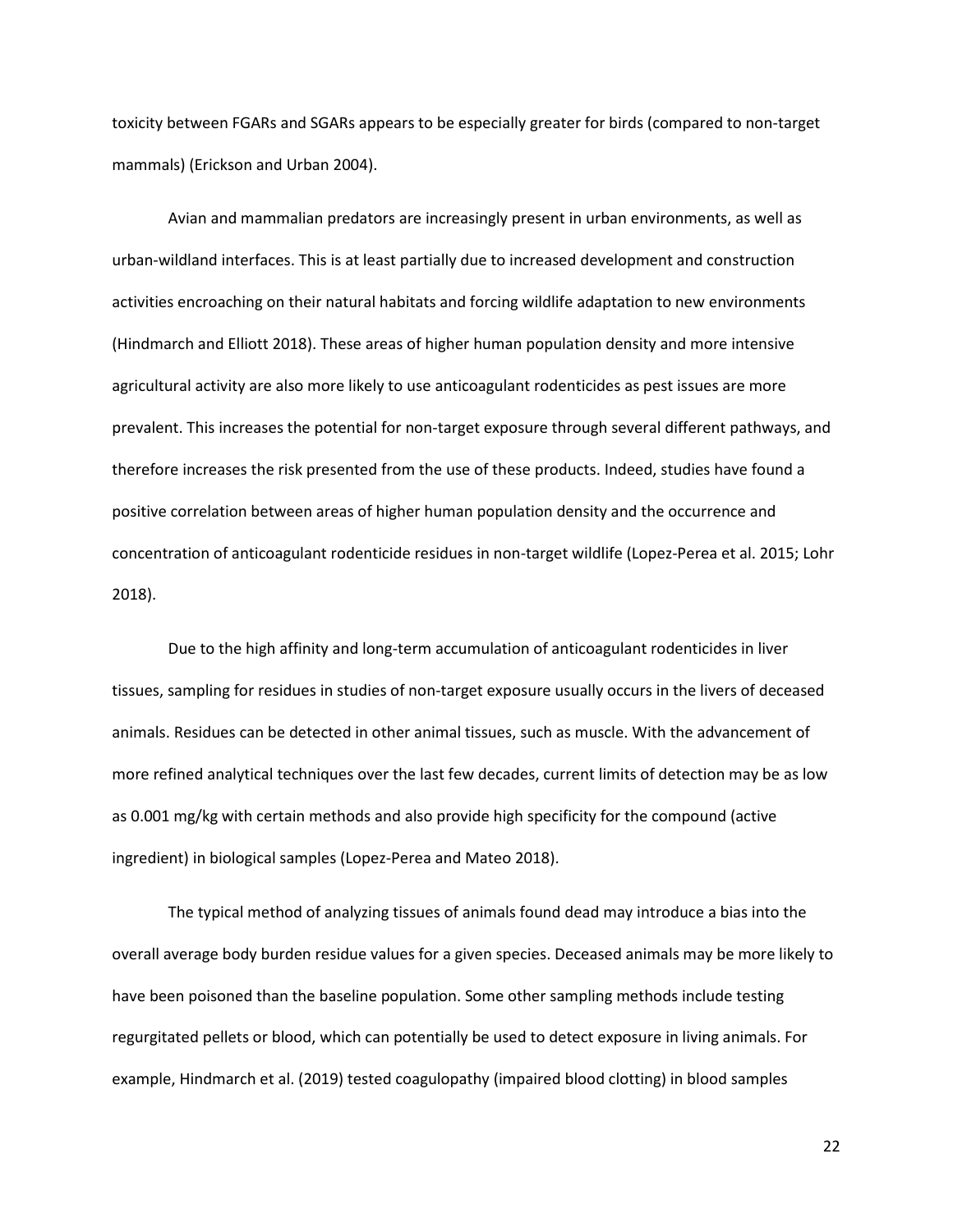collected from raptors at a wildlife rehabilitation centre as an indirect indicator for potential anticoagulant rodenticide exposure. However, more work is needed to standardize test protocols and reference values for different species so that results can be compared among different studies.

#### *Primary exposure*

Primary exposure occurs when a non-target organism (e.g. wildlife or companion animal) feeds directly on the bait intended for rodent pests. The mode of action of anticoagulant baits is to inhibit blood clotting, and this mechanism is highly conserved in vertebrate animals; therefore, anticoagulant rodenticides are potentially toxic to many other animals besides the target rodent pests (Shore and Coeurdassier 2018). Invertebrates may feed directly on bait in bait stations and are less sensitive to anticoagulant effects of bait due to the physiological differences in their circulatory systems (Hindmarch and Elliott 2018). However, bioaccumulation and ecologically relevant physiological impacts have been observed in some invertebrate species exposed to SGARs (e.g. in laboratory testing of earthworms, Liu et al. 2015). Invertebrates may also be able to consume large amounts of bait without lethal effects, potentially posing a secondary poisoning risk to insectivores; however, more studies are needed on this topic.

Mitigation measures implemented by regulatory authorities include the deployment of SGARs only in tamper-resistant bait stations, or in places inaccessible to people, pets, and/or wildlife. However, studies have shown that even when bait is contained within a tamper-resistant bait box, primary exposure still may occur to wildlife including small mammals, birds, reptiles, insects, earthworms and other invertebrates (Shore and Coeurdassier 2018). If similar or smaller in size to target rodents, other animals may be able to enter the bait station itself and feed on the bait (e.g. songbirds observed by Elliott et al. 2014), or a range of species may be exposed if the bait itself is dragged out and left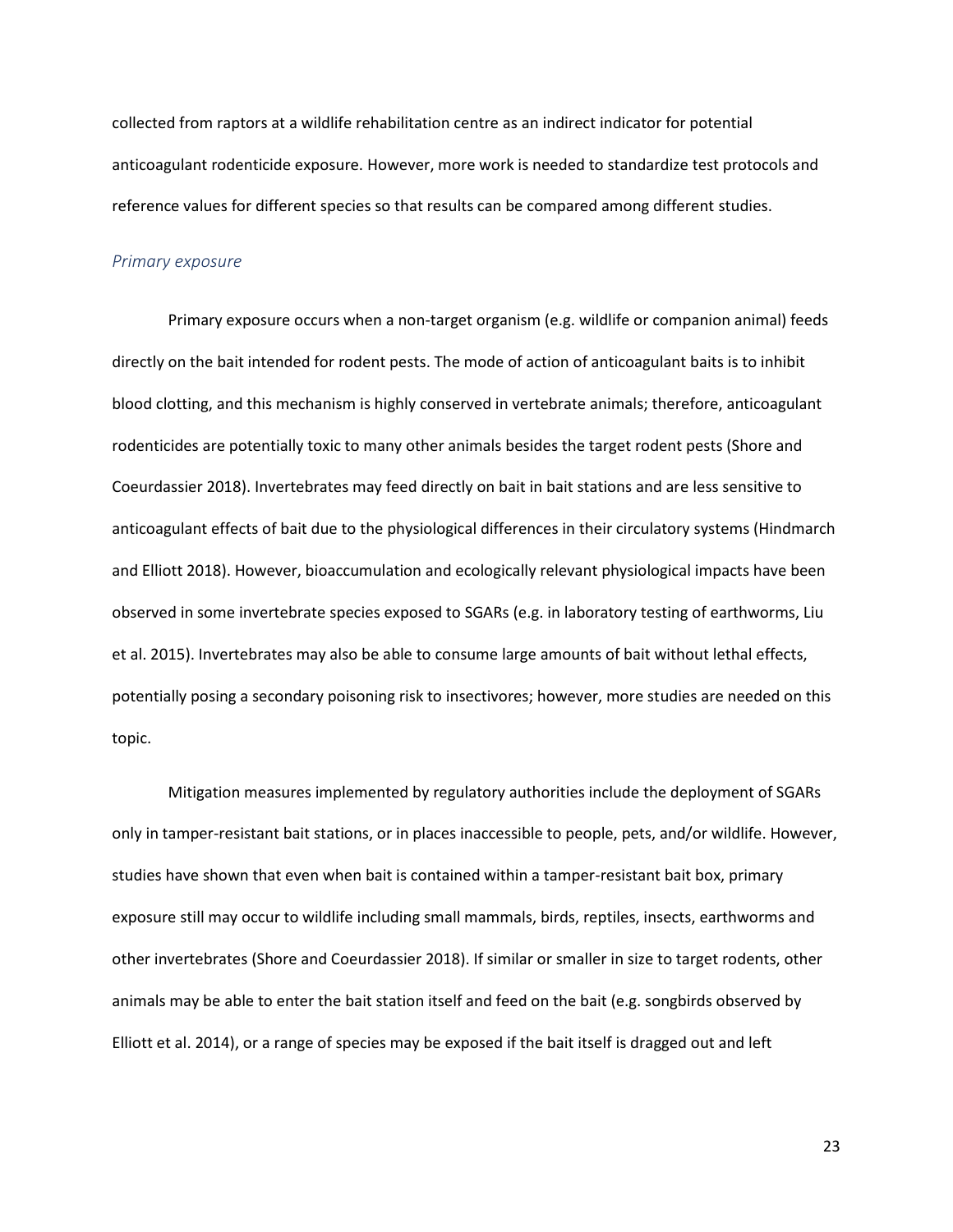accessible. Primary exposure can also occur with illegal, intentional use of rodenticides to poison wildlife.

#### *Secondary exposure*

Much of the research on non-target exposure has focused on impacts to predators and scavengers exposed via secondary poisoning. Secondary poisoning can occur by the consumption of contaminated rats and mice (target pests), but may also occur if animals ingest any organism primarily exposed to the bait, as described above. Furthermore, poisoned rodents may survive for several days even after consuming a lethal dose (by intentional design of anticoagulant rodenticide baits to be slowacting, thus avoiding bait shyness in targeted rodents). In the meantime, rodents may continue to feed on the bait and increase the anticoagulant rodenticide residue load in their body tissues. Behavioural changes associated with rodenticide toxicity (e.g. spending more time in open areas in a lethargic state) may present an increased likelihood of capture by predators, who are themselves subsequently exposed to the SGAR residues (Cox and Smith 1992). Resistant rodent populations can also consume greater amounts of bait without adverse effects (Hindmarch and Elliott 2018). Poisoned rodents frequently die in their nests and burrows but may also be found in open areas or even in and around bait boxes (Corrigan 2001).

Small non-target mammals, reptiles, and invertebrates can also feed on and retain rodenticide residues and create an additional source of exposure to a wide range of animals including predators, scavengers, and insectivores. In one study, Elliott et al. (2014) found anticoagulant rodenticide residues in carrion beetles that fed on the carcasses of poisoned animals, which suggests other possible exposure pathways of residues present in animal feces or soil.

Lopez-Perea and Mateo (2018) reviewed different studies detecting rodenticide residues in nontarget wildlife that serve as potential prey of predators, and concluded that the highest residue levels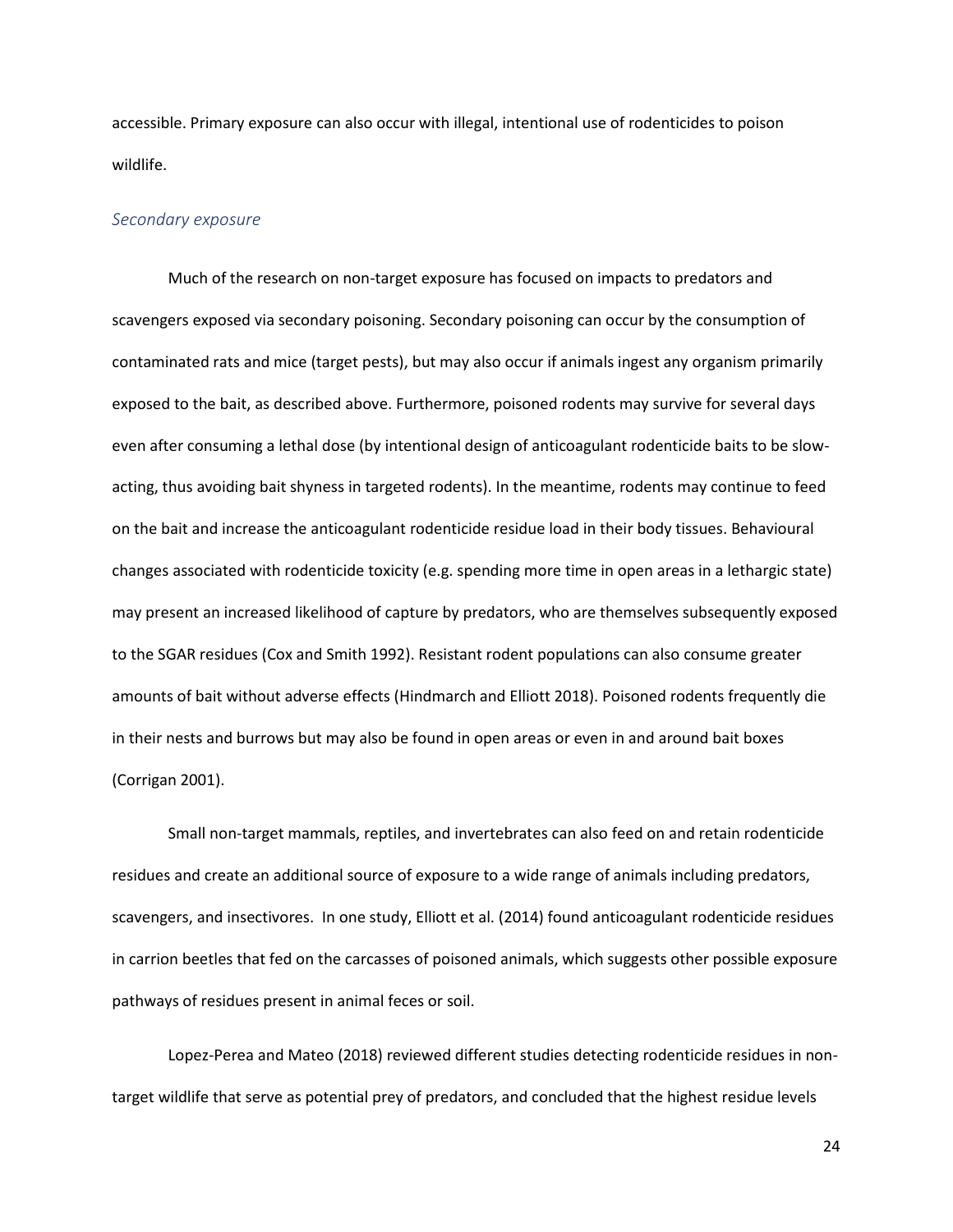were in small mammals, following by birds and reptiles. Of these residues, the SGARs were the most frequently reported (with bromadiolone being the most prominent, followed by brodifacoum). FGARs were generally detected less frequently, which might be expected given their shorter half-life in animal tissues. These prey species then pose a risk to predators that may bioaccumulate residues in their own tissues. The risk of reaching a residue concentration level resulting in adverse effects is dependent on a number of factors, such as how frequently residues are present in prey, the concentration of the residues in the prey, the species-specific ability to absorb or eliminate residues, and the excretion rate of the accumulated residues (which can vary depending on the species as well as the compound itself). Using these factors to develop a bioaccumulation model for a sample species – the barn owl (*Tyto alba*) – researchers suggested that bioaccumulation of anticoagulant rodenticide residues in owl livers may reach levels of concern after 3-4 days of continuous ingestion of exposed prey, or after 12-21 days of ingesting exposed prey every few days, depending on the owl's excretion rate (Lopez-Perea and Mateo 2018). This demonstrates that for predators feeding on prey sources continuously exposed to rodenticides (such as in areas of permanent baiting systems or adjacent, abundant control programs), non-target wildlife can quickly consume potentially harmful residue levels through secondary poisoning. Furthermore, with some predators (including birds of prey) adapting to benefit from known prey population cycles (Lopez-Perea and Mateo 2018), a rodent population outbreak may initiate a need for a targeted rodenticide treatment while simultaneously attracting natural predators and creating a heightened exposure risk scenario.

Certain predators may be more at risk from secondary poisoning than others. This depends on several factors, including diet type (rodent-specialist or generalist), scavenging behaviour, and habitat overlap with areas of sustained rodenticide usage, such as urban areas or areas of heavy agricultural production (Lopez-Perea and Mateo 2018; Hindmarch and Elliott 2018). However, the global increase of detected rodenticide exposures in wildlife populations also demonstrates that contamination is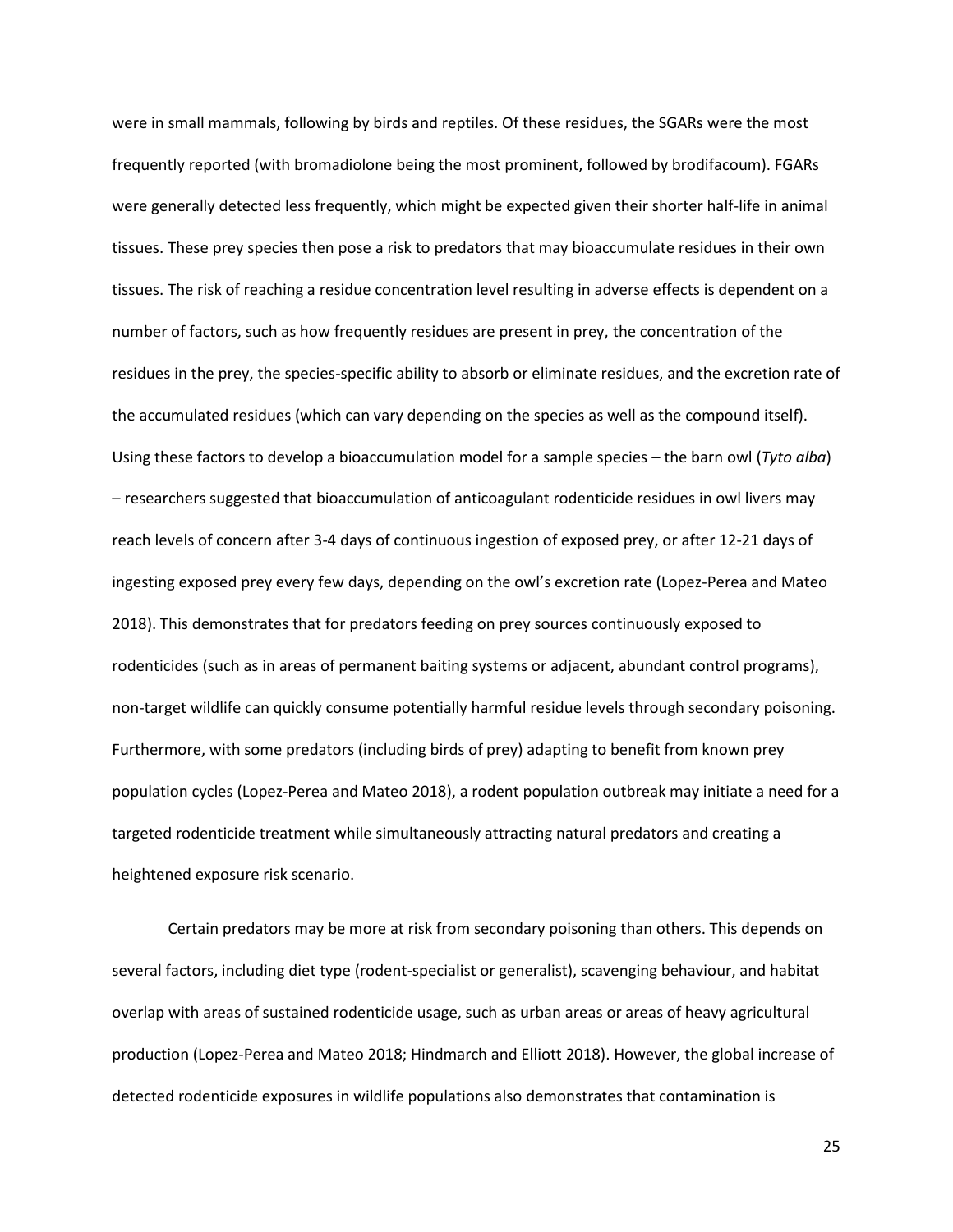occurring in a wide range of habitats, including wildlands and national parks distant from human activity (albeit to a lesser extent) (Gabriel et al. 2012).

#### *Tertiary exposure*

Tertiaryexposure is also a potential pathway for non-target wildlife exposure; for example, if predators consume birds that have ingested rodenticide-exposed insects. Anticoagulant rodenticide residues are increasingly being detected in birds of prey that feed primarily on songbirds (Hindmarch and Elliott 2018). Reptiles, subject to secondary exposure from feeding on poisoned rodents, may subsequently be predated themselves (Lopez-Perea and Mateo 2018). At urban-wildland interfaces, tertiary exposure is possible for large apex predators like mountain lions consuming smaller exposed predators (e.g. coyotes that fed on anticoagulant-exposed rodents; Riley et al. 2007). While these form potential exposure pathways, more information is needed to verify the extent to which these occur and how residues may spread through the food chain.

#### *Other exposure routes*

The majority of research on non-target effects has focused on terrestrial exposure pathways where baiting occurs. Other exposure routes, such as through aquatic environments, are lesser known. When anticoagulant rodenticides are used in sewer systems or near bodies of water there may be the potential for contaminating aquatic ecosystems either through bait or dead rodents entering the water. Anticoagulant rodenticide residues have been detected in urban waste waters, which may be attributed to a pesticidal usage as well as excretion from therapeutic use in humans, as compounds such as warfarin may also be used by people as clinical anticoagulants (Shore and Coeurdassier 2018). Regnery et al. (2019) reviewed low amounts of anticoagulant rodenticide residues found in various aquatic organisms, including marine invertebrates and fish.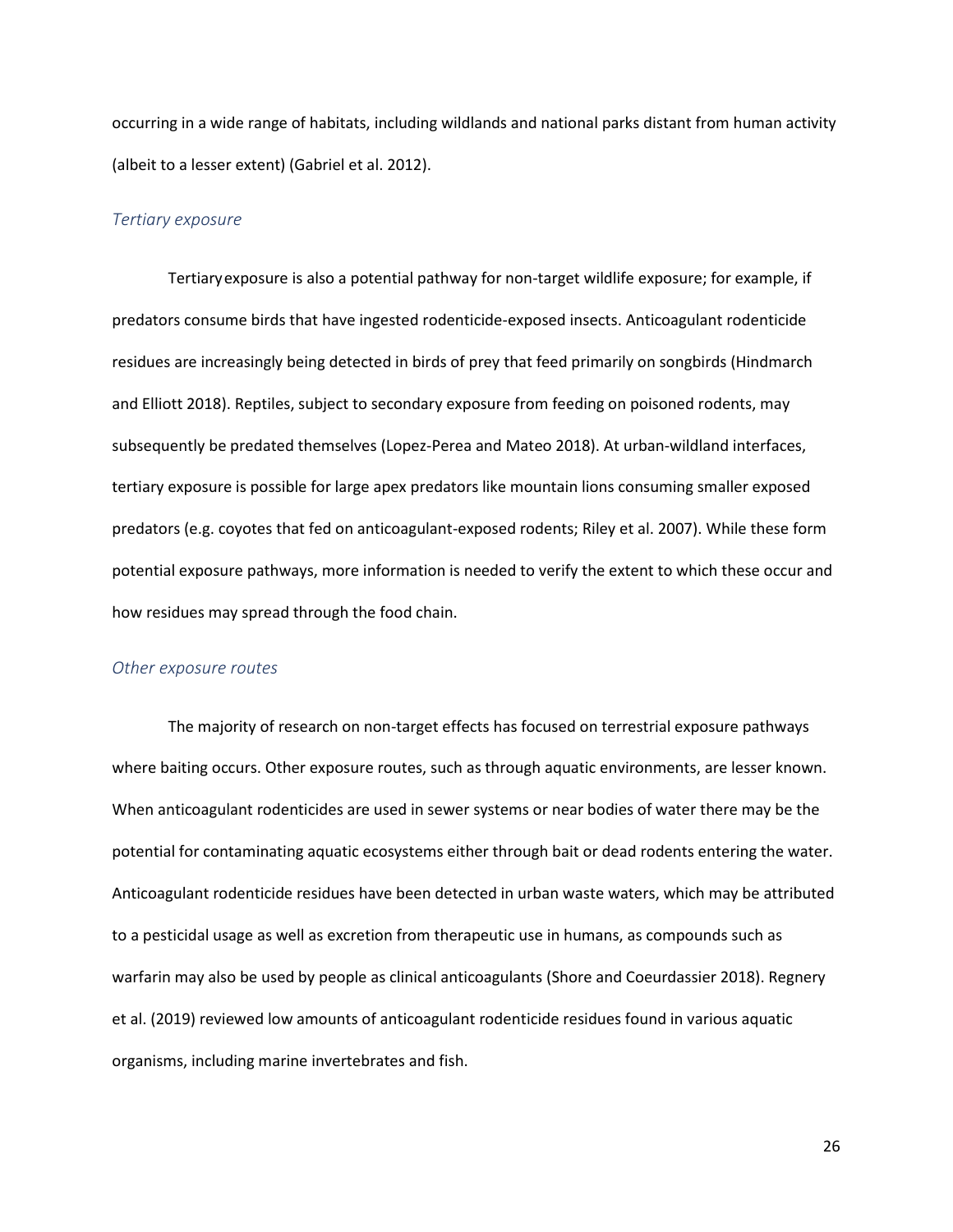In broad scale applications where bait may be applied directly to the soil, or where poisoned rodents die in or on the soil, there may also be a risk of soil contamination. When baits are deployed in tamper-resistant bait boxes the risk of unintentional introduction is reduced; however, in certain circumstances this is not always practical or effective (e.g. island eradication projects or agricultural landscapes during rodent outbreaks). Mitigation measures such as hand applying bait are possible to ensure precise placement near sensitive environments, like waterways or coastlines. If bait does drift into the water, in cold water systems SGARs are hydrophobic compounds expected to bind to organic matter and settle out of the water column in sediment (Regnery et al. 2019; pers. comm. G. Howald).

Overall, many non-target wildlife can be exposed to anticoagulant rodenticides via a combination of primary, secondary and possibly tertiary pathways due to their opportunistic diets and behaviours. For example, a granivorous species will readily feed on cereal-based baits in or out of a bait station if given the opportunity (e.g. Sánchez-Barbudo et al. 2012), or unintentionally ingest loose bait pieces from soil while feeding on other organisms (primary exposure); while also feeding on potentially exposed invertebrates, or even scavenge (secondary exposure) (Shore and Coeurdassier, 2018).

### <span id="page-26-0"></span>3.2 Lethal and sublethal effects from anticoagulant rodenticide exposure

Wildlife may be exposed to anticoagulant rodenticides at sublethal levels, which do not have directly lethal effects but may cause adverse effects or impair the fitness of the exposed individual in another way. Coagulopathy, impaired body condition, susceptibility to disease or environmental stressors, and sensitivity to other toxicants are some of the effects attributed to sublethal rodenticide exposure (Rattner et al. 2014). The extent to which sublethal effects from SGARs may indirectly contribute to other mortalities from natural or accidental causes has been widely hypothesized but requires further investigation. For example, sublethal exposures may reduce the ability of wildlife to recover from collisions or other trauma if coagulopathy exacerbates hemorrhage; or lethargic behaviour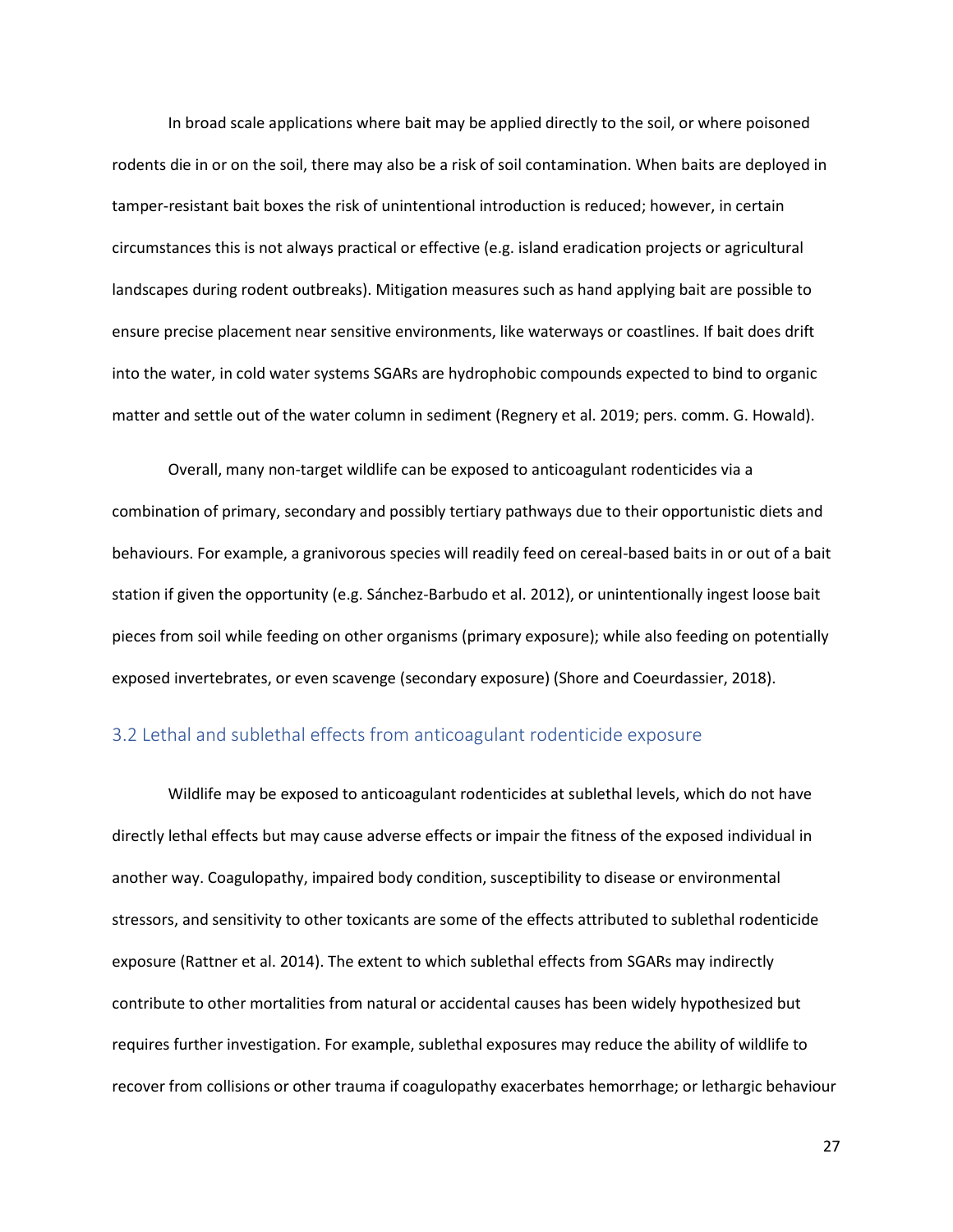(which is often observed in birds of prey undergoing rehabilitation from rodenticide exposure) may reduce hunting ability, increasing the probability of starvation (Thomas et al. 2011; Rattner et al. 2014).

Several studies examined potential reproductive effects in predator populations inhabiting areas where anticoagulant rodenticide treatments have occurred. In some cases, they found reduced breeding success compared to animals in untreated areas (e.g. Naim et al. 2011); however, this may be an indirect effect to the treatment itself reducing rodent prey availability. Studies have also shown the potential transfer of anticoagulant residues from exposed females to their offspring in both birds and mammals (Fisher 2009; Gabriel et al. 2012).

There can be significant challenges in diagnosing cause of death potentially linked to rodenticide toxicity. Mortalities attributed to secondary rodenticide exposure have been recorded around the world in many non-target wildlife species, with the most common compounds involved being the SGARs bromadiolone and brodifacoum. In a compilation of studies examining anticoagulant rodenticide exposure in non-target wildlife, residue levels in animals determined to have succumbed to toxic effects of SGARs ranged widely from 0.01 to 5.3 mg/kg in the liver (Lopez-Perea and Mateo 2018).

With wide ranging values, more research is needed on what anticoagulant rodenticide residue concentrations in animal tissues are likely to result in a potentially lethal dose. Newton et al. conducted field and experimental dose studies on barn owls and reported potentially lethal levels of SGAR liver residues of "greater than 0.1 to 0.2 mg/kg wet weight" (Newton et al. 1999a, 1999b; cited in Thomas et al. 2011). However, subsequent studies have shown much lower levels associated with lethal poisonings; for example, as low as 0.01 mg/kg wet weight in one great horned owl in a study by Stone et al. (1999). With residue concentrations ranging over two orders of magnitude in tested species, the data available suggests that the value is both interspecific and intraspecific, with only a small number of studies on select species to date. Furthermore, since most ecotoxicity studies associated with regulatory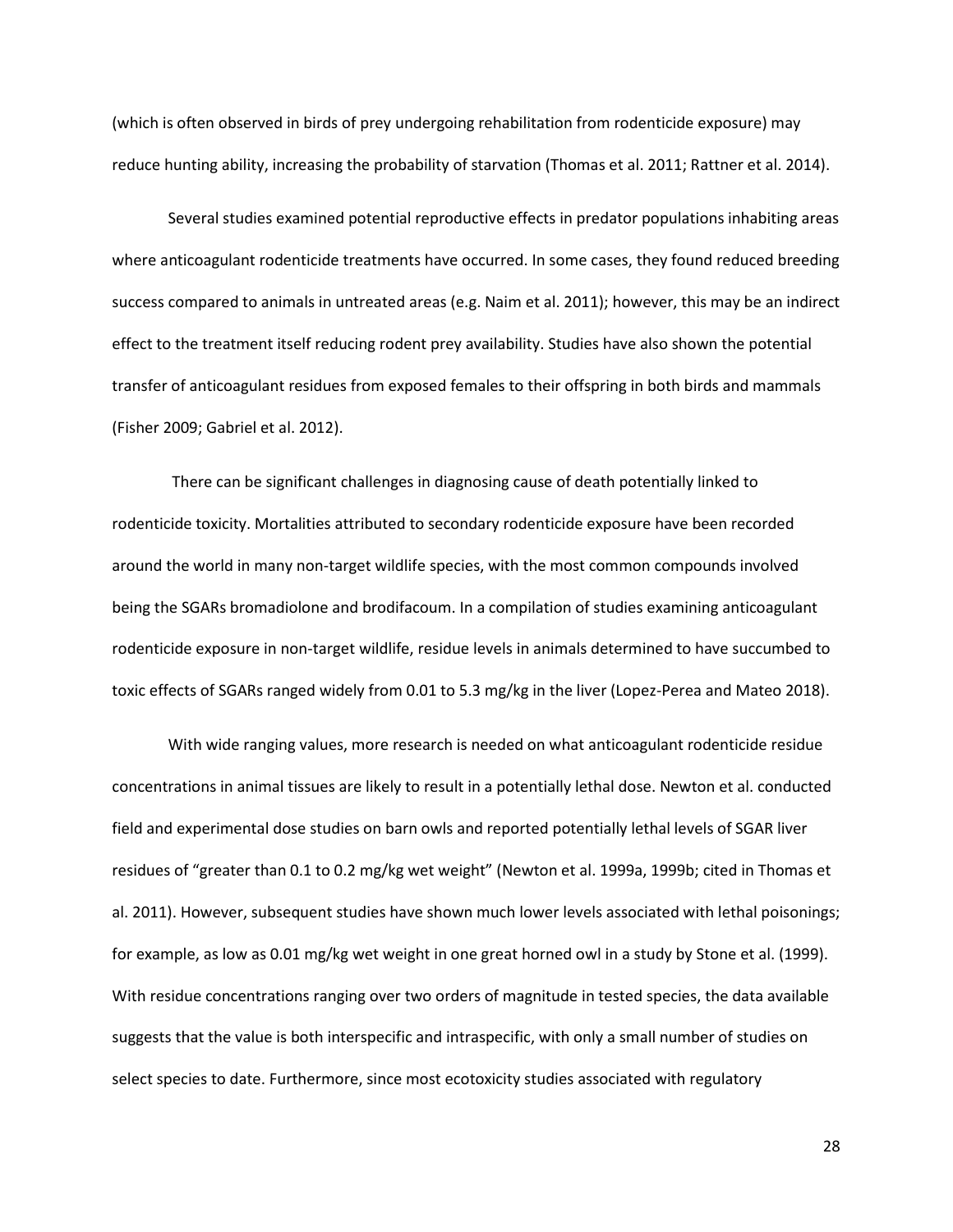requirements examine the toxicity from acute exposures, even less is known about chronic exposure to sublethal amounts of anticoagulant rodenticides. It does appear that while SGARs are much more acutely toxic than FGARs, there is more to learn about the impacts of chronic exposure to either type (van den Brink et al. 2018), and repeatedly exposed animals may be more susceptible to subsequent exposure even after a recovery period (Rattner et al. 2020).

Given the marked variation in sensitivity to anticoagulant rodenticides within and among species, detected residue concentrations alone are not sufficient diagnostic factors for death due to rodenticide toxicity. While detected residues from animal carcasses may indicate exposure, this does not demonstrate that the animal died from rodenticide toxicity, and the extent to which exposure leads to non-target wildlife death is uncertain. Only necropsies combined with residue exposure data can confirm the role of the anticoagulant rodenticides in the mortality event.

## <span id="page-28-0"></span>3.3 Population-level effects

Non-target wildlife mortalities from both primary exposure and secondary exposure are welldocumented in various studies. Whether these mortalities translate into population-level impacts, such as population reductions, remains a key research question.

Shore and Coeurdassier (2018) reviewed a number of studies to report on potential population level effects due to primary anticoagulant rodenticide exposure. Since exposure events are not typically observed, most studies infer the most likely pathway (e.g. primary versus secondary) based on the known dietary preferences of the study species. In several island rodent eradication projects, declines in non-target bird or mammal species thought to be attributed to primary and/or secondary exposure were noted after treatment. In at least one case with monitoring after treatment, an impacted shrew population appeared to rebound after baiting stopped, with documented recoveries on other islands around the world. In other studies from agricultural rat control programs involving anticoagulant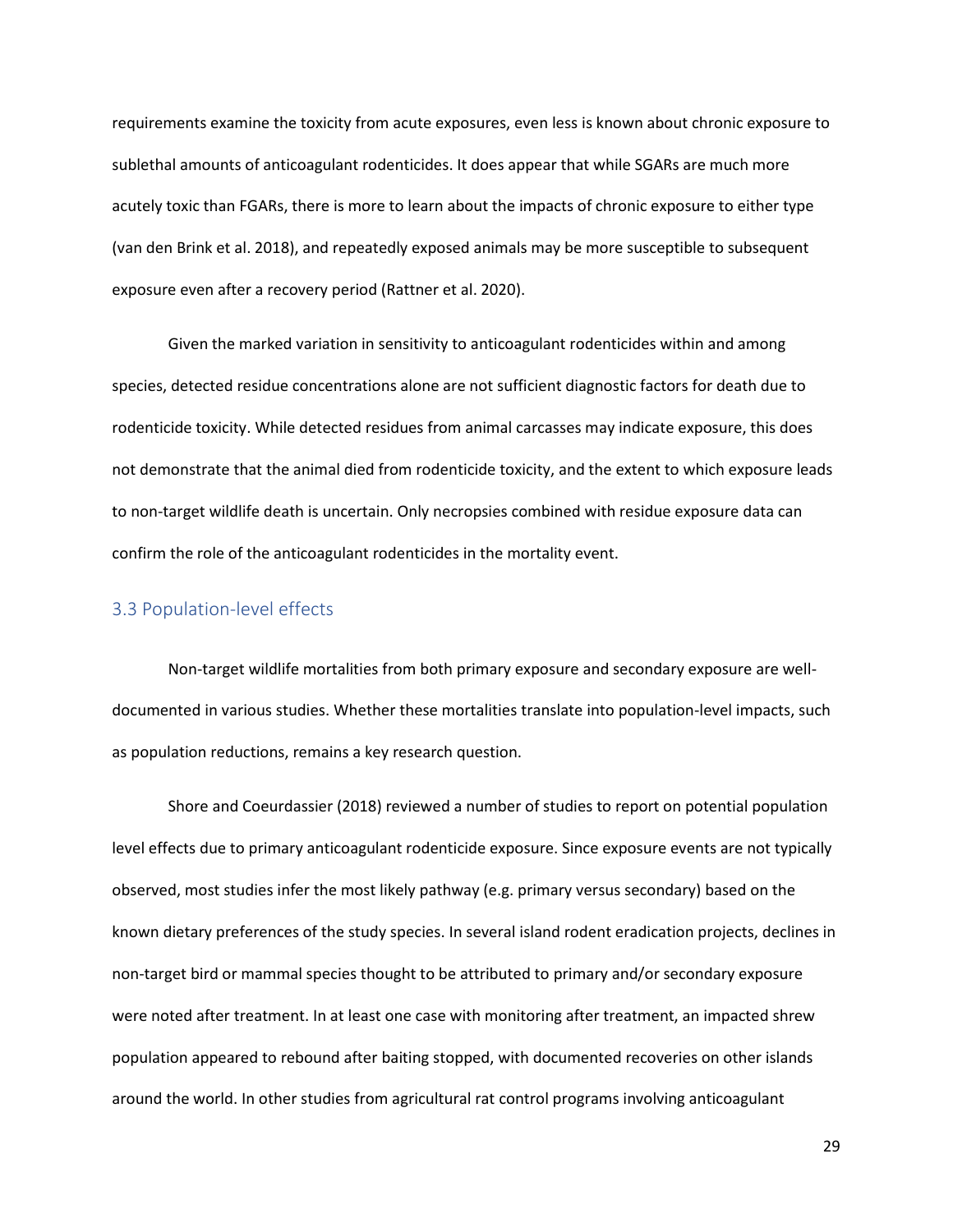rodenticide baiting, non-target field rodent populations (such as wood mice or voles) were reduced after treatment, with populations showing recovery three months later. No studies demonstrated significant impacts to long-term survival, reproduction, or immigration of non-target species attributed to primary exposure to anticoagulant rodenticides. Therefore, the major impacts from primary exposure appear to be acute toxicity to, and potentially mortality of, the exposed individuals. Nonetheless, this can be significant and must be considered carefully in certain conservation settings (for example, species at risk), and/or for isolated or small populations (for example, on islands), with limited opportunity for immigration from surrounding areas to help rebuild impacted populations (Rattner et al. 2014; Shore and Coeurdassier 2018).

In a dramatic example of impacts to predator populations, a Malaysian plantation replaced warfarin baiting with the SGAR brodifacoum in the early 1980s. Barn owls, whose diet was made up of 98% Norway rats, nested in the plantation. Soon after brodifacoum baiting was introduced, the barn owl population went into significant decline and eventually disappeared from select regions (Lenton 1984; Duckett 1990; cited in Hindmarch and Elliott 2018). Lopez-Perea and Mateo (2018) suggested that cosmopolitan species such as barn owls can serve as bioindicators for the risk of secondary poisoning to other predators. In France, large areas of grasslands treated with bromadiolone were correlated with a decrease in red fox abundance, with a partial population recovery not observed until 2 years after a period of intense bait application (Jacquot et al. 2013). In both cases above, indirect effects from the loss of a primary prey source are also possible (although Jacquot et al. suggested this was less likely to be a confounding factor for their 2013 study).

Other factors influencing the ability of a non-target species population to recover following a major disturbance, such as anticoagulant rodenticide exposure, include the scale of the baiting program (area covered, application rate, and duration), type of application (above or below ground, with or without bait stations), habitat connectivity (affecting immigration potential from surrounding areas),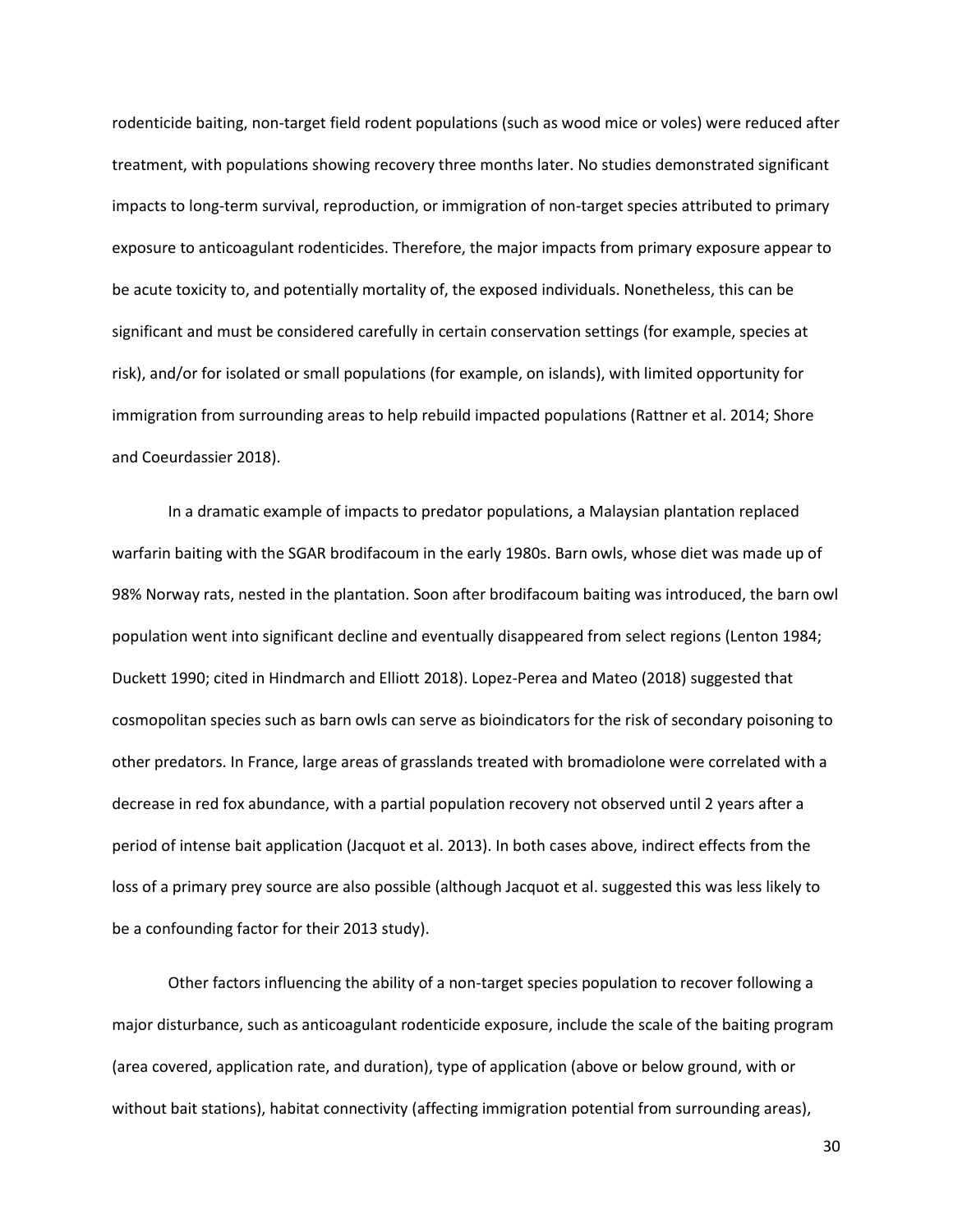and intrinsic rate of population growth (e.g. *r*-selected species with high reproductive potential, such as non-target rodents, versus *K*-selected species who produce fewer offspring, as is the case with many predator species) (Shore and Coeurdassier 2018).

Lopez-Perea and Mateo (2018) reviewed 40 published studies of anticoagulant rodenticide residues detected in various non-target animals. The studies included data on 53 species of predatory birds and mammals with various feeding habits and from different geographical areas. Of these, the occurrence of residue detections averaged 58%. The researchers suggested this is a value of concern based on the potential effects on biodiversity and potential food chain effects from the impacts to top predators. As well, the loss of natural rodent predators may lead to increases in rodent abundance.

Using data from published studies on SGAR poisoning in raptors, Thomas et al. (2011) developed probability curves to estimate the species-specific liver concentration expected to result in toxic effects, as well as the percent of the species population expected to be at risk of being killed from SGARs. This modelling estimated, for example, a predicted mortality of 11% of the sampled great horned owl population; however, the authors acknowledge the inherent biases and uncertainties due to sampling methods as well as the lack of any information on sublethal effects contributing to the overall population mortality.

While there is clear evidence of wildlife exposure to anticoagulant rodenticides via a number of pathways, more information is needed about how residues spread throughout the food chain, particularly in urban environments and urban-wildland interfaces, and how these exposures may translate into population-level effects (Hindmarch and Elliott 2018). Some studies demonstrate a reduction in species abundance following area treatment with SGARs, which may be due to direct or indirect effects of the baiting. The link between mortality of individual non-target species and SGARs via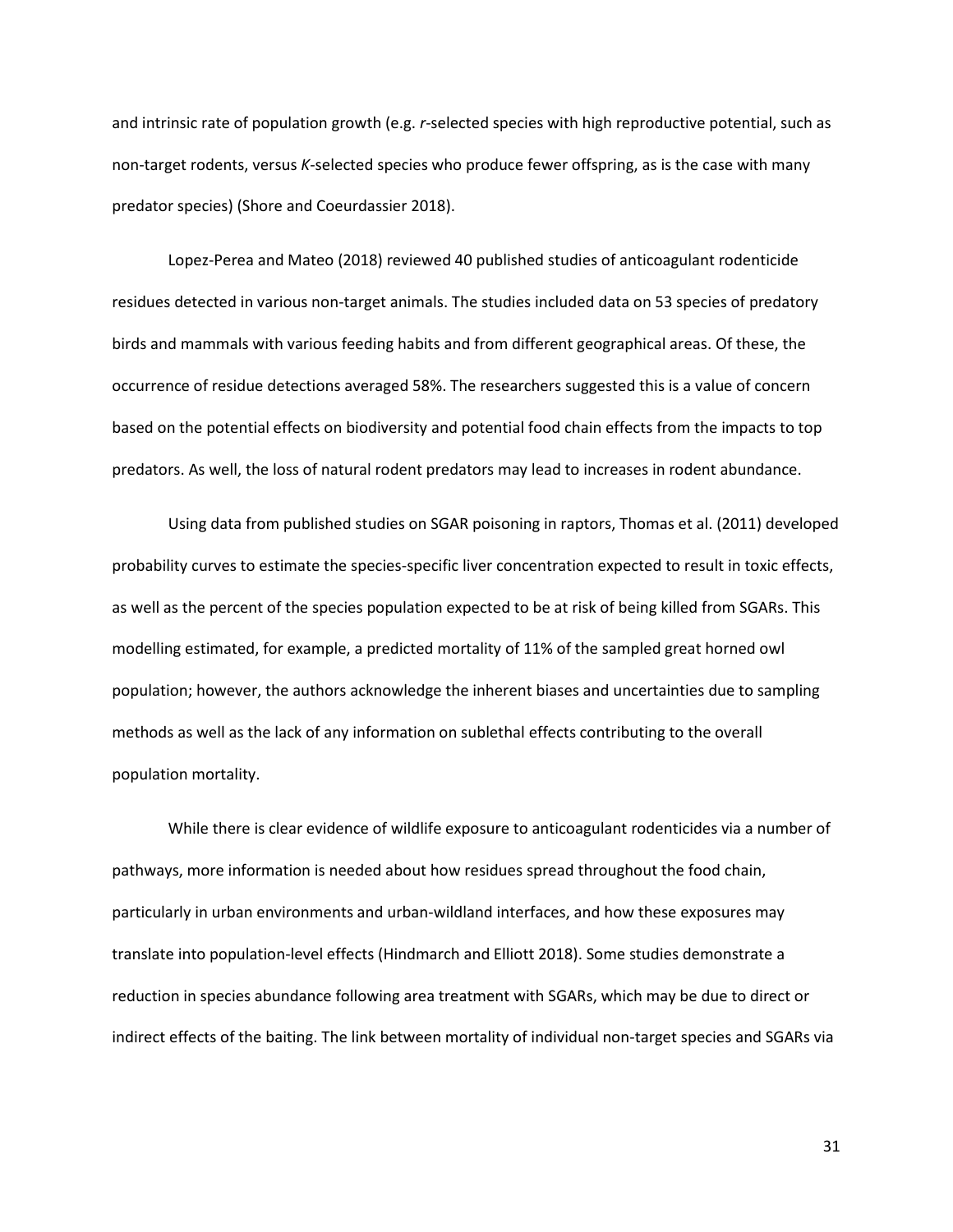primary and secondary pathways is unequivocal; however, the role of SGARs in permanent population declines warrants further study (van den Brink et al. 2018).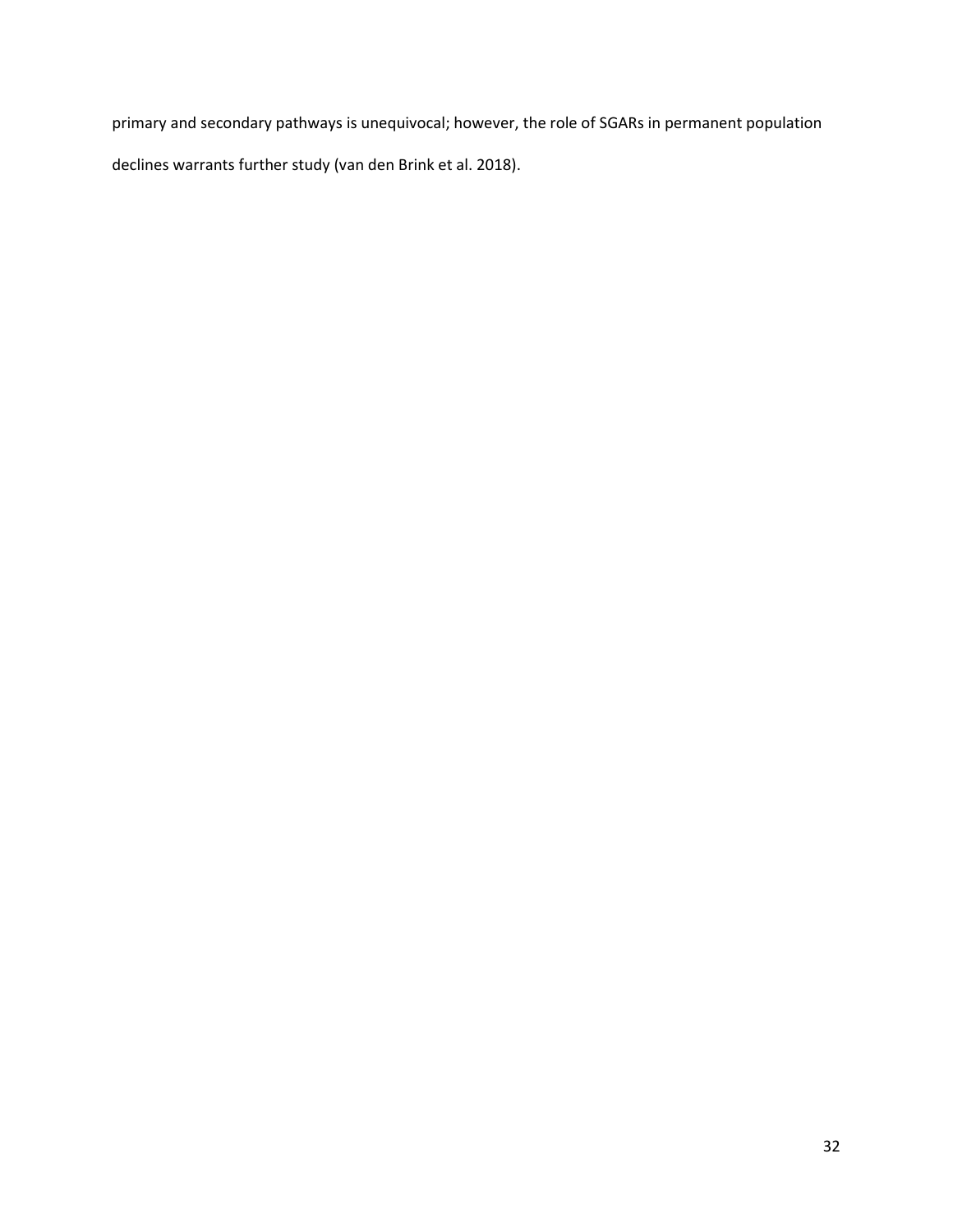## <span id="page-32-0"></span>Chapter 4: Rodent management in B.C.

### <span id="page-32-1"></span>4.1 General use practices: Anticoagulant rodenticides

As introduced in Chapter 1, rodent management practices are used in B.C. to protect structures, infrastructure, agricultural commodities, and biodiversity from impacts of rodent pests. SGARs are used across all sectors and remain the primary pesticides used across all landscapes, including urban and rural/agricultural areas (Hindmarch and Elliott 2018; Hindmarch et al. 2018). This section will summarize general use practices as described in the literature, while section 4.3 will outline details of what was heard about specific practices currently used in B.C.

#### *Agriculture*

For agricultural operations, methods of applying anticoagulant rodenticides (including both FGARs and SGARs) include deploying in bait stations in and around barns, buildings, and other farm structures; in bait stations securely fastened along fence lines; placing directly in underground rodent burrows in fields; or broad scale application in fields and orchards (Corrigan 2001; Rattner et al. 2014). Certain crops, like some berry species, may require more intensive rodent control than grass fields as the plants are susceptible to direct root damage from rodents (Hindmarch et al. 2018). Bait application may be to a small, targeted area or a mass application area thousands of square kilometers in size in the case of large rodent population outbreaks (Hindmarch and Elliott 2018). In the cases of large-scale outbreaks or infestations, anticoagulant rodenticides tend to be more effective than the alternative control measures available (van den Brink et al. 2018). Bait application may be occasional or seasonal depending on pest pressures, but many operations have long-term or permanent baiting programs in place. Permanent rodent management programs are frequently required to meet government or thirdparty auditor requirements for ensuring food safety standards (e.g. CanadaGAP 2020a, 2020b),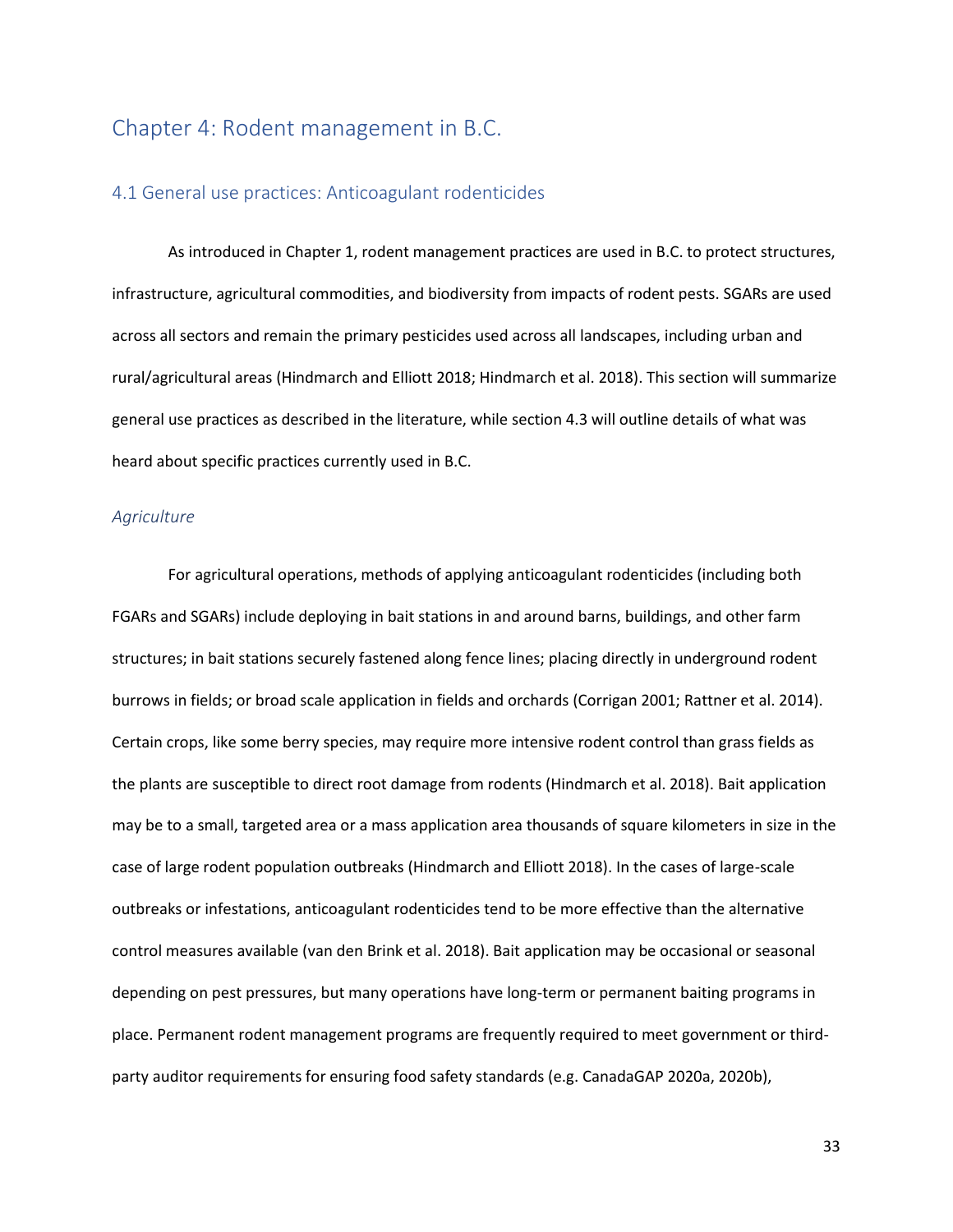especially for greenhouse production and the food processing industry. These programs do not necessarily mandate rodenticide use, but that is a common practice to meet the requirements. A 2013 survey of farmers around Delta, B.C. found that 94% of farmers used anticoagulant rodenticides, of which 37% were applying SGARs as a permanent rodent management program to meet food safety standards (Hindmarch et al. 2018). Rodenticides are generally not permitted for use in organic production; however, some certification bodies may allow non-permitted substances in "last resort" cases and the extent to which this occurs is not known (pers. comm. E. Holmes).

#### *Urban rodent management*

SGARs are the primary tool used to manage rodent pests in urban areas (Corrigan 2001). Federal requirements restrict SGARs to commercial class products for use only by certified pesticide applicators, government control programs or farmers. FGARs are available to the general public as both domestic or commercial class formulations; but SGARs are preferred by professionals. Commercial anticoagulant rodenticides may only be applied in locked, labeled, tamper-resistant bait stations or in places inaccessible to children or pets. For the vast majority, baiting is standard for both commercial and residential rodent problems and may be done either indoors or outdoors. As with agricultural uses, baiting programs are often permanent with bait stations monitored and re-filled on a regular and ongoing basis. However, with the increasing public awareness of the risks to wildlife from anticoagulant rodenticides, there is a growing demand for pesticide-free rodent management programs. Some pest control companies are now offering this service either as an alternative option to traditional baiting programs or as their exclusive approach, highlighting exclusion and trapping as solutions for rodent infestations (pers. comm. J. Abercrombie and E. Harris).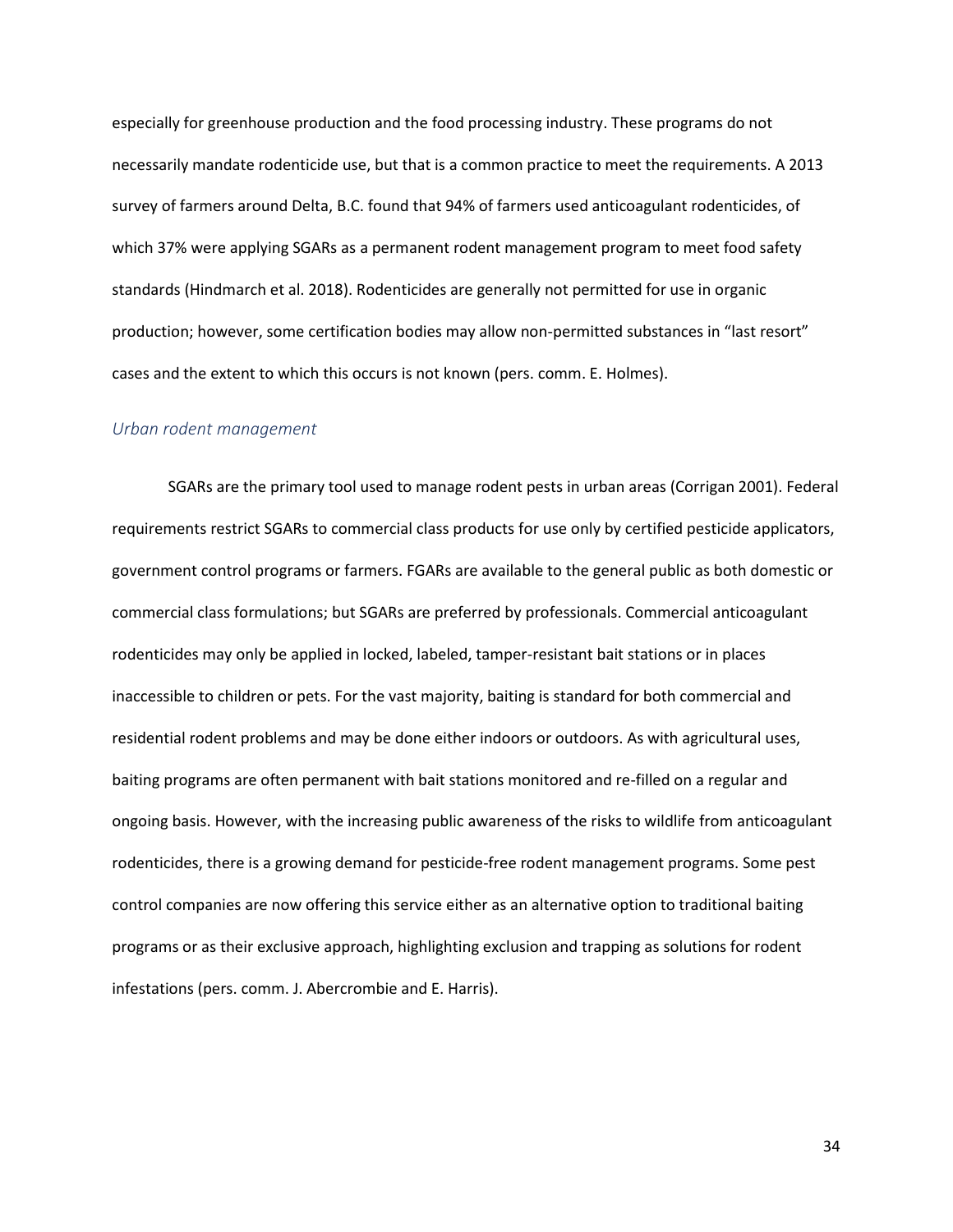#### *Conservation*

Rodent management is conducted for conservation purposes to protect biodiversity, and this is very distinct from the agricultural or urban practices described above. Generally speaking, there are three main types of conservation projects involving rodent management: targeted protection measures (for example, rodent management to protect a select critical habitat or species such as individual nests of threatened birds), early detection rapid response (EDRR; for example, shipwrecks that pose an immediate threat of newly introduced rodents to isolated habitats), and island eradication (i.e. targeting 100% removal of rodents from the island ecosystem). Of these, the first – targeted protection – may be limited to one section of an island or land area, and may also be recurring (but time-limited) to align with seasonal events, such as critical nesting periods. In contrast, EDRR or island eradication projects are generally "one-time" only treatments meticulously planned and executed with highly trained project managers and technical staff. In particular, island rodent eradications can be multi-million dollar projects with many years of planning, including complex feasibility and technical studies, methodology development, impact assessments and mitigation measures, and peer review by a global technical network, to maximize the probability of success while minimizing potential impacts to non-target wildlife (Howald et al. 2007; Keitt et al. 2015).

Anticoagulant rodenticides (typically SGARs) are either hand-applied or aerial broadcast over affected areas. In recent years in B.C., Parks Canada partnered with world leading experts in island conservation to undertake rat eradication projects involving SGAR applications in Gwaii Haanas national park, while ramping up biosecurity efforts to prevent the spread and introduction of invasive rodents to these extremely sensitive ecosystems (Parks Canada 2021).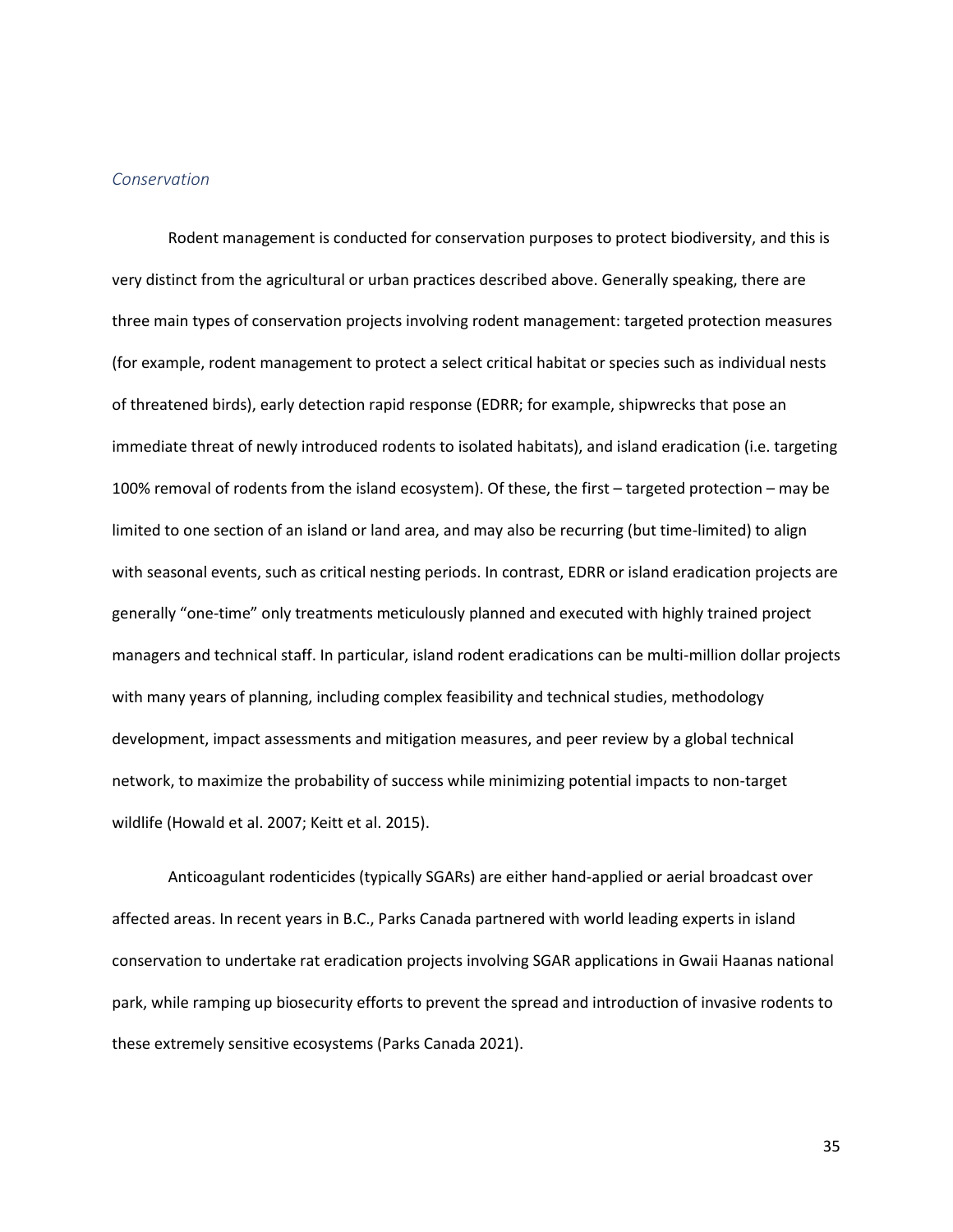Conservation programs using SGARs are unique and distinct from ongoing SGAR baiting programs used in other sectors. Until newer, safer control options are available to replace SGARs, wildlife managers will likely need continued use of this tool in their efforts, and accept the risk of some local impacts to non-target species for the greater benefit of conserving critical habitats and species at risk (Elliott et al. 2016).

### <span id="page-35-0"></span>4.2 Rodenticide sales data

Licenced pesticide users and pesticide vendors in B.C. are required to keep records and submit annual reports to the ministry. For licenced pesticide users, these reports summarize the type and quantity of active ingredients used, the number of times the active ingredient was reported used, and the area treated (for certain uses). Use data is not collected for pesticide uses where an authorization is not required; for example, rodenticide use data would not be collected by residents treating their own private properties or for agricultural operators that are not required to hold an authorization under the IPM Regulation. Therefore, sales data is often a better proxy for estimating trends in pesticide use, as it includes total pesticide quantities sold into (and subsequently used by) all use sectors.

For licenced pesticide vendors, sales of commercial and restricted class pesticides are reported annually as the total quantity of formulated product and active ingredient sold. Sales of domestic class pesticides or Excluded (Schedule 2) pesticides are not reported. From time to time, the ministry will complete pesticide survey reports summarizing the use and/or sales data for a given year. These reports were completed for pesticide sales in 2010 and 2015 (British Columbia Ministry of Environment and Climate Change Strategy 2013, 2019), and a report is currently in preparation for 2020 data. Rodenticide sales for these years are summarized in Table 4.1.

The summarized values are quantity in kilograms of active ingredient. The percent active ingredient in the final formulated product will vary depending on a number of factors, such as the mode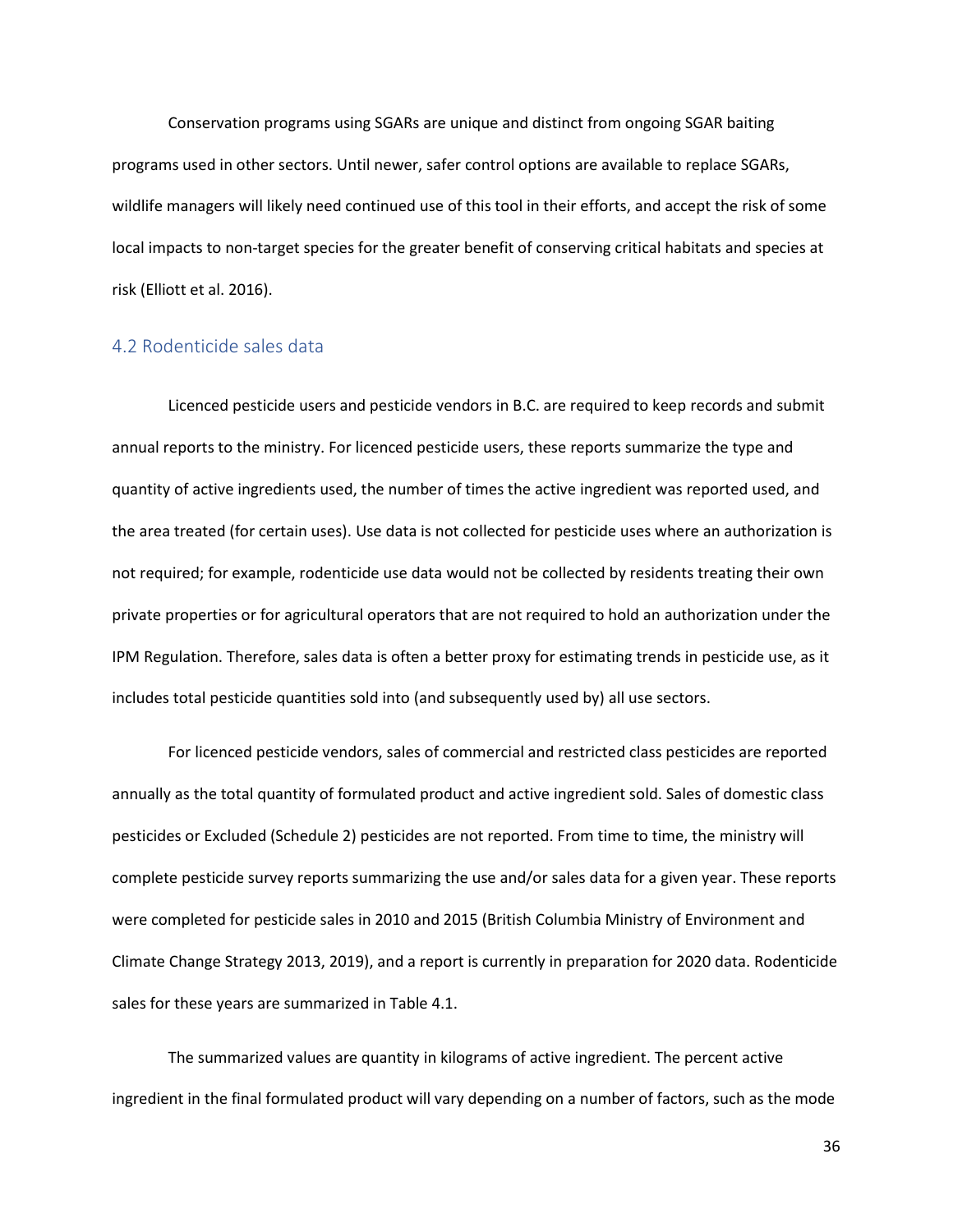of action, and anticoagulant rodenticides have relatively low percent active ingredients. For example, a typical active ingredient concentration for end-use anticoagulant rodenticides may be around 0.005%, while for non-anticoagulants like zinc phosphide it may be 2%. This should be considered when comparing active ingredient quantities of commercial rodenticides with different modes of action.

Assessment of SGAR sales trends from the three years indicate that sales of bromadiolone have increased significantly, while sales of difethialone slightly increased and brodifacoum sales slightly decreased. For the FGARs, chlorophacinone and diphacinone sales both increased in 2020 compared to previous years. For non-anticoagulant rodenticides (non-AR), sales of zinc phosphide decreased, while sales of bromethalin remained steady.

Table 4.1. Summary of non-excluded commercial rodenticide sales in 2010, 2015, and 2020 in B.C.

| a.i.                | <b>Type</b> | <b>Quantity Active Ingredient Sold (kg)</b> |       |       |  |  |
|---------------------|-------------|---------------------------------------------|-------|-------|--|--|
|                     |             | 2010                                        | 2015  | 2020  |  |  |
| Zinc phosphide      | Non-AR      | 116.07                                      | 87.60 | 81.60 |  |  |
| <b>Bromadiolone</b> | SGAR        | 1.25                                        | 2.01  | 5.40  |  |  |
| Chlorophacinone     | <b>FGAR</b> | 0.21                                        | 0.69  | 0.90  |  |  |
| Sodium salt of      | <b>FGAR</b> | N/A                                         | N/A   | 0.06  |  |  |
| Diphacinone         |             |                                             |       |       |  |  |
| Diphacinone         | <b>FGAR</b> | 0.16                                        | 0.13  | 0.29  |  |  |
| Difethialone        | SGAR        | 0.17                                        | 0.26  | 0.30  |  |  |
| Brodifacoum         | SGAR        | 0.57                                        | 0.50  | 0.40  |  |  |
| <b>Bromethalin</b>  | Non-AR      | 0.03                                        | 0.03  | 0.03  |  |  |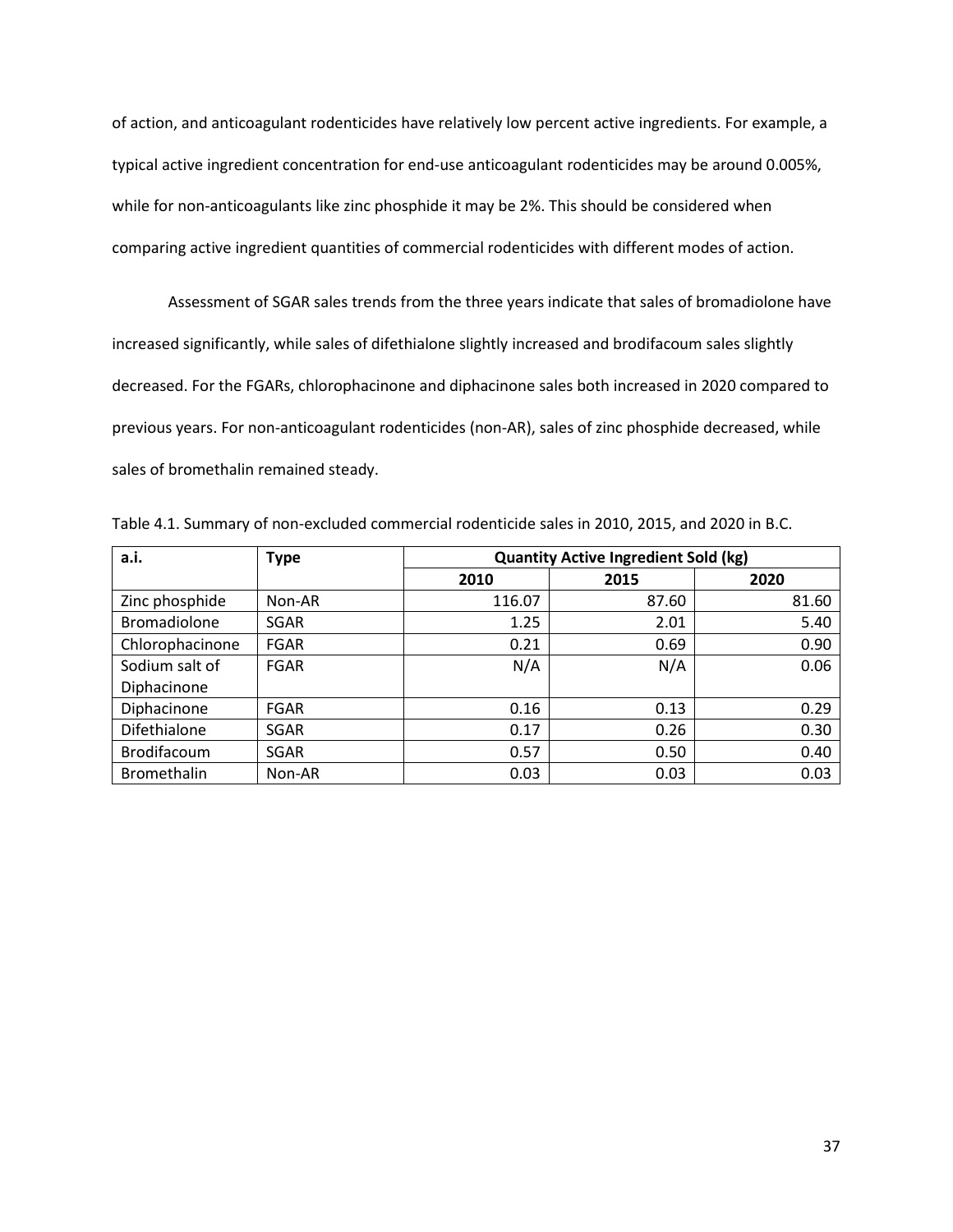#### 4.3 Action research results: Use patterns

Section 4.1 introduced the general methods anticoagulant rodenticides may be used in different sectors. As part of an action research engagement method, this section describes what was heard in surveys or interviews with operational experts regarding typical rodent management practices in B.C. today. Operational experts consisted of professional pest control operators, agricultural operators and specialists, Indigenous peoples involved in rodent management, and pest management consultants or managers involved in largescale projects (e.g. conservation initiatives or multi-resident housing programs). Of important note: operational experts surveyed or interviewed were asked to describe their typical rodent management practices *before* the July 2021 Minister's Order restricted many uses of SGARs in B.C. Respondents represented operational experts managing rodent pests in residential, commercial, industrial, agricultural and conservation settings.

By far, the rodent pest most commonly dealt with is the house mouse, which was listed by 90% of operational experts in a survey. Norway rats and roof rats are also very common rodent pests. Other "field rodent" species such as voles, ground squirrels, pocket gophers, deer mice, and woodrats (packrats) were also listed to a lesser degree. Structural pest control operators usually service both commercial and residential customers, and some also provide service to agricultural operators (but the proportion of each varies by region). Pest control companies are usually called to manage rats and mice, with very infrequent calls for other rodent pests like voles. Nearly all operational experts reported seeing an increase in rodent population numbers in recent years and decreased seasonality of rodent issues, meaning year-round rodent pressures are now common. This was frequently associated with construction activities and urban development (and associated rodent habitat loss), wildfires (as smoke and habitat loss forces rodent populations to seek new harbourage and food sources), as well as changes in municipal programs such as the introduction of new waste management streams (green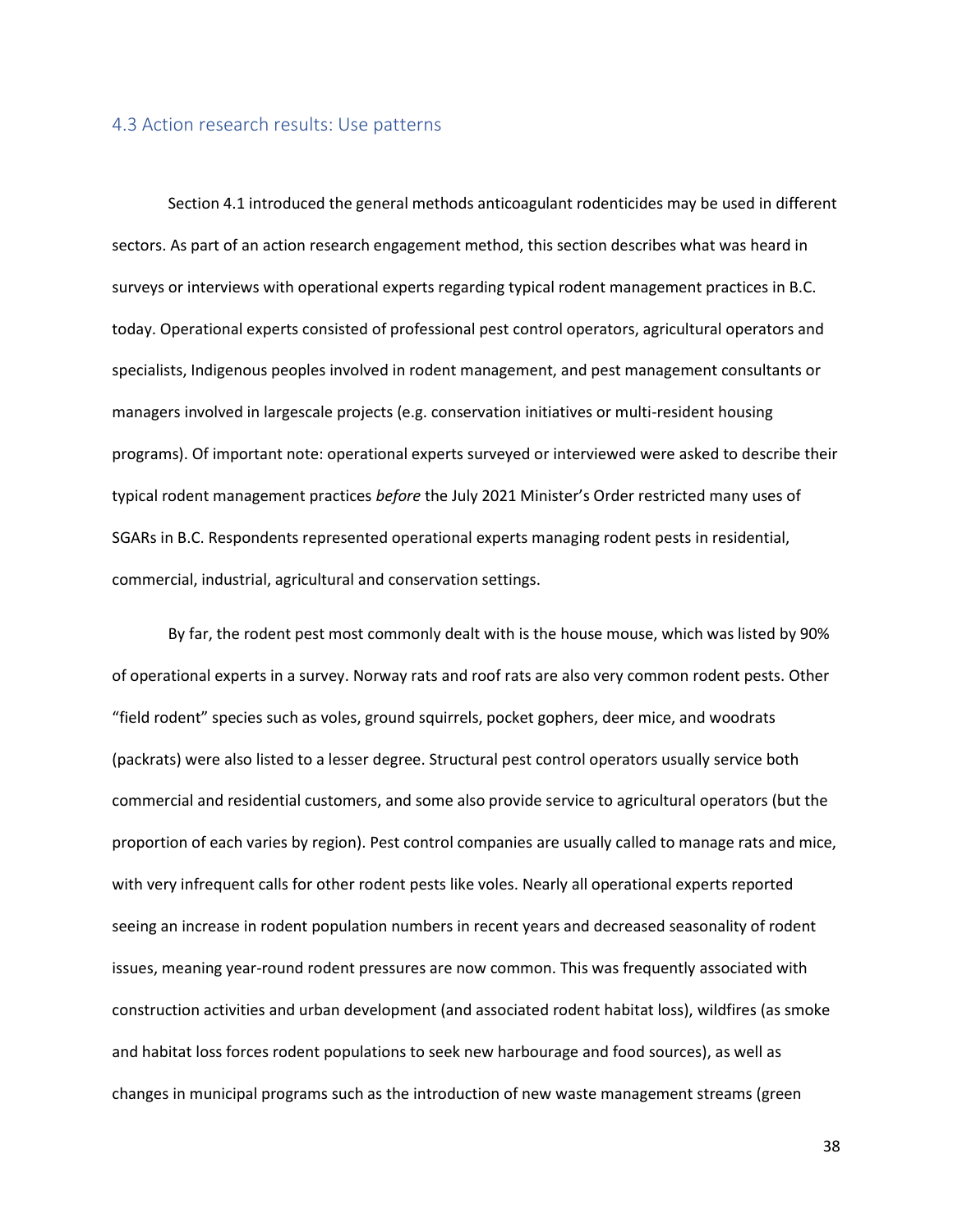waste and compost pickups) or residential chicken coops. One Indigenous survey respondent described not historically having rodent problems, and that this is largely a product of colonization. In many regions the year-round temperate climate may contribute to unrelenting pest pressure, with continuing opportunities for rodent access through open doors and windows.

Exclusion and trapping were reported as common methods to prevent rodent pests, with exclusion cited as the most important portion of an integrated rodent management approach with the ultimate goal to exclude the pest from a given property. Eliminating entry points, ensuring doors and windows are shut or screened and adding doors sweeps are specific actions taken. Sanitation (removing attractants) and habitat modification (e.g. cutting back foliage and maintaining a barrier space) are also practiced. Education and providing specific recommendations on preventative measures were mentioned by service providers in order to reduce the need for rodenticides or traps with their customers. If structural deficiencies are not addressed, implementing a successful rodent management program is challenging, and service providers reported difficulties if customers do not complete the preventative actions that were advised. Rodenticides themselves as a preventative measure were also cited by about a third of survey respondents. From a conservation perspective, the focus is on biosecurity efforts to prevent rodents from getting to new areas in the first place – for example, checking and keeping clean supplies and equipment when visiting islands, and having traps or bait stations on boats.

To monitor pests, traps, visual inspections, and rodenticides were the top three methods cited in the survey of operational experts. Visual inspections typically look for chew or gnaw marks, rub marks, new holes or damage, or droppings. One of the benefits of using baits for monitoring is the ability to get a better idea of population density by measuring the bait consumed – in contrast, a trap may catch one rodent without getting an idea of how many others are there. Bait feeding marks can also be used as an identification technique, with mice typically "nibbling" bait and leaving packaging behind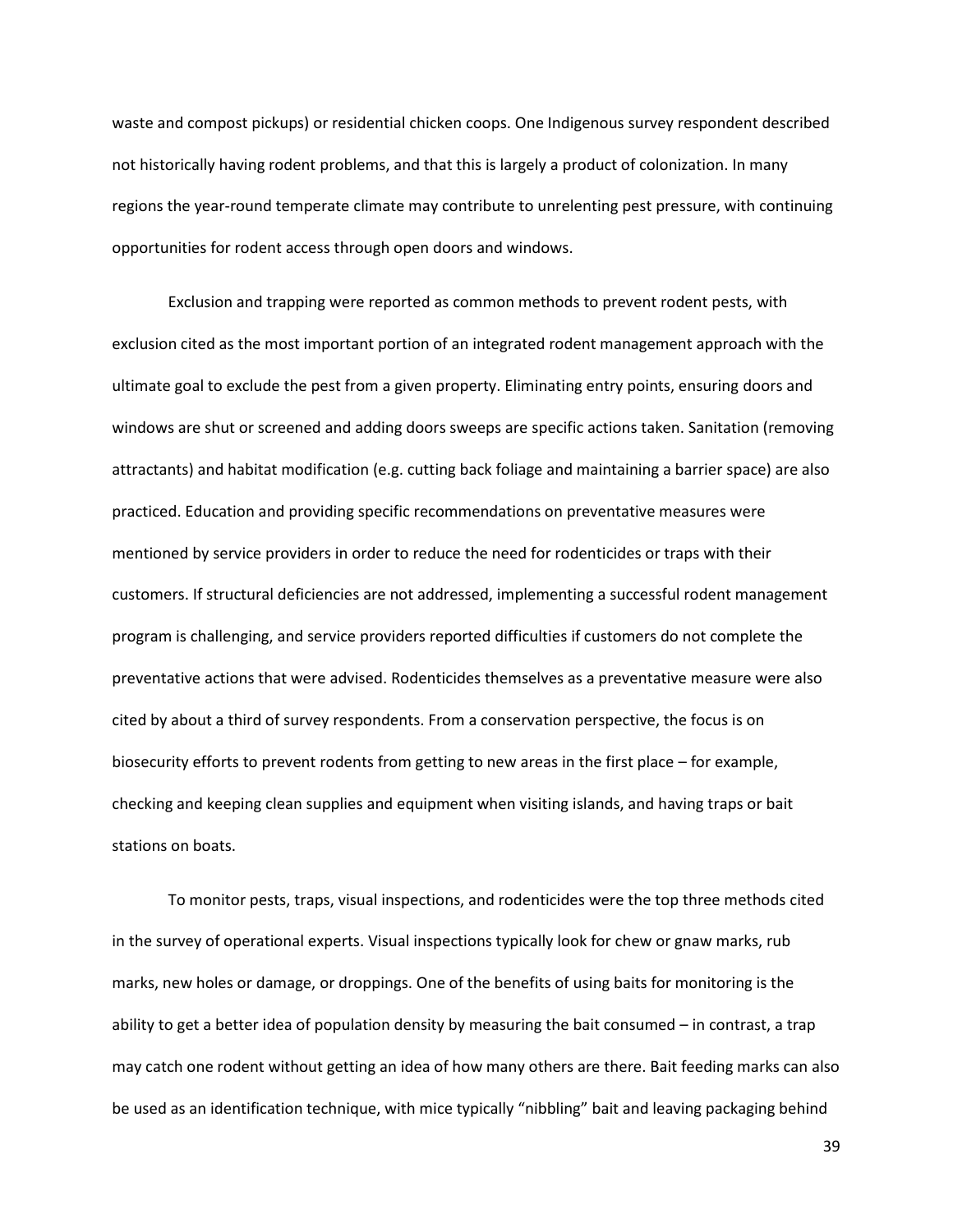while rats often taking an entire bait block and label with them. While inactive (pesticide-free) monitoring baits are available, they are not as common as using rodenticide itself, possibly due to the fear of "feeding" the problem rodents with non-toxic bait. Video surveillance, tracking powders or boards, and customer reports or logs are other rodent monitoring methods.

Pest control operators indicated that for rodent pests, there is zero tolerance – that is, even one rodent pest is enough to initiate a management plan. In some cases, preventative rodent management plans must be in place to meet industry audit requirements, such as food processing facilities. Many operations use a permanent exterior baiting program to meet these requirements. Even a rodent sighted outside of the building may present concerns to these commercial facilities with strict requirements. Some residential clients also grow concerned if seeing a single rodent outside their home and that may be enough to initiate a call for service (out of fear of structural infestation).

After a rodent issue has been identified, the most common treatment approaches are exclusion and sanitation (which also serve as preventative measures for future problems), and trapping, with mechanical snap traps used by 90% of survey respondents. When rodenticides are used, by far the most frequently used type are SGARs (72%) compared with FGARs (21%) or non-anticoagulant rodenticides (17%). A small number of survey respondents use rodenticides but were unsure of the active ingredient. In general, people doing rodent management in Indigenous communities reported using rodenticides less often than other survey respondents. One respondent noted encouraging predation on farms as a control method. On organic farms where SGARs are generally not permitted, other methods that may be used are traps, physical barriers, and repellants. Interestingly, strychnine and contraceptives were also noted as control methods but are currently not registered for use in B.C.

The majority of service providers reported that clients occasionally have special requests for how their rodent problem is managed. While not frequent, of those requests, rodenticide-free,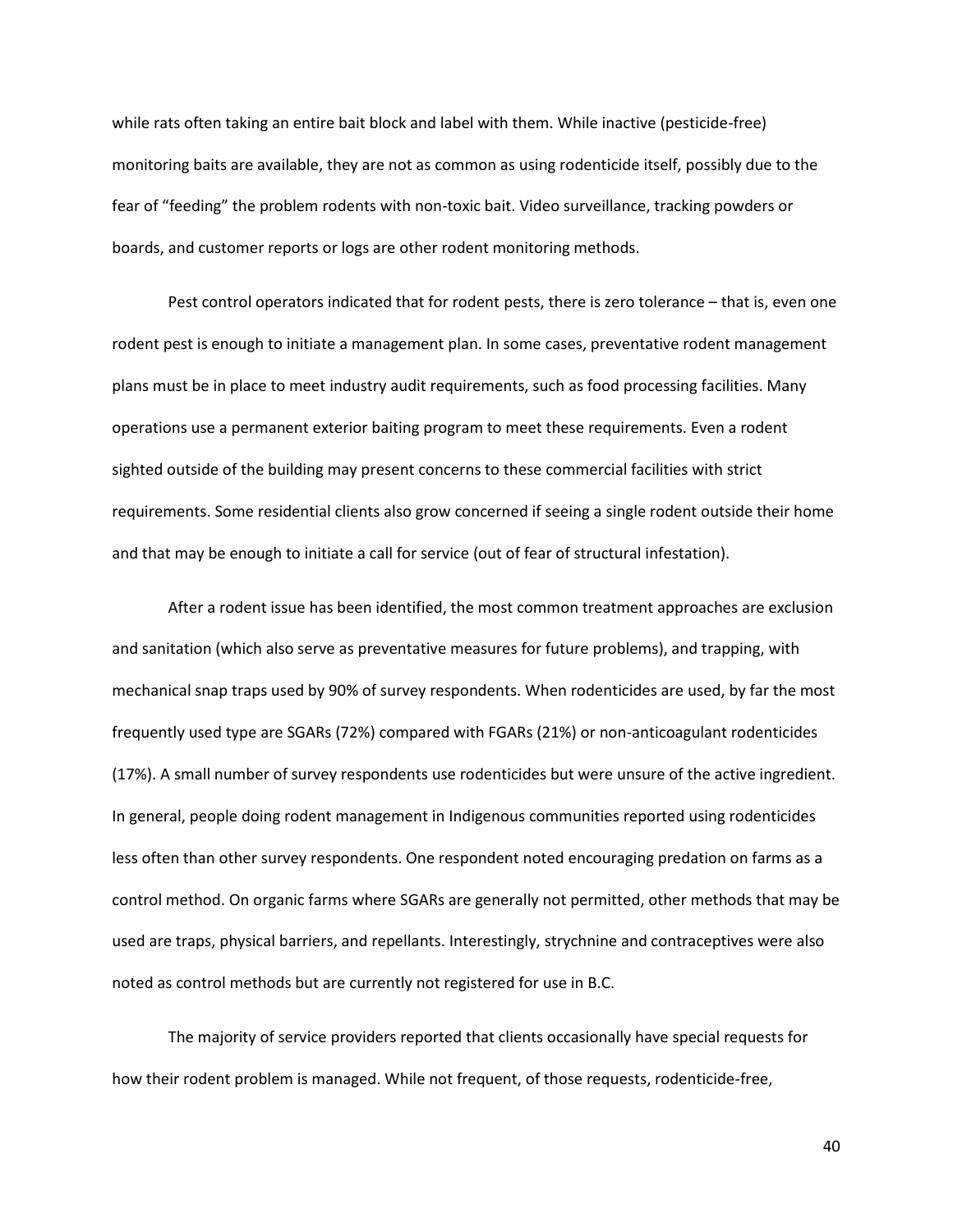exclusion-based and/or humane control (e.g. live traps or no glue boards) were most commonly reported and some companies offer specialized programs to address wildlife concerns. In contrast, other customers specifically request that rodenticide *is* used to maximize efficacy and eliminate the problem as quickly as possible. Some Indigenous respondents reported challenges in obtaining the services of professional pest control operators, especially in rural or remote areas.

When rodenticides are used, they are primarily used in bait stations both indoors and outdoors. Pest control operators suggested that use without a bait station (for example, placed in inaccessible places) is uncommon. They explained that this is due to higher risks of accidental non-target exposure in urban environments, primarily to children or pets, but also the potential for "free bait" to attract secondary non-target pests (e.g. grain beetles, meal moths, or ants). Agricultural operations may also place baits underground directly in rodent burrows. Conservation programs use a variety of application methods including bait stations, hand broadcast, and aerial broadcast.

While survey respondents reported approximate equal usage of indoor and outdoor rodenticide bait stations, many said that they avoid the use of rodenticides indoors, especially for rats (primarily to avoid decomposition odour due to their larger body masses). Indoor mice were described as a control challenge due to being more difficult to trap, and once nested unlikely to travel far from it. Many pest control operators stated that once established indoors, mice will not move outdoors again. With some use settings precluding the indoor use of rodenticides at all (e.g. commercial kitchens or food processing facilities), indoor rodents can be extremely challenging to control and the focus is on exclusion and preventative exterior baiting programs.

The longevity of baiting programs varies and is very site-dependent. Short-term (days or weeks), long-term (months), and permanent ongoing treatment systems were all described. It is common for programs to be site-specific or activity-based and there is a distinction between residential and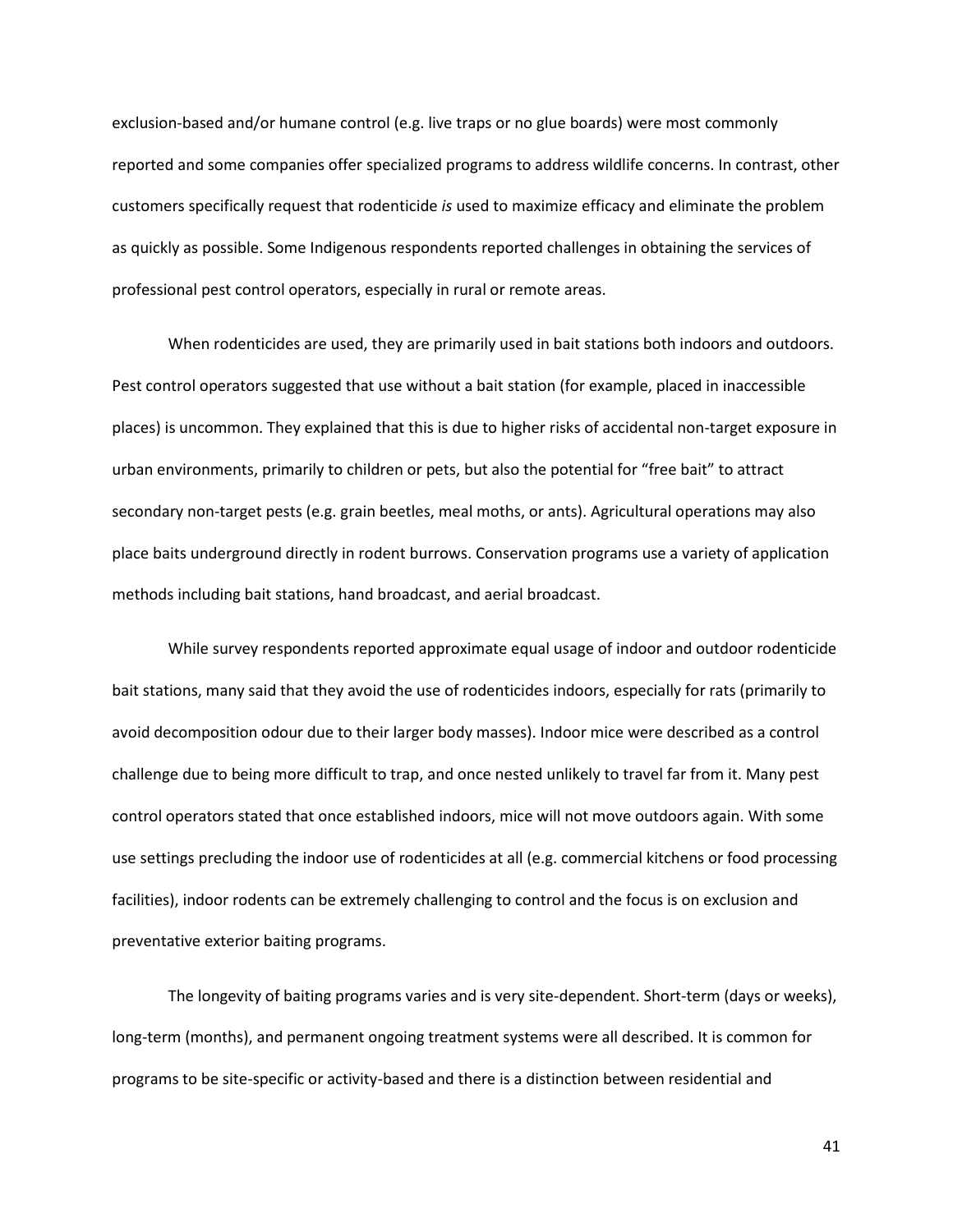commercial sites. Typically baiting programs will remain in place until there is a clear decrease or cessation of feeding activity based on bait consumption; however, some permanent baiting programs are in place (for example, to meet industry requirements in food processing or healthcare). Seasonal applications are common in agricultural settings to coincide with growing seasons and/or known rodent population or activity cycles.

After treatment with rodenticides, many people said that they try to find and dispose of dead rodents. However, in practice, most rodents return to their nests or burrows to die and are rarely recovered out in the open. If found, the vast majority said that they seal the dead rodent in a plastic bag or container and dispose in the garbage or landfill. Two respondents said that they bury dead rodents. When asked about disposal of leftover or unwanted rodenticides, responses were mixed. Many respondents make an effort to reuse bait, and others dispose of bait in the garbage, via Clean Farms pesticide collections or take to a specialized disposal facility. Returning to the supplier or incinerating waste were also mentioned. Several respondents specifically referred to following product label directions for disposal instructions.

Of all operational experts surveyed, the majority said they were very concerned (62%) or somewhat concerned (24%) about the impacts of rodenticides on wildlife. However, SGARs were specifically recognized as critical rodent control tools and the most efficacious and cost-effective option in many cases, particularly for managing extreme population outbreaks, indoor mouse control, protecting the food supply chain and critical infrastructure, conservation, and for certain equity groups that face unique rodent management challenges (e.g. supportive housing). A general theme heard from operational experts is a fear that rodent populations will get out of control without SGARs as a tool in the integrated pest management tool box. Still, others felt there were multiple alternative rodenticides and other tools available in the marketplace and that there is overreliance on SGARs.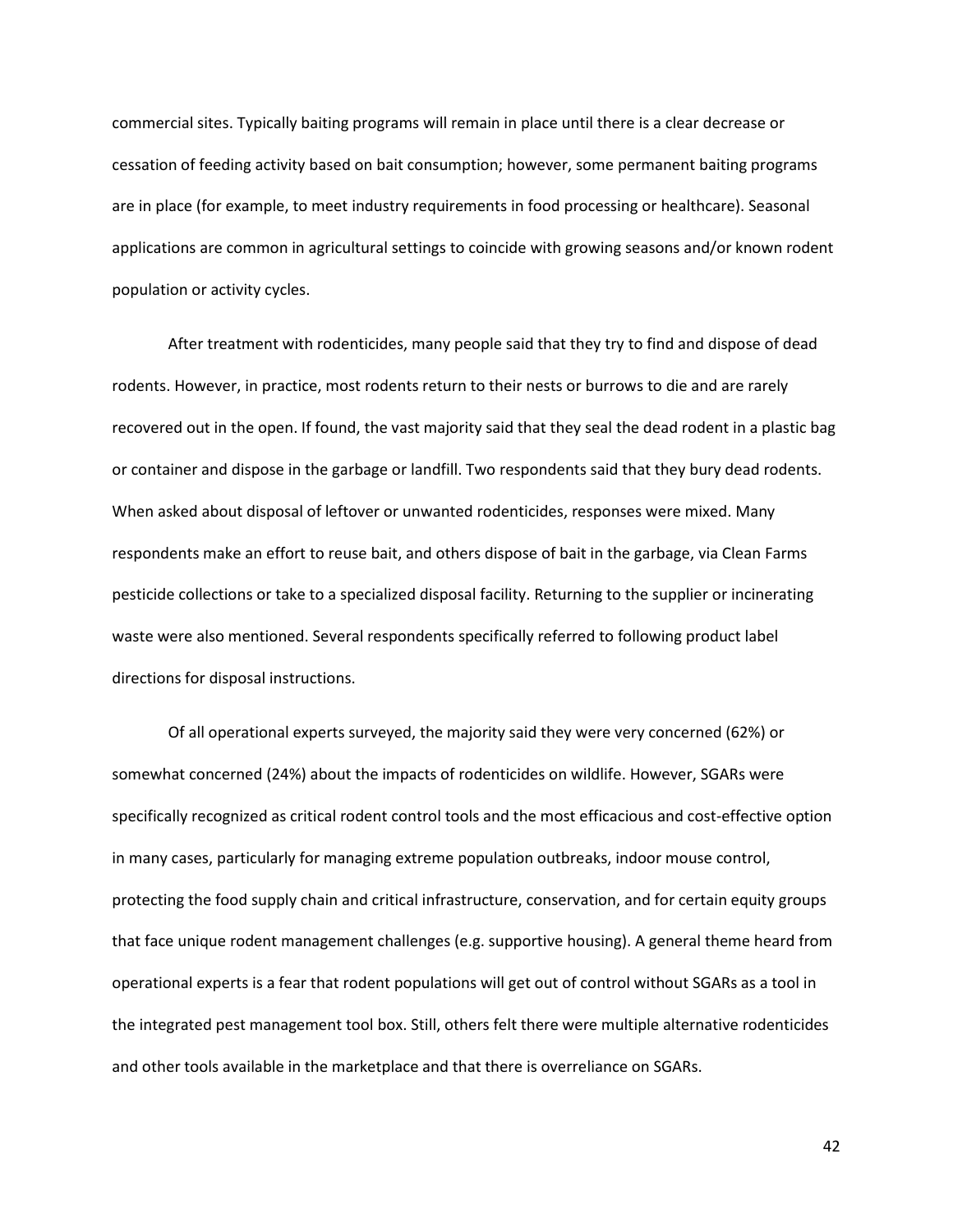Many operational experts suggested that these products be restricted for sale and use only by licenced or trained people and that more education should be provided to residents and agricultural operators. Some respondents support the temporary ban on SGARs and believe it should be maintained, and highlighted the need to de-couple rodent management and routine rodenticide use. Others advocated for reserving SGARs as a tool for critical uses only, such as for conservation purposes or extreme infestations, with heavy oversight and time-limited use to decrease the rate at which these substances enter the environment. Other suggestions to improve rodent management practices in B.C. include ramping up compliance enforcement, encouraging natural predators, bringing new innovative traps and treatment options to B.C., conducting more research and monitoring of the environmental impacts from SGARs, and providing additional funding for rodenticide alternatives in agriculture.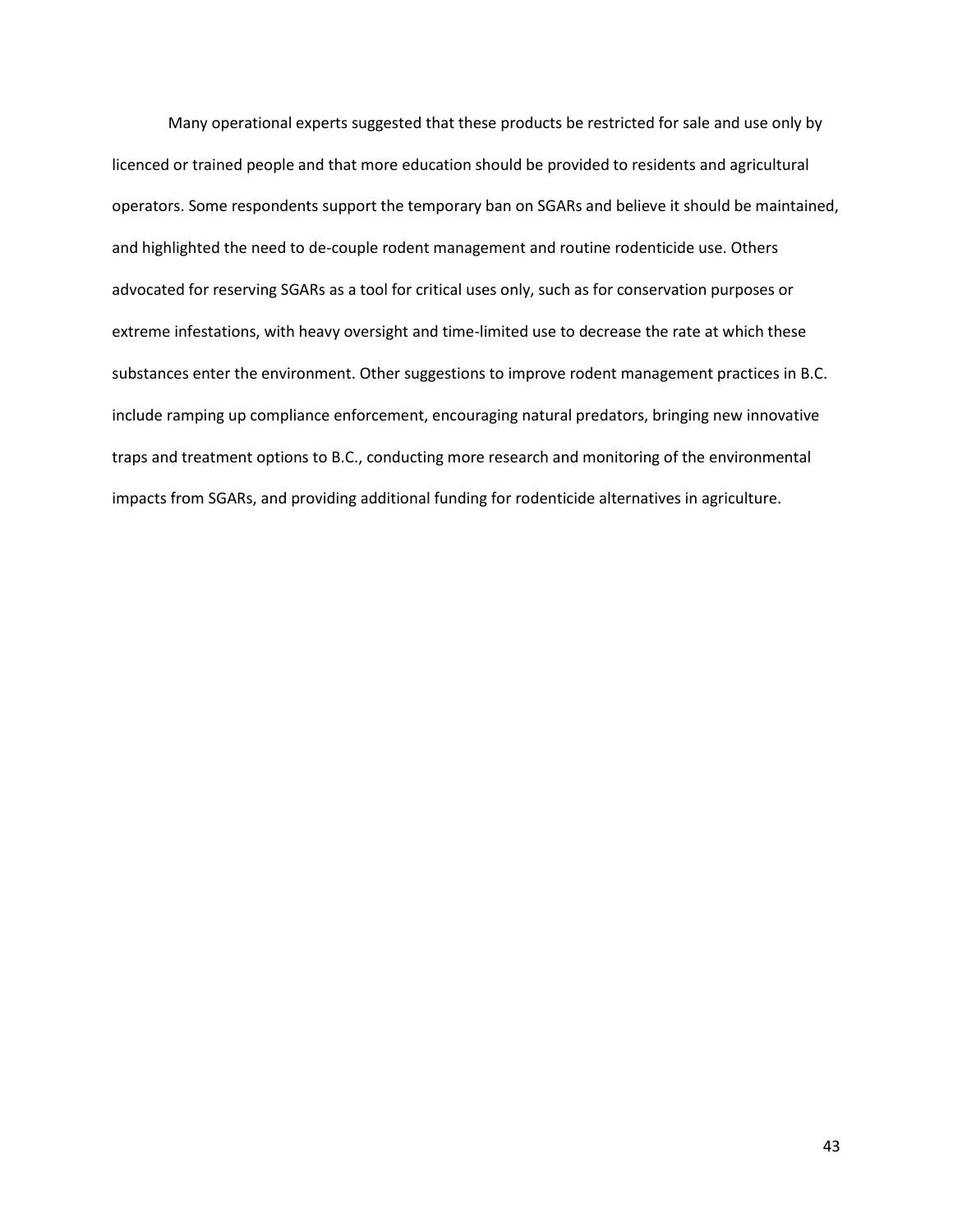## Chapter 5: Reports and observations of wildlife impacts in B.C.

## 5.1 Research studies

Anticoagulant rodenticide residues have been found in B.C. wildlife, which indicates exposure is occurring locally (as well as in regions across Canada and globally) (Thomas et al. 2011; Nakayama et al. 2019). Several published studies have examined wildlife exposure to rodenticides in B.C., with most of the research conducted in the coastal and southwestern regions of the province. These regions consist of both densely populated urban areas and areas of intensive agricultural production, in some cases with close interfaces between. Some of the findings from these studies are outlined in Table 5.1 and summarized here.

For the research studies that have been conducted, anticoagulant rodenticide residues are consistently being detected in non-target wildlife in B.C. (Albert et al. 2010; Thomas et al. 2011; Elliott et al. 2014; Huang et al. 2016). In an analysis of 164 owls collected from 1988-2003 in B.C., Albert et. al (2010) found that 70% of owls had detectable liver residues of at least one anticoagulant rodenticide; of those, 41% had residues of more than one anticoagulant rodenticide detected. Of the barred owls collected, 92% had anticoagulant rodenticide residues detected. However, only six of the 164 owls (4%) were diagnosed with rodenticide toxicity as the cause of death. Thomas et al. (2011) found that of four raptor species examined across Canada, great horned owls were most consistently exposure to SGARs (65%) and often had multiple compounds detected. In other work, 100% of 29 great horned owls collected in southwest B.C. from 2005-2011 tested positive for one or more SGARs (J.E. Elliott unpublished data; cited in Hindmarch and Elliott 2014). For barn owls, both the incidence of exposure as well as the concentration of rodenticide residues detected appears to be increasing with time (Huang et al. 2016). Huang et al. (2016) compared barn owls from two time periods collected from the Lower Mainland, Fraser Valley, and Vancouver Island. They found total SGAR residues detected were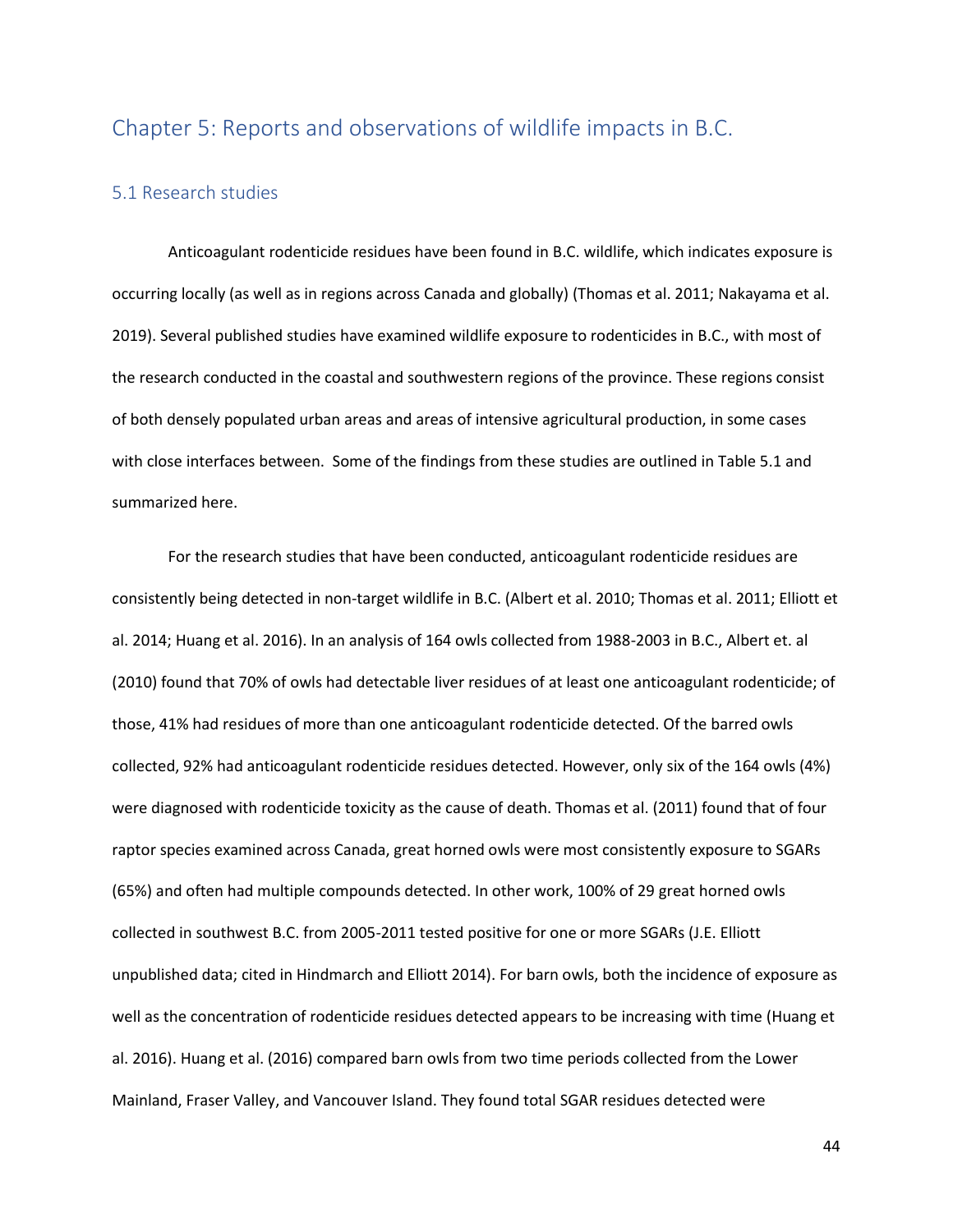significantly higher in owls collected from 2006-2013 compared to those collected from 1992-2003. The proportion of owls exposed to multiple SGARs was also higher in owls collected from the later time period.

Based on the typically fortuitous nature of the wildlife data collection, there can be challenges in elucidating exposure pathways and trends. However, there have been general findings of interest in the literature. Based on the known limited home ranges of some resident wildlife species in B.C. and the locations where wildlife carcasses are found, exposure is occurring locally in B.C. (pers. comm. S. Hindmarch), in both urban landscapes and agricultural areas. Residues have been detected across a wide range of taxa including mammals, birds, reptiles, and invertebrates. Residue data from the B.C. interior shows anticoagulant rodenticide exposure in fur bearers like badgers and fishers (pers. comm. S. Hindmarch and S. Lee). Much of the work to date has focused on raptors, which may be more susceptible to the effects of anticoagulant rodenticides than mammals (Nakayama et al. 2019).

Rats are likely one of the main exposure pathways for raptors in B.C. (Hindmarch and Elliott 2014; Elliott et al. 2014; Hindmarch and Elliott 2015); however, exposure is expected to be occurring through a number of pathways that have yet to be well established. Some non-target small mammals, birds, and invertebrates have also had rodenticide residues detected and therefore may provide additional exposure pathways to non-target predators and consumers (Elliott et al. 2014). Voles are a key prey source for many wildlife species (including owls, raptors, other bird species and mammalian predators), and can make up a significant portion of the diet, particularly in rural and agricultural areas (pers. comm. S. Hindmarch). Voles may be a target species for control with FGARs, but not typically with SGARs due to label restrictions. However, they may be unintentionally exposed to SGARs if they enter bait stations in or around structures, or if SGARs are illegally used in fields (as documented in Hindmarch et al. 2018). Elliott et al. (2014) found one vole contained high brodifacoum residues in their study. The role of voles as an exposure route needs to be further investigated. In two owl studies, house mice were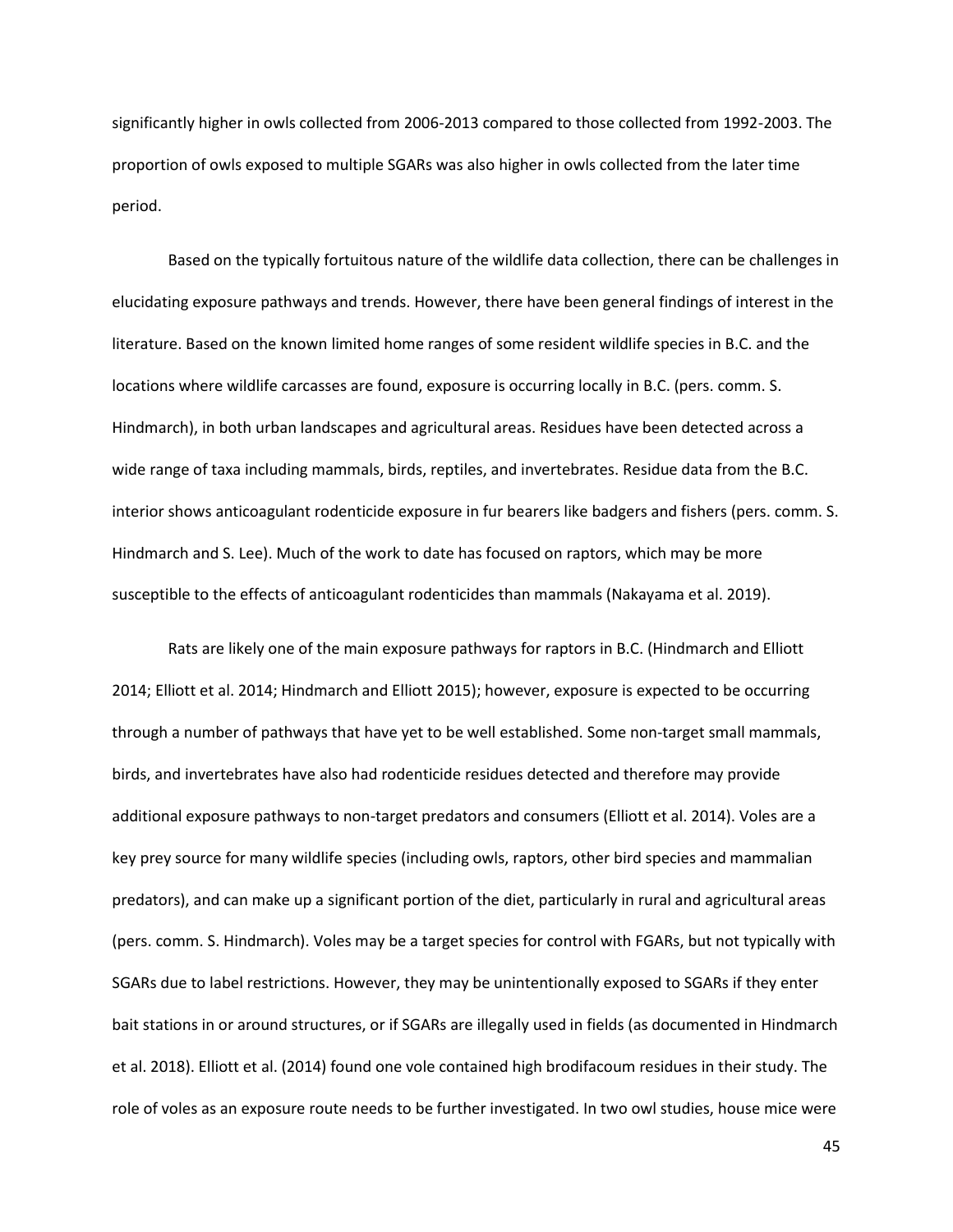much less likely to be preyed upon than voles or rats (Hindmarch and Elliott 2014; Hindmarch and Elliott 2015), which corresponds with the assumption that house mice tend to stay indoors. However, diet (and the potential for associated exposure with different prey types) may be at least partially influenced by the diversity of prey available in a given area (Thomas et al. 2011). For example, great horned owls living in urban areas have been found to have a greater proportion of rats in their diet compared to those living in rural or wildland areas (Hindmarch and Elliott 2014).

The proportion of mortalities documented from rodenticide toxicity are typically much lower than the proportion of sampled individuals with detectable anticoagulant rodenticide residues. Albert et al. (2010) found that there was no significant relationship between the presence or absence of anticoagulant rodenticide residues and the final diagnosed cause of death, nor was there a relationship between the body condition of the collected owls and the residues detected. Owl carcasses with high levels of anticoagulant rodenticides detected did not necessarily have poor body condition recorded, and in some cases bodies appeared to be in excellent condition. In some cases, wildlife that were diagnosed as rodenticide toxicity had low residues detected in the liver while other animals had high residue concentrations but were diagnosed with other causes of death (Albert et al. 2010; pers. comm. S. Lee). Trauma (e.g. vehicle collision, window strike, electrocution) is the most common cause of death of raptors cited in many studies (Albert et al. 2010; Dwyer et al. 2018). However, the possible contributions of sublethal effects from rodenticide exposure, or intersection between ultimate causative factors to proximate cause of death are uncertain.

Data on wildlife exposure and mortalities are almost exclusively based on opportunistic necropsies of found carcasses, which presents some challenges. Most of the available data is subject to inherent sampling bias that must be considered in any analysis, and such exposure data cannot be used as an indicator of natural population level exposure without broader population surveillance systems in place. Different sampling methods for live organisms are possible, such as blood tests for coagulopathy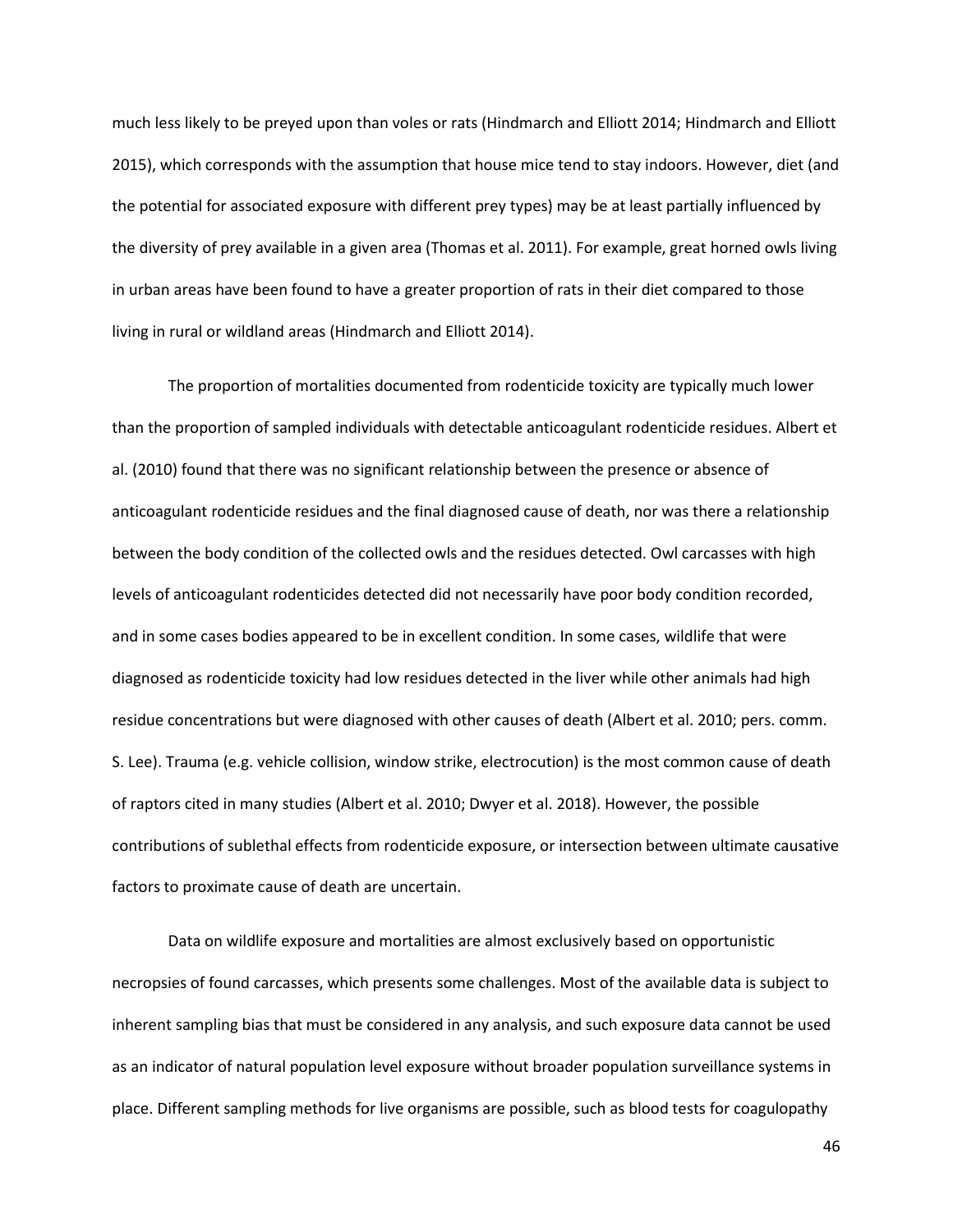as an indirect indicator of anticoagulant rodenticide exposure, but more work is needed to standardize methods and establish species-specific reference values (Hindmarch et al. 2019). Detecting residues in blood may be more time-limited than the liver (Huang et al. 2016); currently, methods for measuring rodenticide residues in blood of specific raptor species have not been developed for the federal laboratory analyzing animal tissues collected in B.C. (pers. comm. S. Lee).

The risk of anticoagulant rodenticide toxicity is one of many environmental stressors placed on wildlife today, including severe weather events associated with climate change and loss of habitat and nest sites to urban development and agricultural intensification. In the Fraser River Delta region for example, there has been a shift over the past 60 years in agricultural production from pasture and hay production to greenhouse vegetable production and berries, resulting in decreased grassland-type habitat suitable for raptors (as well as increased need for more intensive rodent control) (Hindmarch 2021). Other pesticide use, such as increased herbicide use associated with urban landscaping and agricultural operations, may also contribute to potential habitat loss through decreased vegetation (Albert et al. 2010).

Currently, federal research scientists with Environment and Climate Change Canada's Science and Technology Branch are analyzing a large dataset of wildlife tissue samples including over 700 raptors collected over several decades. The results will update knowledge on exposure patterns in B.C. including landscape or temporal trends (pers. comm. S. Hindmarch and J. Elliott). These data are in preparation for publication in the near future.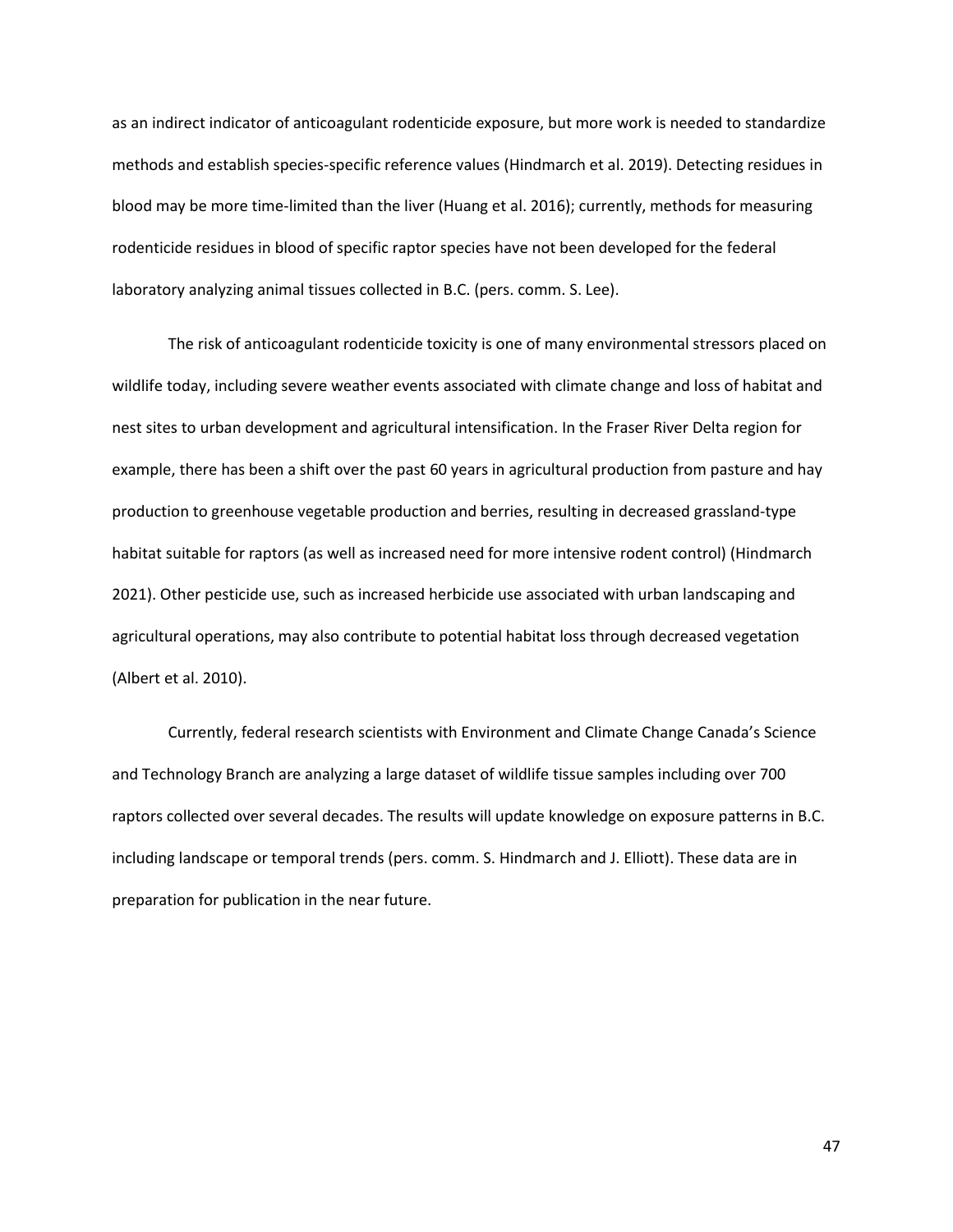Table 5.1. Summary of published literature on anticoagulant rodenticide exposure and potential exposure pathways in B.C.

| Reference                                                                             | <b>Regions</b>                                                                                                                                     | <b>Species</b>                                                                                                                                     | <b>Findings</b>                                                                                                                                                                                                                                                                                                                                                                                                                        |
|---------------------------------------------------------------------------------------|----------------------------------------------------------------------------------------------------------------------------------------------------|----------------------------------------------------------------------------------------------------------------------------------------------------|----------------------------------------------------------------------------------------------------------------------------------------------------------------------------------------------------------------------------------------------------------------------------------------------------------------------------------------------------------------------------------------------------------------------------------------|
| Albert et al. 2010                                                                    | B.C. (Vancouver Island,<br>Upper Fraser Valley,<br>Fraser Delta-Urban,<br>Fraser Delta-Agricultural,<br>North coast, Okanagan,<br>Interior); Yukon | Barn owl (Tyto alba),<br>Barred owl (Strix varia),<br>Great horned owl (Bubo<br>virginianus);<br>(n=164 specimens<br>collected from 1988-<br>2003) | Most common cause of death was trauma<br>$\bullet$<br>6 out of 164 owls died of rodenticide toxicity<br>$\bullet$<br>70% of specimens had at least one rodenticide<br>$\bullet$<br>detected; of those, 41% had more than one rodenticide<br>detected<br>Brodifacoum and bromadiolone were most commonly<br>$\bullet$<br>detected<br>92% of barred owls had rodenticide residues detected<br>$(n=23)$                                   |
| Thomas et al. 2011                                                                    | Canada-wide (B.C.*,<br>Prairies, Ontario, Quebec)<br>*B.C. data from Albert et al.<br>(2010)                                                       | Barn owl (Tyto alba),<br>Barred owl (Strix varia),<br>Great horned owl (Bubo<br>virginianus), Red-tailed<br>hawk (Buteo<br>jamaicensis); (n=196)   | Across Canada, great horned owls were most<br>$\bullet$<br>consistently exposed to SGARs (65%) and often had<br>multiple compounds detected<br>Red tailed hawks had increased detectable liver<br>residues moving eastward, possibly due to differences<br>in prey availability<br>A proposed probability model estimated that 11% of<br>$\bullet$<br>the sampled great horned owl population is at risk of<br>being killed from SGARs |
| <b>Hindmarch and Elliott</b><br>2014                                                  | B.C.: Fraser Delta, Upper<br><b>Fraser Valley</b>                                                                                                  | Great horned owl (Bubo<br>virginianus) - diet                                                                                                      | Voles (65.9%) and rats (13.1%) were the main prey<br>$\bullet$<br>items of great horned owls; house mice were a<br>negligible part of the diet<br>The proportion of rats in the diet was correlated with<br>$\bullet$<br>the degree of urban development in the home range<br>Rats are likely a main exposure pathway for SGARs, and<br>$\bullet$<br>voles should also be considered                                                   |
| Elliott, J.E. (unpublished<br>data); cited in<br><b>Hindmarch and Elliott</b><br>2014 | Southwest B.C.                                                                                                                                     | Great horned owl (Bubo<br>virginianus); (n=29)                                                                                                     | 100% of great horned owls collected from 2005-2011<br>$\bullet$<br>tested positive for one or more SGARs                                                                                                                                                                                                                                                                                                                               |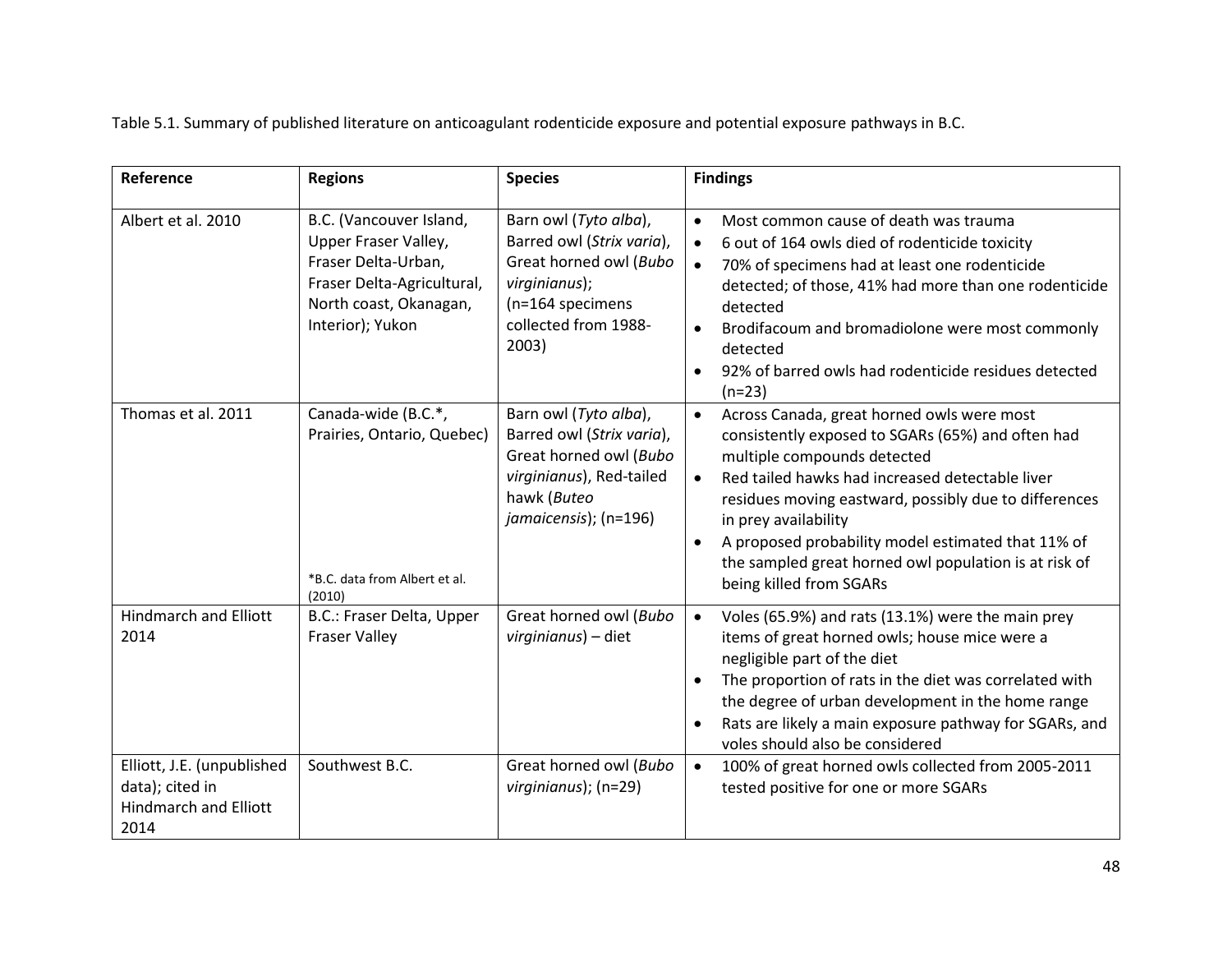| Elliott et al. 2014 | <b>B.C.: Fraser Valley</b>                                  | Rodents: Norway rat<br>(Rattus norvegicus),<br>Vole (Microtus spp.),<br>Shrew (Arion spp.), Deer<br>mouse (Peramyscus<br>$spp.$ );<br><b>Birds: Sparrow</b><br>(Melospiza melodia);<br>Invertebrates: Slug<br>(Arion spp.) Carabid<br>beetle (Carabidae spp.),<br>Snail (Monadenia spp.),<br>Worm (Eisenia spp.),<br>Wasp (Paravespula<br>spp.), Carrion beetle<br>(Dermestes spp.), Fly<br>maggot (Musca spp.) | $\bullet$                           | Various wildlife were sampled at baited farms, and non-<br>baited farms in proximity to areas with intensive<br>poultry farming<br>Rodenticide residues were detected in target species<br>(Norway rats) as well as some non-target species (small<br>mammals, birds, and invertebrates)<br>Rats were identified as the greatest potential exposure<br>pathway of SGARs to non-target predators; small non-<br>target mammals, songbirds, and invertebrates are also<br>possible exposure pathways to secondary consumers                                                                                                                                                                         |
|---------------------|-------------------------------------------------------------|-----------------------------------------------------------------------------------------------------------------------------------------------------------------------------------------------------------------------------------------------------------------------------------------------------------------------------------------------------------------------------------------------------------------|-------------------------------------|---------------------------------------------------------------------------------------------------------------------------------------------------------------------------------------------------------------------------------------------------------------------------------------------------------------------------------------------------------------------------------------------------------------------------------------------------------------------------------------------------------------------------------------------------------------------------------------------------------------------------------------------------------------------------------------------------|
| Huang et al. 2016   | B.C.: Lower Mainland,<br>Fraser Valley, Vancouver<br>Island | Barn owl (Tyto alba);<br>$(n=119)$                                                                                                                                                                                                                                                                                                                                                                              | $\bullet$<br>$\bullet$<br>$\bullet$ | Long-term data collected from two time periods (1992-<br>2003 and 2006-2013) were compared<br>Total SGAR residues detected were significantly higher<br>in 2006-2013 (141 ng/g) compared to 1992-2003 (57<br>ng/g), primarily driven by an increase in difethialone<br>residues detected<br>The proportion of owls exposed to multiple SGARs was<br>higher in 2006-2013 compared to 1992-2003<br>Both the incidence of exposure as well as the<br>concentration of rodenticide residues detected appears<br>to be increasing with time in barn owls<br>Adult females had lower residue concentrations than<br>adult males<br>Juveniles were more likely to show signs of toxicosis<br>than adults |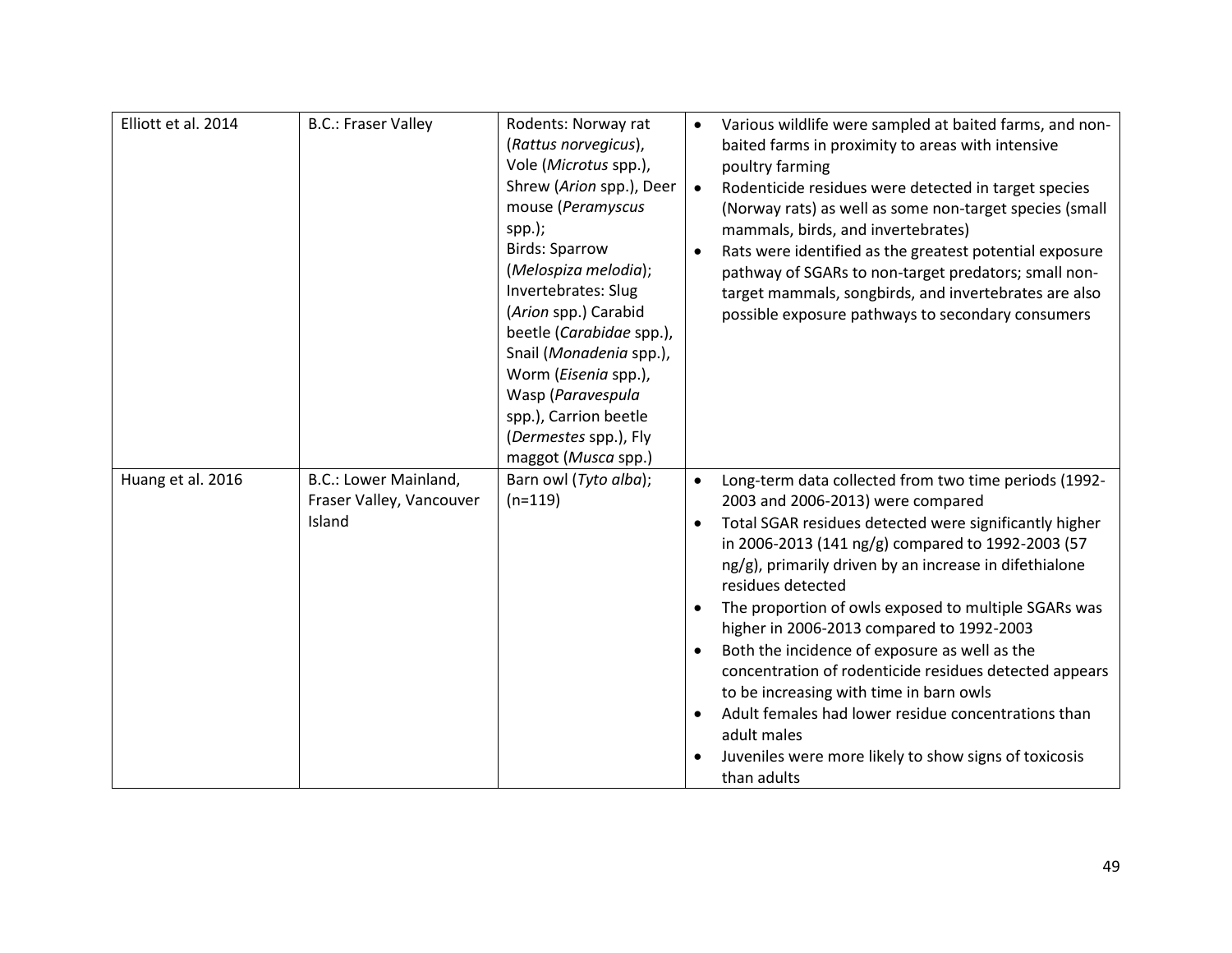| Hindmarch et al. 2019 | <b>B.C.: Lower Mainland</b> | Bald eagle (Haliaeetus<br>leucocephalus),<br>Cooper's hawk<br>(Accipiter cooperii), Red-<br>tailed hawk (Buteo<br>jamaicensis), Barred owl<br>(Strix varia), Great<br>horned owl (Bubo<br>virginianus), Barn owl<br>$(Tyto furcata)$ ; (n=62) | $\bullet$<br>$\bullet$ | Potential sublethal effects of rodenticide exposure<br>tested from blood samples of live wild raptors admitted<br>to a wildlife rehabilitation center, and compared with<br>pre-fledgling chicks from nest sites<br>23% of sampled raptors demonstrated coagulopathy<br>which may be associated with rodenticide exposure<br>Of the 11 raptors that died and were necropsied,<br>trauma was the principal cause of death; 9/10 tested<br>had detectable rodenticide residues<br>There was little evidence of coagulopathy in chicks |
|-----------------------|-----------------------------|-----------------------------------------------------------------------------------------------------------------------------------------------------------------------------------------------------------------------------------------------|------------------------|-------------------------------------------------------------------------------------------------------------------------------------------------------------------------------------------------------------------------------------------------------------------------------------------------------------------------------------------------------------------------------------------------------------------------------------------------------------------------------------------------------------------------------------|
|                       |                             | Barn owl (pre-fledgling)<br>$(Tyto furcata)$ ; (n=19)                                                                                                                                                                                         |                        |                                                                                                                                                                                                                                                                                                                                                                                                                                                                                                                                     |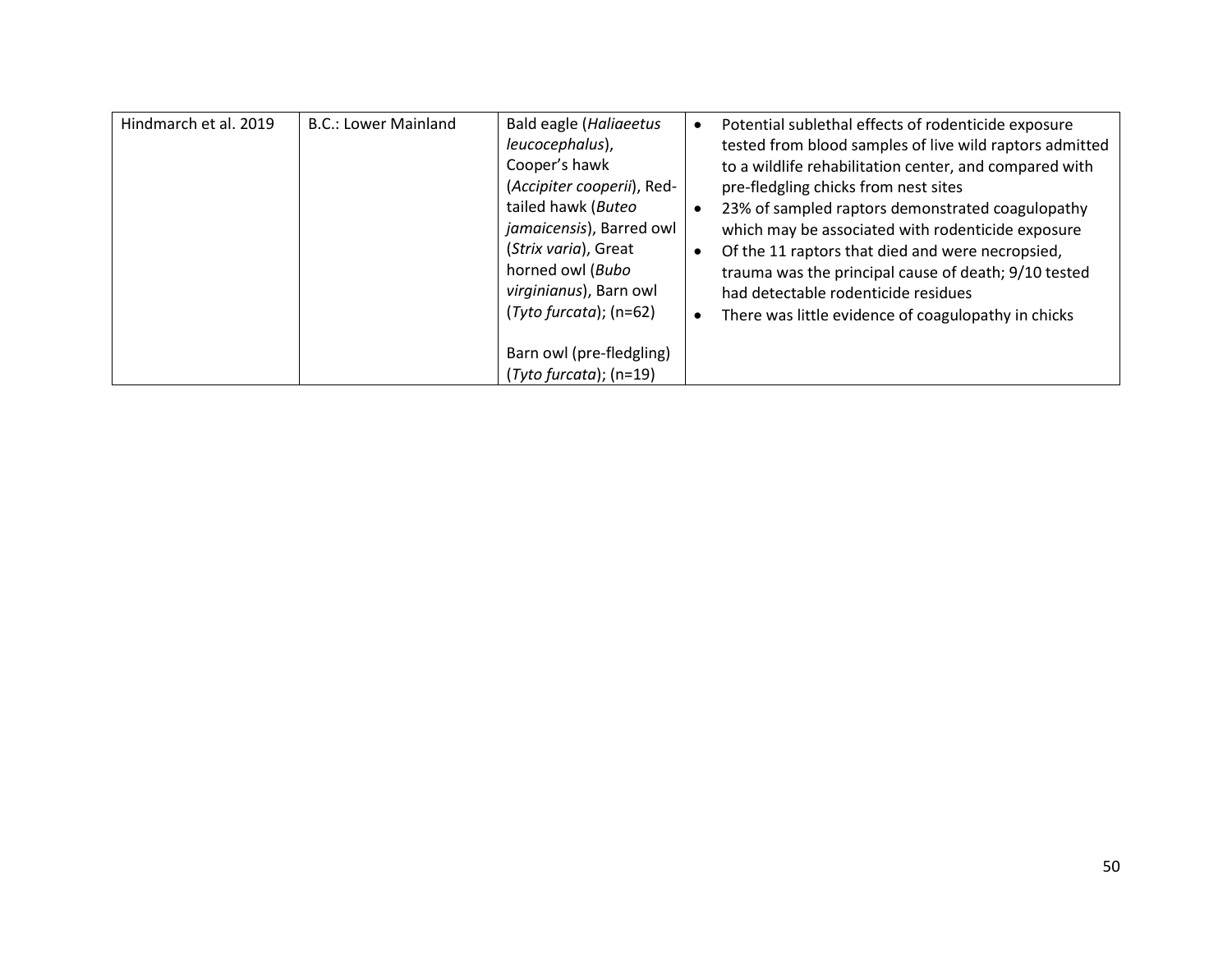### 5.2 Incident and mortality reports

#### *Health Canada Pesticide Incident Reporting Database*

PMRA's Canadian Pesticide Incident Reporting database (Health Canada 2021b) provides public access to information on known or suspected adverse effects due to registered pest control products, as introduced in Chapter 2. Incidents are classified into major categories, such as effects on humans, effects on domestic animals, or effects on the environment, and are further classified by severity. Health Canada uses the incident reports to help identify potential risks from the use of registered pesticides by monitoring for trends or serious incidents. However, reports may be submitted based on suspicion or opinion of the reporter and therefore do not necessarily indicate that a causal relationship exists between the adverse effect and a registered pest control product. PMRA also receives a wide range of information from other sources and through many other processes outside of the incident reporting database. PMRA considers all of this information when conducting scientific evaluations.

An October 2021 query of public incident reports with the search variables "environment" effect and active ingredient of "brodifacoum, bromadiolone, or difethialone" is summarized in Table 5.2. A total of eight incident reports were found involving one or more SGARs and possible impacts to birds, mammals, and fish. Report details varied from necropsy and lab confirmation of SGAR residues, speculation based on carcass proximity to suspected SGAR use, suspected impacts from intentional noncompliant use against wildlife, and, in the case of the fish, potential impacts from runoff from a chemical factory fire with many different pesticides involved.

Table 5.2. Health Canada Pesticide Incident Reports for SGARs and Environment Effects (2007 to October 2021).

| <b>Active ingredient</b> | Number of<br>reports | <b>Application</b><br>number | <b>Animal affected</b> | Region              |
|--------------------------|----------------------|------------------------------|------------------------|---------------------|
| Bromadiolone             |                      | 2011-3690                    | Hawk, Songbird         | New Mexico<br>(USA) |
|                          |                      | 2017-7199                    | Hawk                   | California (USA)    |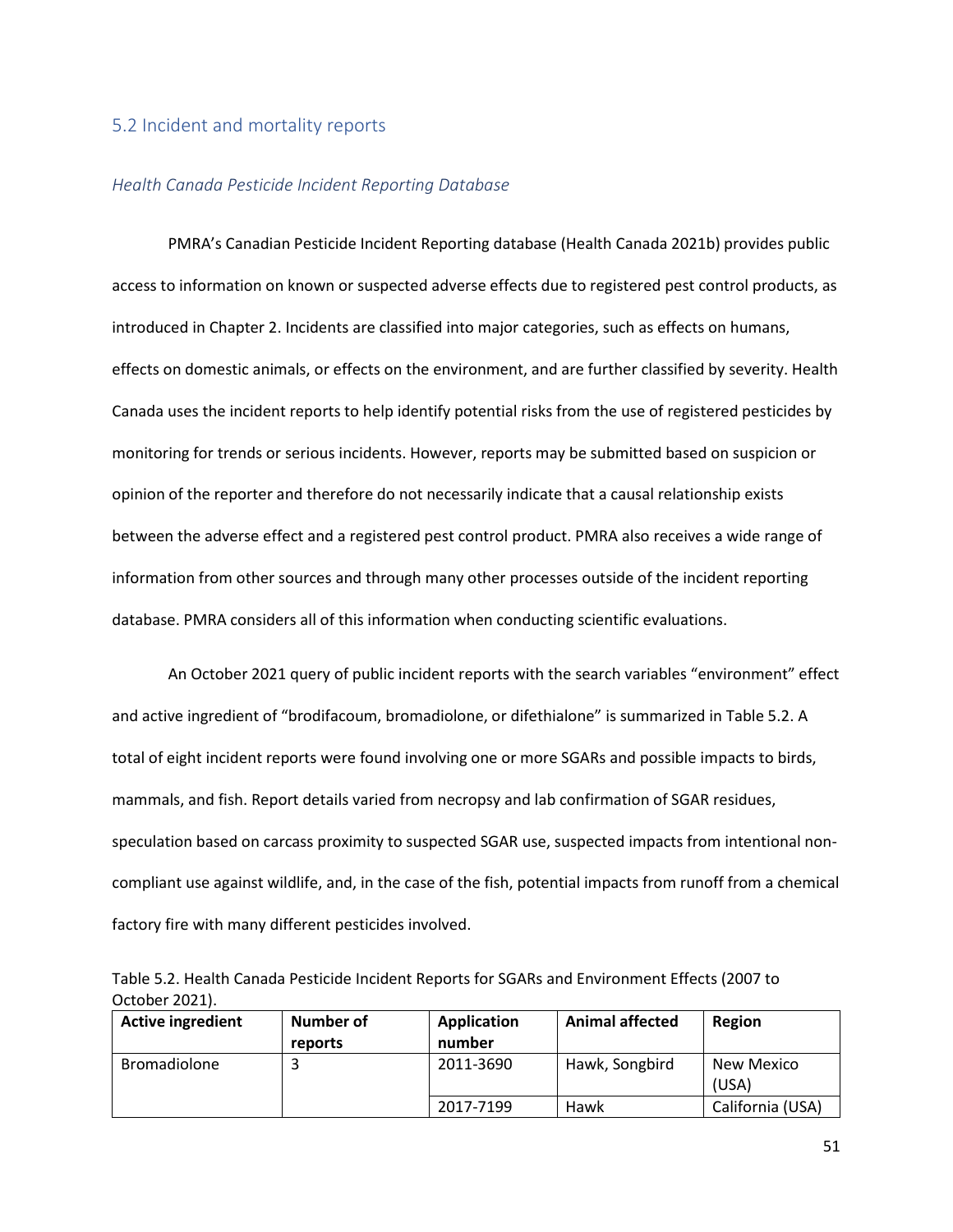|                |                   | 2020-1104 | Great horned owl   | <b>B.C.</b> |
|----------------|-------------------|-----------|--------------------|-------------|
| Difethialone   | 2007-5823<br>Fish |           |                    | Ontario     |
|                |                   | 2015-2807 | Squirrel, Songbird | Ontario     |
| Brodifacoum /  |                   | 2020-0280 | Barred owl         | <b>B.C.</b> |
| Bromadiolone   |                   |           |                    |             |
| Brodifacoum /  |                   | 2013-1882 | Coyote             | <b>B.C.</b> |
| Bromadiolone / |                   | 2020-1486 | Great horned owl   | <b>B.C.</b> |
| Difethialone   |                   |           |                    |             |

### *B.C. Interagency Wild Bird Mortality Line*

Data from the B.C. Interagency Wild Bird Mortality Line is jointly managed by the federal Environment and Climate Change Canada – Canadian Wildlife Service and the provincial Ministry of Forests, Lands, Natural Resource Operations and Rural Development. A summary of reports received from January 2017 to July 2021 is provided in Table 5.3 (unpublished data, L. Wilson). This data includes only submissions received through the Bird Mortality Line for owls and raptors that were submitted to the provincial B.C. Ministry of Agriculture, Food and Fisheries Animal Health Lab for necropsy. These mortalities are typically reported to the call-line by the general public and may be collected by wildlife agencies for necropsy based on specific case details, as described in Chapter 2. As this is a living dataset continuously updated as specimens are processed, Table 5.3 provides a single point-in-time view.

The leading cause of death for submitted owls and raptors was physical trauma (48%), followed by physiological causes such as starvation (21%). This is consistent with other research findings of trauma as the primary cause of death for urban raptors across North America (Dwyer et al. 2018). Hindmarch et al. (2019) also identified trauma as the primary cause of death of raptors submitted to one wildlife rehabilitation center in the Lower Mainland (but also noted that major trauma could obscure physical signs of anticoagulant rodenticide toxicity during necropsy).

Acute anticoagulant rodenticide toxicity was diagnosed in 22 of the 190 submissions (12%). An additional three birds had anticoagulant rodenticide residues detected in laboratory testing but were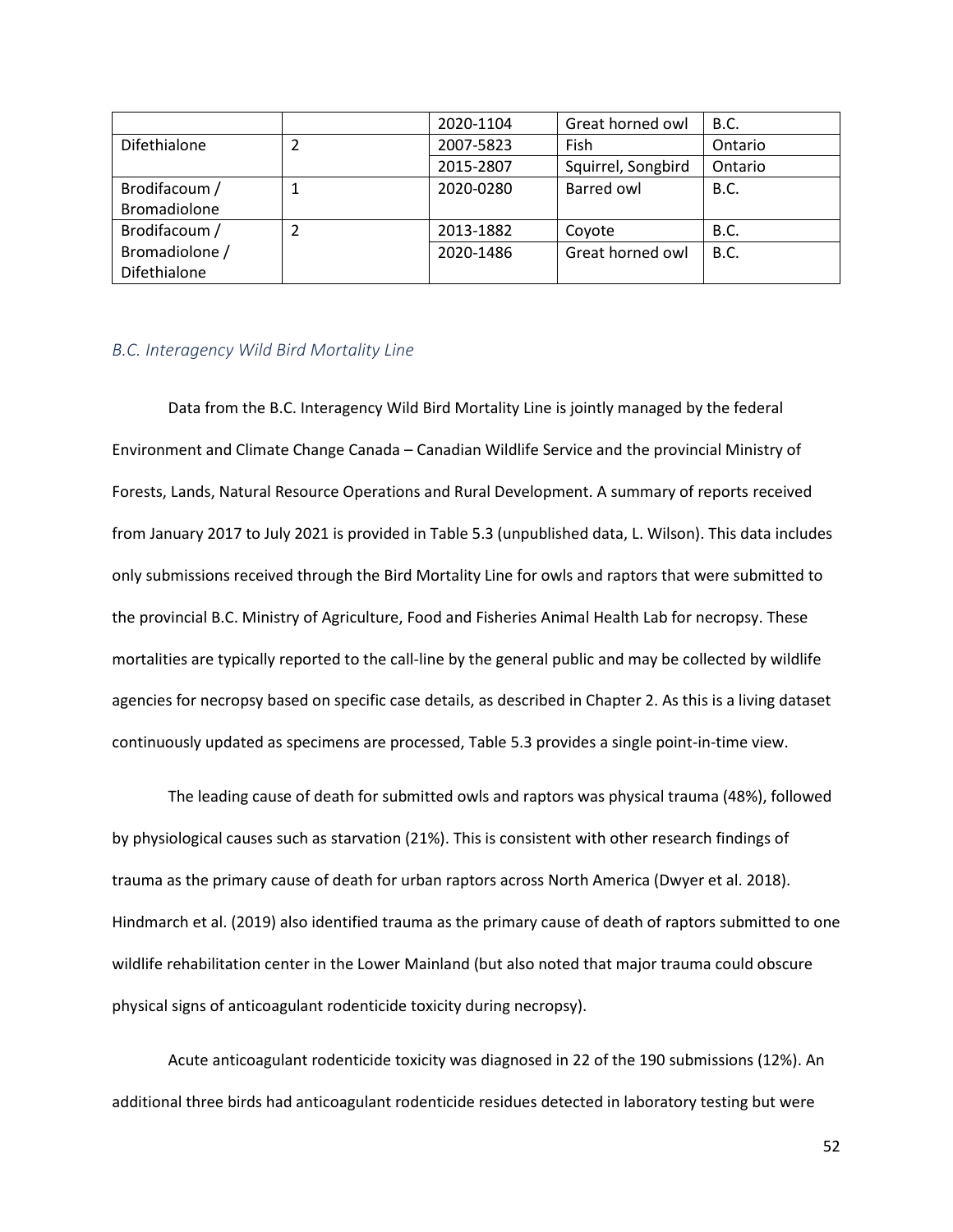diagnosed by avian veterinary pathologists to have succumbed to other causes of death (two to physical

causes and one to starvation).

Table 5.3. Cause of death for owls and raptors submitted to the Ministry of Agriculture, Food and Fisheries Animal Health Lab for necropsy from 2017 to July 2021. Submissions received through the B.C. Interagency Wild Bird Mortality Reporting Line.

| Year         | n   | <b>Cause of Death</b> |          |             |                |         | $%$ COD =    |               |
|--------------|-----|-----------------------|----------|-------------|----------------|---------|--------------|---------------|
|              |     | Infectious            | Physical | Physiologic | Toxic          | Toxic   | Undetermined | Rodenticides, |
|              |     |                       |          |             | (Rodenticides) | (Other) |              | by year       |
| 2017         | 26  |                       | 8        | 9           |                | 0       | 3            | 19%           |
| 2018         | 27  | 3                     | 10       | 9           | 3              | ┻       |              | 11%           |
| 2019         | 32  |                       | 16       | ີ           |                | 9       | ∍            | 6%            |
| 2020         | 76  | 5                     | 43       | 11          | 11             | C.<br>ے | 4            | 15%           |
| 2021         | 29  | 5                     | 15       | 8           |                | 0       | 0            | 3%            |
| (Jan-        |     |                       |          |             |                |         |              |               |
| July)        |     |                       |          |             |                |         |              |               |
| <b>Total</b> | 190 | 15                    | 92       | 39          | 22             | 12      | 10           |               |
|              |     | 8%                    | 48%      | 21%         | 12%            | 6%      | 5%           |               |

Categories include: Infectious (trichomoniasis, aspergillosis, etc), Physical (collisions, electrocutions, etc), Physiologic (starvation, stress hemorrhage, etc), Toxic - rodenticides, Toxic - Other (barbiturates, lead, etc), Undetermined (pathologist unable to ascertain cause of death; often carcass unsuitable for necropsy (i.e. rotten)

Owls include: Barred 58, Great Horned 29, Barn 9, Northern Saw-whet 14, Long-eared 1, Unknown 4 = 115 total for ~4.5 yrs Raptors include: Bald Eagle 33, Red-tailed Hawk 14, Cooper's Hawk 16, Sharp-shinned Hawk 6, single of Peregrine Falcon, American Kestrel, Eagle, Merlin, Northern Goshawk, Osprey, Turkey Vulture = 75 total for ~4.5 yrs

## 5.3 Action research results: Community observations and concerns

This section describes what was heard from selected representatives in B.C. on the subjects of rodent management, rodenticide use, and concerns regarding the risks to wildlife from rodenticides. Participants, including Indigenous Peoples, non-governmental organizations and community members involved in public awareness programs on the risks of rodenticides to wildlife, shared their perspectives through an online survey and focus groups. This was not intended to be an exhaustive public consultation and the majority of interview perspectives came from the coastal and Lower Mainland areas of the province. Survey responses were anonymous and therefore regions are unknown.

Community representatives shared that there is increasing awareness of the risks of

rodenticides to wildlife by the general public, and that many people have concerns over the ubiquitous

use of these products. They said that this is reflected in multiple petitions calling for a provincial ban on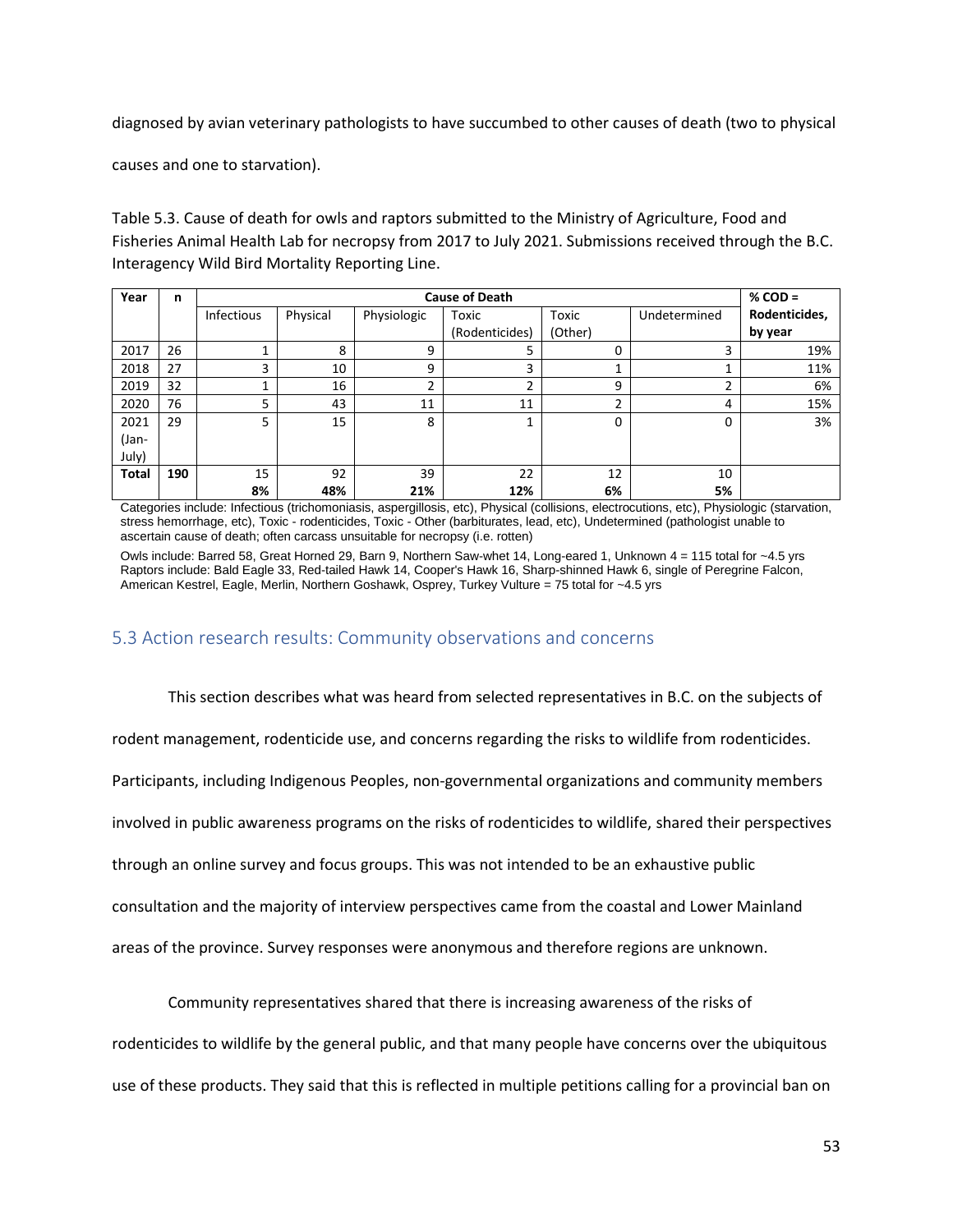the use, as well as several local government initiatives to ban the use of rodenticides around city facilities. This was also evident in a survey of Indigenous peoples, where 100% of respondents indicated that they were "very concerned" about the potential impacts of rodenticides to wildlife. People working on public awareness campaigns were worried over dead raptors being found, and there has been a significant increase in media coverage suggesting these bird mortalities could potentially be linked to rodenticide toxicity. Community representatives also expressed concerns over the non-compliant use of anticoagulant rodenticides and the lack of IPM practices such as preventative measures.

It was suggested by respondents that for the general public, there may be some confusion over proper IPM practices for rodent management, and that this may be attributed in part to misinformation or misunderstanding from some pest control companies. They said that contracts for recurring baiting programs are common and do not necessarily take action to address the root causes of the problem to prevent future problems. For large-scale rodent management contracts, they expressed concerns that contracts are often awarded to the lowest bid without considering long-term efficacy or environmental impacts, and that this limits the ability to address exclusion and sanitation measures that may be more expensive in the short-term but are more effective and cost-effective in the long-term. It was suggested that awareness and education programs would benefit members of the public who are making decisions about rodent prevention and management. Some Indigenous survey respondents reported difficulties in managing high rodent populations as well as concerns with health and structural damage associated with rodent pests. They also suggested education to improve knowledge of effective rodent IPM for their communities would be helpful.

Some community members said that the public reporting system for pesticide non-compliance or wildlife concerns is convoluted, inconsistent, and not well known. Less than half of Indigenous survey respondents knew how to report such concerns to the province. It was suggested that the reporting processes be more streamlined, better advertised, and include follow up for the reporter to have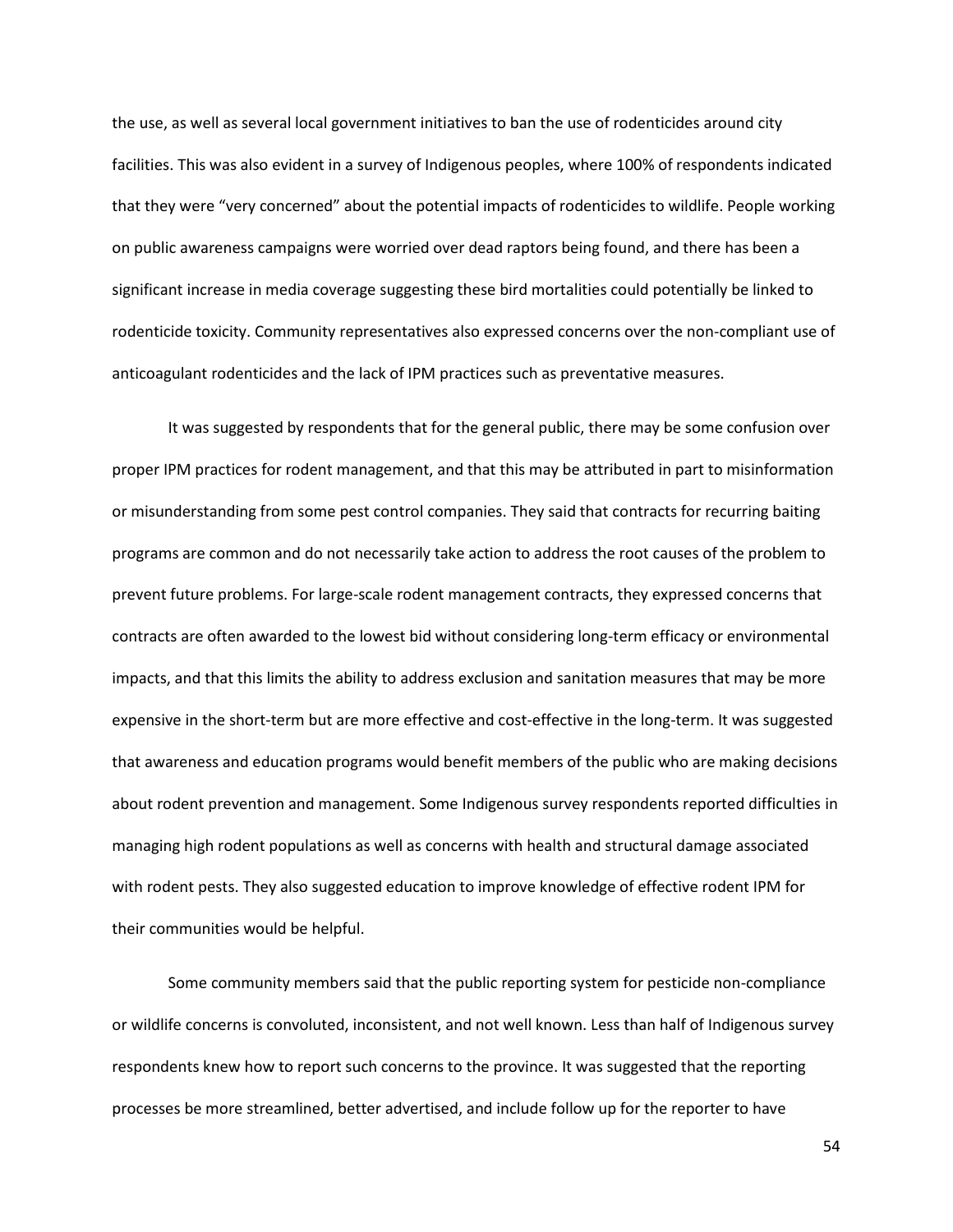closure on the outcomes. It was also suggested that strengthening the provincial legislation and enforcement would reduce the need for public reporting at all.

People working in public awareness campaigns have called for an outright ban of all rodenticides, with increased focus on IPM, proactive enforcement, and prioritization of new research on humane alternatives to rodenticides. Some suggested an IPM "checklist" for residential or commercial buildings to follow for adequate rodent-proofing and prevention would help. Some Indigenous survey respondents supported banning or restricting the use of SGARs. Most respondents recommended improving education by training and resourcing residents and commercial operators alike on rodent IPM and rodenticide alternatives.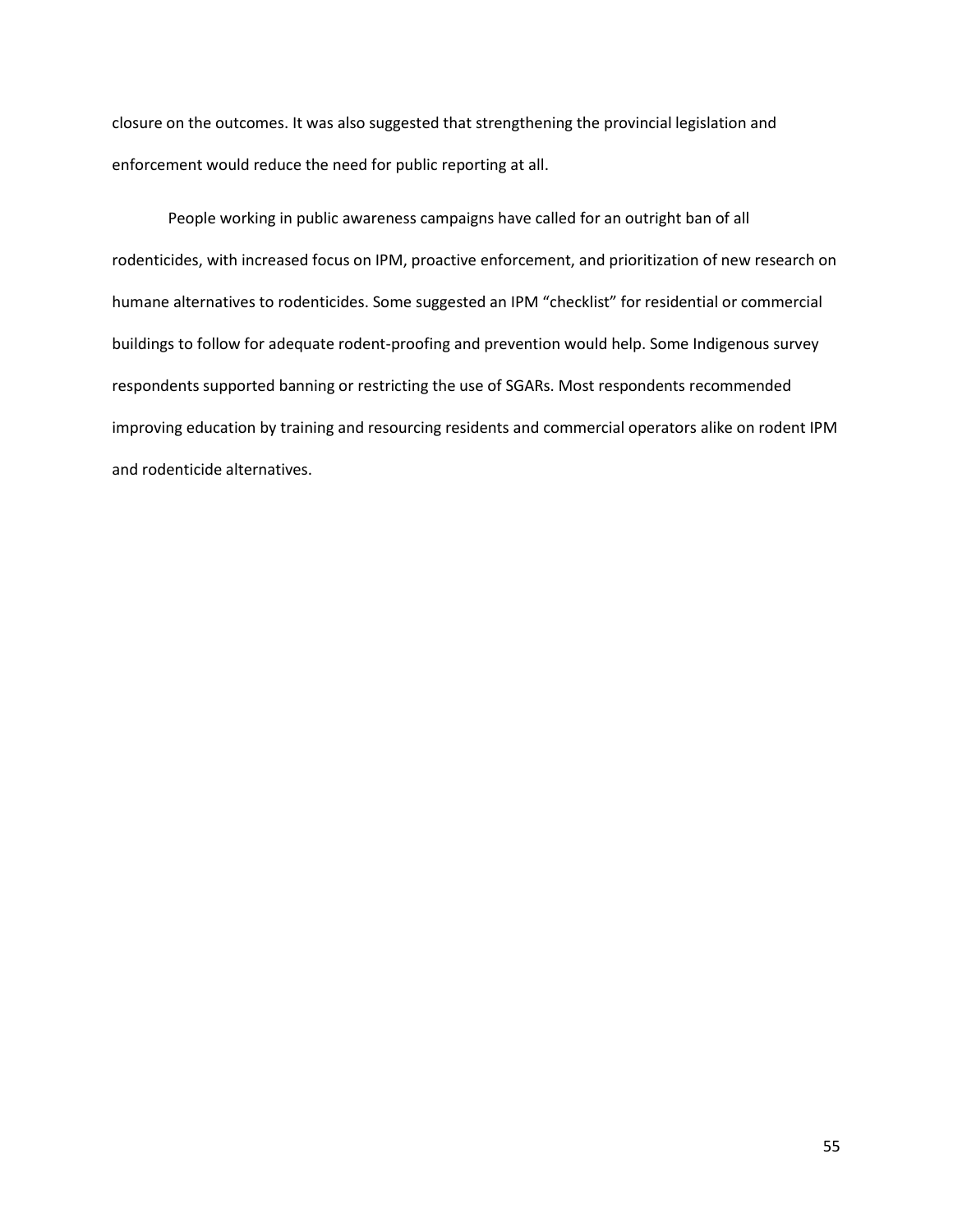## Chapter 6: Rodent Integrated Pest Management

Under the B.C. *Integrated Pest Management Act* and Regulation, authorization holders are required to apply Integrated Pest Management (IPM) principles when making decisions about pesticide use. As introduced in Chapter 1, IPM is a decision-making process with defined steps for pest prevention, identification, monitoring, establishing action thresholds, consideration of treatment options, and evaluation. This framework helps base pest management decisions on real data and guides people in managing a pest problem, while continuously improving a program over time. IPM is also a means to reduce risks from pesticides to people and the environment, by limiting pesticide use to the right pesticide, for the right pest, at the right time, and only when necessary.

Measures for rodent prevention and management within the context of an IPM approach are described below. Although IPM may be applied to rodent management in any setting, this section is primarily focused on structural rodent management in urban environments.

#### 6.1 Prevention measures

Preventative measures are critical steps to avoiding rodent pest issues and for resolving existing issues in the long-term. However, these steps are often overlooked or under-implemented due to the perceived cost or time investment involved. For urban rodent pests, Corrigan (2001) stated: "Rodentproofing programs, when combined with effective and ongoing environmental sanitation programs, provide the most cost-effective and long-term infestation control." With emphasis on rodent-proofing residential and commercial buildings through practical rodent exclusion and sanitation efforts inside and outside structures, the majority of rodent problems would likely be avoided or significantly reduced. Research has demonstrated that exclusion measures alone significantly reduce or eliminate rodent entry, even for smaller mice (Mallis 1990; Corrigan 2001).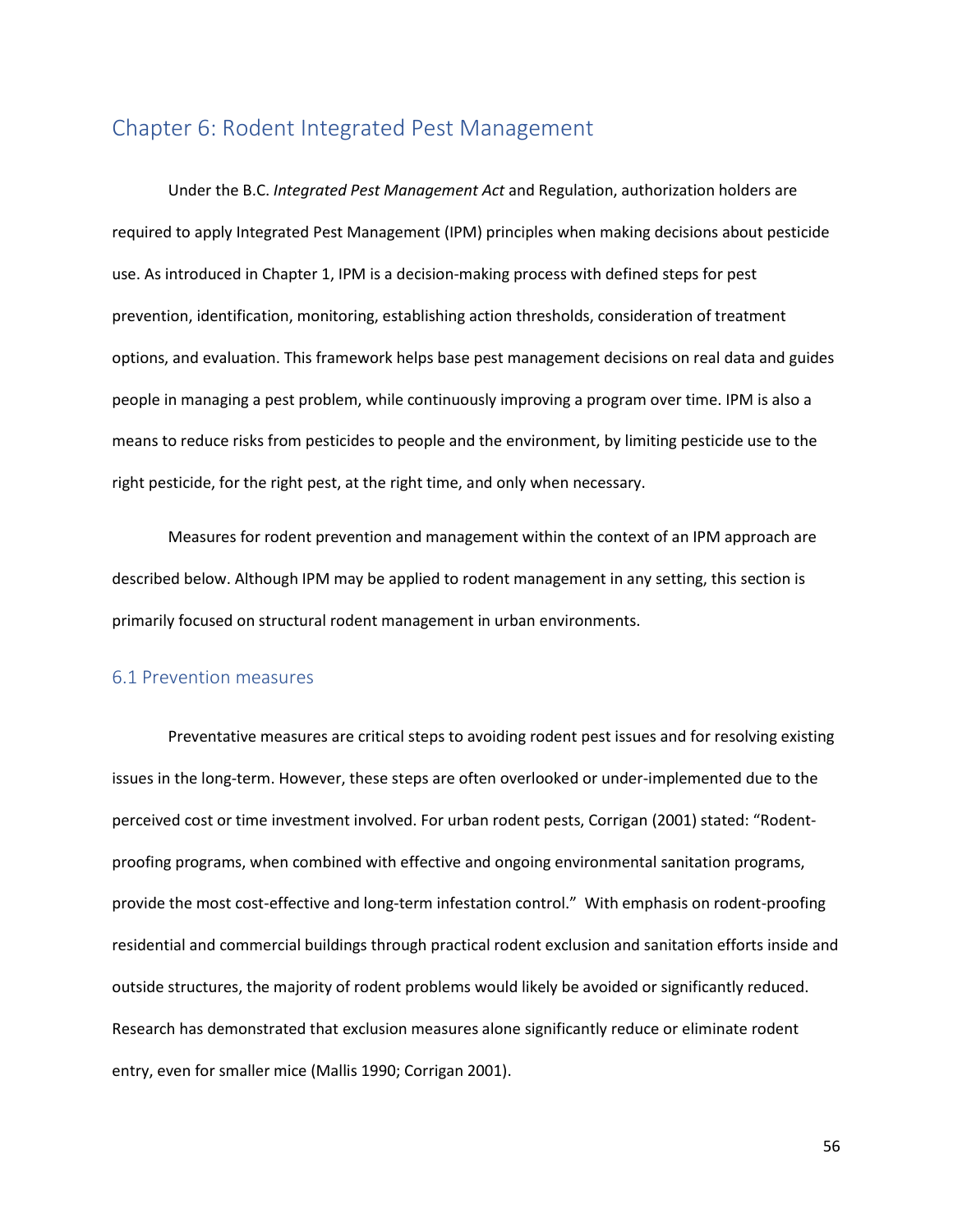Ground-floor structural exclusion efforts focus on doors and windows. Most rodents gain entry through doors that are either left open or lack sufficient rodent proofing underneath. For commercial buildings, large doors must be flush to the ground, which can be checked from the inside by looking for lines of light coming through beneath the doors (Corrigan 2001). For residential buildings, by using rodent skull sizes as a guide, it is recommended that spaces beneath doors should be closed down to 6 mm or less to exclude mice, and down to 12 mm to exclude rats (Mallis 1990; Corrigan 2001). As a rule of thumb: any crevices the width of a yellow pencil and any holes the size of a dime will allow mice in, while holes the size of a quarter will allow rats in (Corrigan 2001).

Cracks or holes should be patched in foundations and dry wall and the right materials are essential. Steel wool or copper mesh are often used as "plugging" materials for small holes or gaps. For larger holes, while this method may be used as a temporary measure until permanent repairs can be made, it will not be sufficient in the long-term (Corrigan 2001). Larger holes may be patched with hardware cloth, ideally woven and galvanized to prevent edges from being gnawed and to prevent rust (Frye 2021). Elastomeric sealants (not caulk) can be used to seal long gaps (e.g. between walls and floors). Escutcheon plates should be used to seal gaps anywhere pipes meet walls, and secured to the wall with screws or sealant (pers. comm. E. A. Ryan). At the building exterior, rodents may be deterred from climbing walls (especially brick or stone walls) by painting a 30 cm band of hard, glossy paint to heights reaching 1 m off the ground. Rats may burrow under the foundation of buildings without basements, and may be deterred by metal, concrete, brick, or stone barriers around and below the foundation at least 60 cm from the surface (Mallis 1990).

Rodents travel linearly, and all types of structural lines that connect with or enter buildings at any level must be inspected regularly and tightly sealed. This includes utility lines and vents, pipes, electrical lines, sewer lines and drains, cable lines, dryer vents and exhaust vents. Roof inspections are often overlooked due to inaccessibility or extra time required; however, roofs provide many potential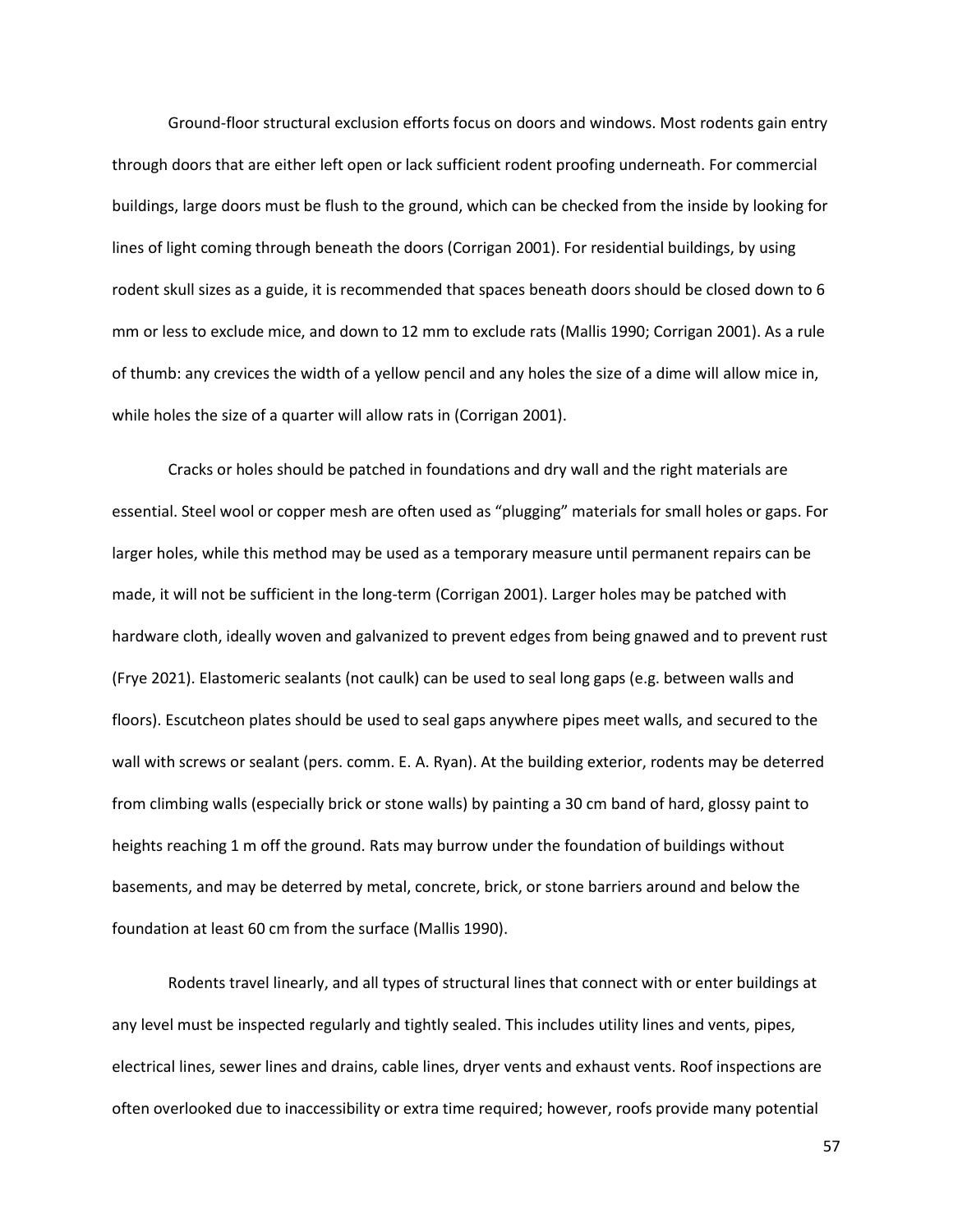access points such as attic eaves or gaping fascia boards. Any tree limbs touching the roof should be pruned back at least 2 meters to avoid bridges for climbing rats or other wildlife, such as squirrels or raccoons that can also cause conflict issues and be mistaken for rodent problems (Mallis 1990; Corrigan 2001; pers. comm. E. A. Ryan).

Sanitation efforts to reduce potential attractants or harbourage for rodents are key to reducing pest populations. At the exterior, thoughtful landscaping near structures is critical to avoid the heavy vegetation, climbing ivy, or ground cover conducive to rodent nesting and travel. Garbage, pet food or feces, food gardens, bird feeders and compost bins or piles are common attractants in residential areas, particularly for rats that are more active outdoors compared to house mice that prefer indoor environments. Outdoor compost bins should be kept in good repair, away from buildings, and ideally on a concrete pad instead of bare ground or surrounded by vegetation (pers. comm. E. A. Ryan). Building exteriors and alleyways should be kept clear of clutter, waste or other debris. For commercial facilities, dumpsters associated with food handling establishments are one of the most common attractants for urban rat populations, and therefore should be kept clean, covered, and in good repair (Mallis 1990; Corrigan 2001). Roof rats are less dependent on human food waste than Norway rats, and may therefore be sufficiently resourced with natural foods found in overgrown vegetation, food gardens and in tree canopies (Corrigan 2001). In residential areas, single home rodent problems can quickly become neighbourhood problems; for example, cleanup efforts at one home will cause rats to disperse to nearby yards seeking new food and harbourage. In urban buildings, eliminating indoor mouse colonies in one area of the building may simply cause mice to move to another area of the same building, or to a nearby connected building. New mice will quickly colonize areas left vacant by rodent treatments if measures are not put in place to prevent recurrence (Corrigan 2001; Meyer 2003). In these cases, co-ordinated efforts are required for area-wide rodent management planning to be successful, which will be described in greater detail in section 6.3.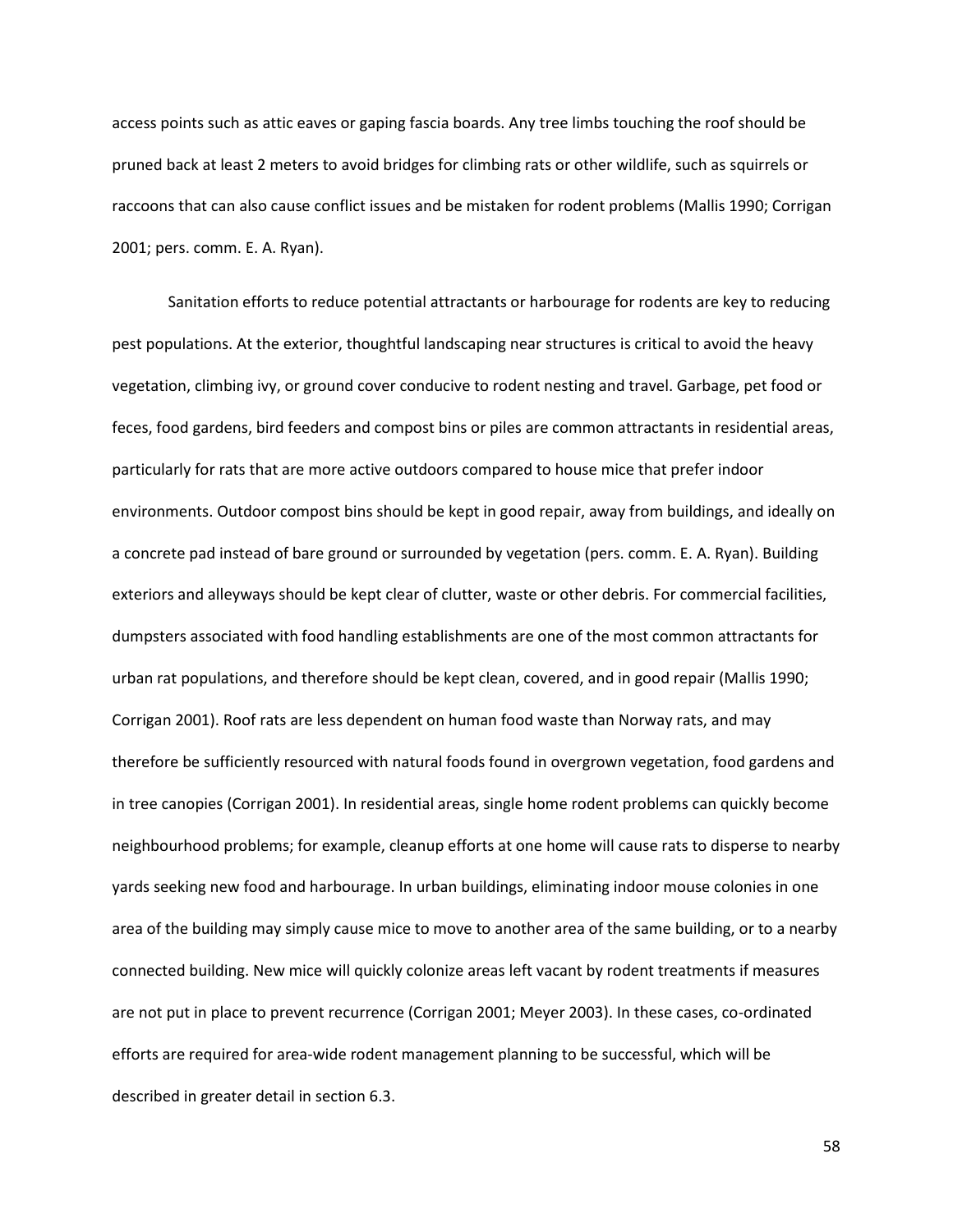Sanitation efforts in interior areas are similar in principle to those outdoors: eliminate food sources and potential harbourage areas. The house mouse is the primary pest rodent inside residences, and will typically be associated with cluttered areas (e.g. garages, attics, or basements). House mice usually enter residential homes from exterior areas in suburban or rural areas. However, for urban city buildings, mice may be coming from other areas of the same building, or moving from nearby buildings through utility lines or other connected structural components (Corrigan 2001). Serious indoor rat infestations are less common than mice and are more likely to be associated with obvious sanitation issues (Corrigan 2001). To clean up interiors, all items should be moved off the floor at least 15-45 cm, and away from the walls at least 30-45 cm, with any food or other attractants kept in hard-walled, rodent-resistant containers. This also allows for easier inspections and trap placement along walls (Mallis 1990).

Optimal efficacy is achieved when professional pest control operators work together with clients to achieve long-term success. Pest control operators are best positioned to conduct thorough inspections and identify structural deficiencies, likely areas of infestation, and recommend control strategies if necessary. Ideally, there is an opportunity to offer proactive inspections and ameliorate any structural issues to avoid rodents from becoming a pest problem at all. In turn, clients can be made aware of any structural or sanitation issues to be addressed and given advice on how to rectify these issues, to prevent rodent problems from occurring (or recurring). If these preventative measures are not adequately carried out, a trapping or baiting program is unlikely to result in long-term success (Corrigan 2001).

### 6.2 Treatment methods

Once a rodent pest or pests have been identified and established to have a likelihood of causing adverse impacts (based on a defined tolerance threshold), the next step in the IPM framework is to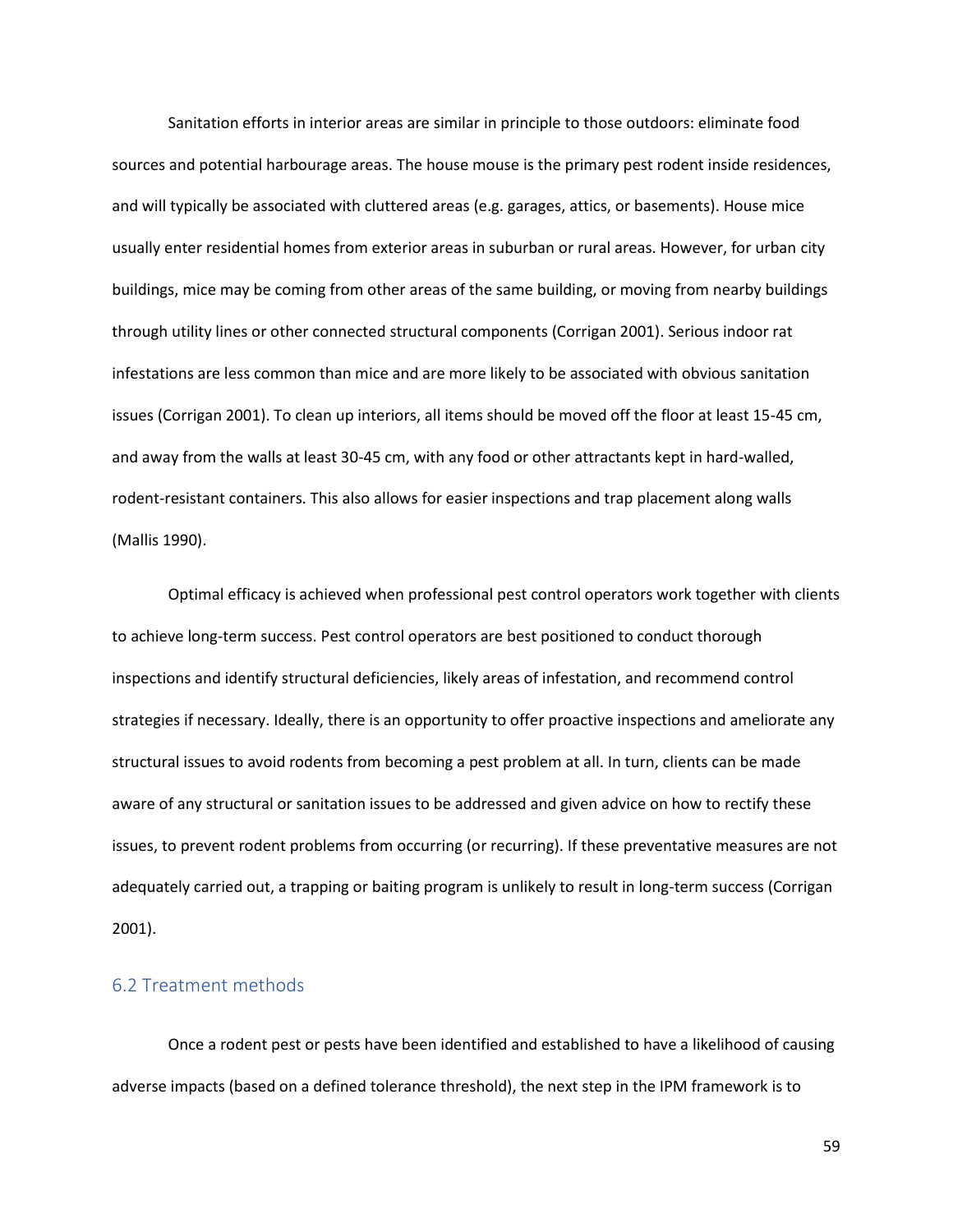consider treatment options. A variety of treatment approaches should be considered, including pesticide alternatives; and a selection process should also consider the treatment methods that are least likely to impact human health, non-target animals, and the environment. Within an IPM framework, the goal is not a continuous treatment program; rather, with prevention and monitoring methods in place, treatment methods should be incorporated only when necessary.

#### *Traps*

Exclusion and sanitation measures, as described above, are used as preventative measures as well as control measures for existing infestations. Along with exclusion and sanitation efforts, trapping is one of the most common methods to address existing rodent problems. Traps are a cost-effective approach for the typical (minor to moderate) rodent issue for both commercial and residential settings, and a non-chemical approach may be necessary or preferable for certain situations (e.g. for commercial kitchens, schools or daycares; or to accommodate growing public interest in non-chemical approaches). Other advantages of traps over rodenticides are the quick and confirmed kill, recovery of the rodent, and a re-usable method. The disadvantages are that a trapping program may require more time and effort than a baiting program, traps may need to re-set after activation, some traps are considered inhumane, and traps must be checked frequently. Trapping programs can also be a more costly and labour-intensive approach when it comes to large infestations (Corrigan 2001).

There are three main types of mechanical traps: snap traps, multiple catch traps, and glue traps. The most important consideration for success is effective trap placement in areas of high rodent activity, and poorly placed traps may not catch any rodents at all, even in heavy infestations (Corrigan 2001). Eliminating alternative rodent resource availability through sanitation and exclusion efforts will further encourage rodents to explore and encounter traps (pers. comm. J. Abercrombie). Traps should be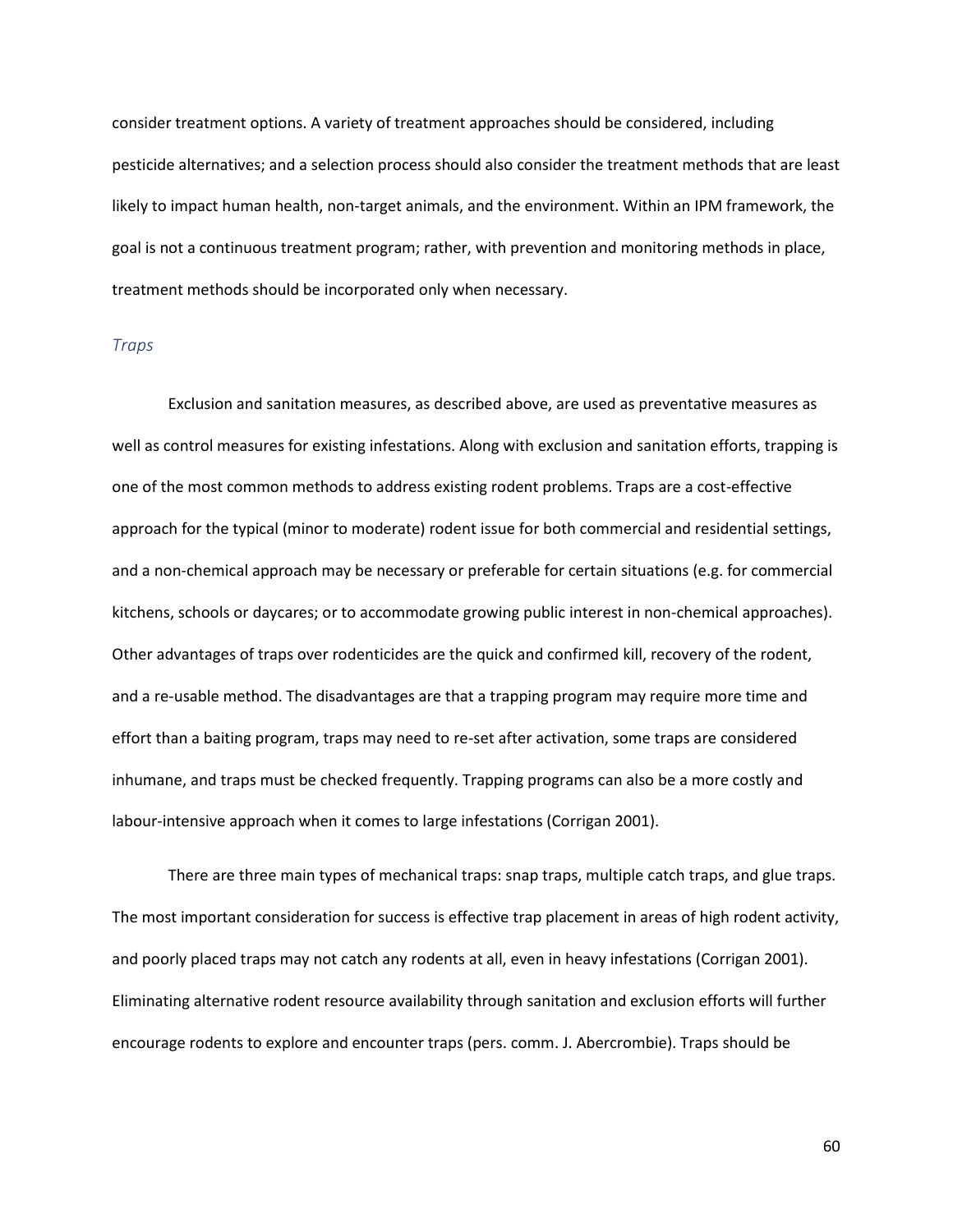handled with gloves to avoid human scents, as this may repel rodents from traps. Many traps should be set early in the program to achieve quick population knockdown.

To bait traps, offer multiple bait choices to appeal to different dietary preferences. Typically, Norway rats are omnivores, roof rats are vegetarian, and house mice granivorous (Takács et al. 2018), and the best baits will be those that they are already familiar with and feeding on. Nesting materials (especially those that have already been used) can also be used as bait to attract reproductive females (Murphy 2021). For mice, "double sets" with traps placed close to each other will catch a mouse jumping over the first trap (Corrigan 2001). Traps with expanded triggers may be used to produce higher captures, which can be placed next to the wall where rodents travel with about 2-5 cm of space between the wall and the trap. Another technique is to use "program pauses and trap shuffles": every 2 to 3 days in cases of severe infestations, removing traps for a few days and then shuffling placement may increase capture rates (Corrigan 2001).

When comparing trap techniques for mice and rats, Norway rats in particular are more neophobic and likely to become trap-shy in cases of a near-kill, so more involved trapping programs may be required (Corrigan 2001). Introducing baited, but unset traps for rats to become familiar may help; and previously used traps are more effective than clean, unused traps. Baited traps should be slightly offset from the regular rat travel lanes, because rats may be wary of interruptions to their memorized routes (Corrigan 2001). For roof rats, in general, achieving total trapping success can be even more difficult than with Norway rats. Traps may need to be set in aerial locations, such as attached to rafters or beams. Natural foods such as fruits, nuts, insects, slugs or snails may be more effective baits than processed human foods (Corrigan 2001). To avoid accidental non-target captures with any snap traps, traps can be placed in enclosed stations.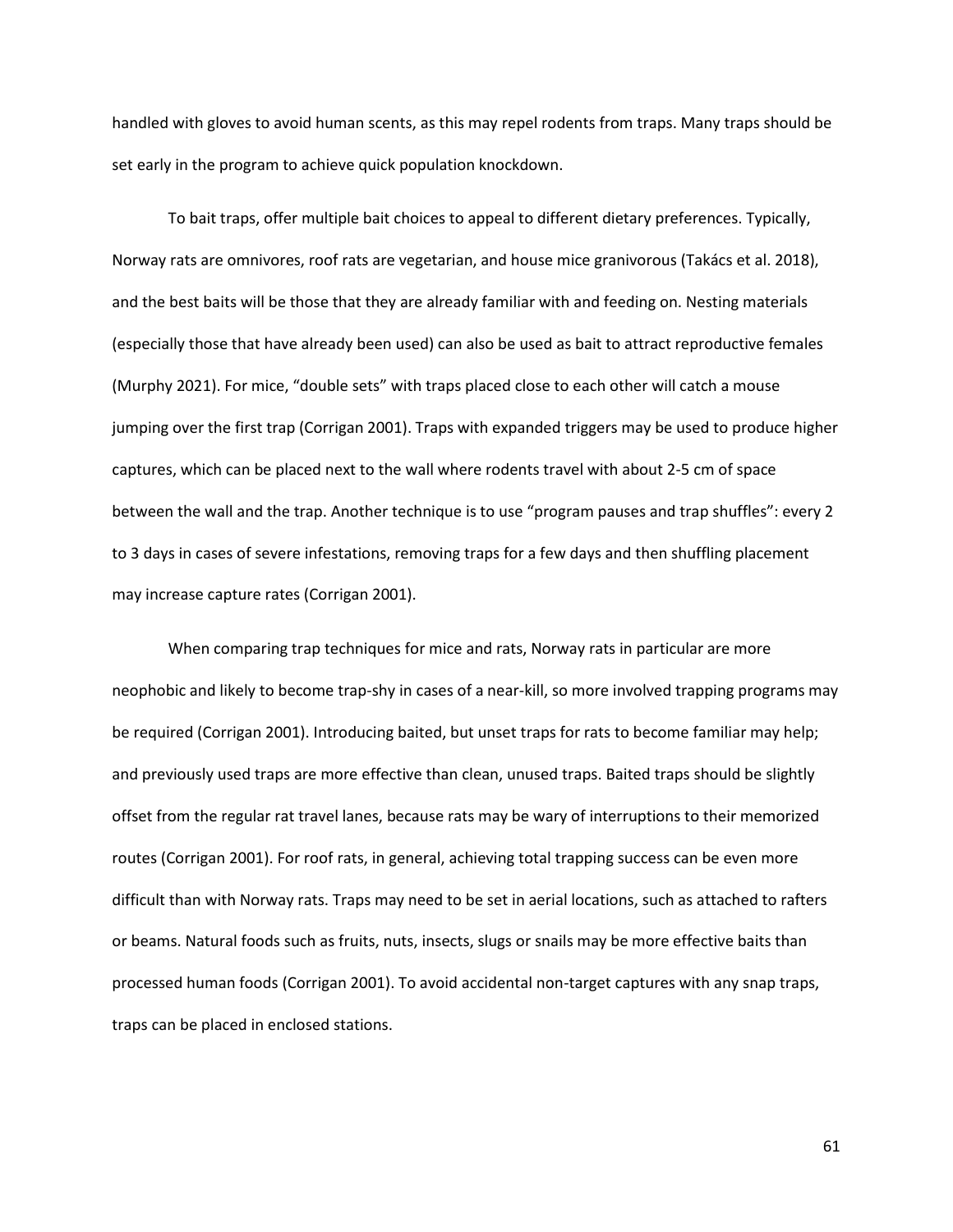Multiple-catch traps are designed for the live capture of house mice, and may catch and hold more than one live mouse at the same time. Like other traps, they tend to become more effective after being used for a few days, once "scented" with rodent odours (Mallis 1990). While mice may be caught live, they typically die in the trap from hypothermia, "capture stress" (e.g. confinement and lack of food and water), or cannibalism (Corrigan 2001). Alternatively, live-caught mice may be destroyed by other means, such as drowning or disposing of traps while animals are still inside; therefore, there are concerns with the humaneness of these traps (Mason and Littin 2003). Multiple-catch traps may also be used in conjunction with glue boards to facilitate rodent removal from traps (Corrigan 2001).

Glue traps or glue boards may also be used alone, usually for house mice (and especially capture juveniles); but are generally not effective alone for severe infestations unless combined with another trapping technique. Glue traps are also considered to be inhumane if unmonitored as they are not designed to kill quickly, and animals may be trapped for many hours or days after capture with significant stress and eventual death from starvation, dehydration, exposure, or suffocation (Mallis 1990; Corrigan 2001; Mason and Littin 2003).

Other traps, including electrocution traps, live cage traps, and piston traps are available. There is some question to the humaneness of electrocution traps. Cage traps are more effective for mice and sometimes juvenile rats, but tend to be impractical against grown rats. Cage traps must be frequently checked and some consideration must be given to the method and place for disposal or release of caught rodents. Recent research has explored a newer self-resetting piston trap pressurized by carbon dioxide as a more humane alternative to other control methods, with less impact to non-target wildlife (Boase and Nassichuk 2019, Hindmarch 2021, Ryan 2021).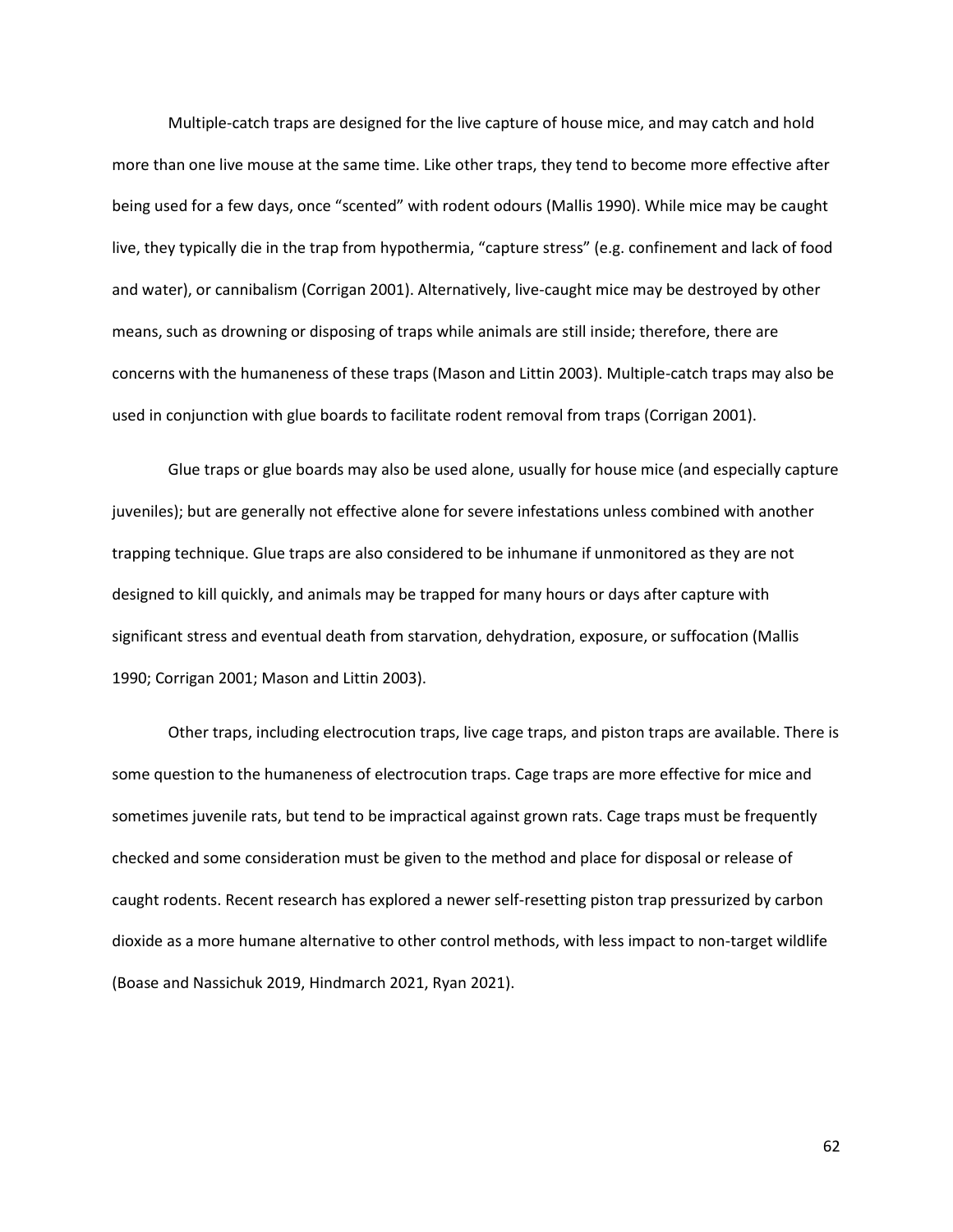#### *Other non-chemical treatments*

Odour repellents may discourage rodents from occupying structures but are not a substitute for good prevention and exclusion measures. They must be re-applied to maintain effect, may simply move rodents from one area to another, and may be objectionable to residents (Mallis 1990). Ultrasonic devices and electromagnetic devices are available but are usually impractical and/or ineffective for the majority of infestations (Mallis 1990; Corrigan 2001).

Predators such as raccoons, skunks, feral dogs and cats, foxes, coyotes, snakes, and raptors prey on mice and rats and help keep rodent populations in check in the natural environment. Owls are among the most effective natural rodent predators (Mallis 1990), and steps can be taken to encourage their presence in rural or agricultural areas (Barn Owls BC 2015). However, in developed areas, these natural predators do not sufficiently control established urban rodent populations where rodents can escape and hide in readily available structural harbourages (Mallis 1990; Corrigan 2001). Furthermore, freeroaming cats will also kill birds, other small mammals, reptiles and amphibians (McDonald et al. 2015), potentially causing far more harm to the environment than any benefit obtained from minimal rodent control.

#### *Rodenticides*

Rodenticides have several advantages over other treatment methods: they are an economical approach for moderate to heavy infestations and they are usually well-accepted by rodents in many site scenarios (Corrigan 2001). However, most rodenticides also carry a significantly higher hazard potential to impact human health or the environment compared to non-pesticide options, and caution must be exercised when considering rodenticides as a treatment option. Planning the overall treatment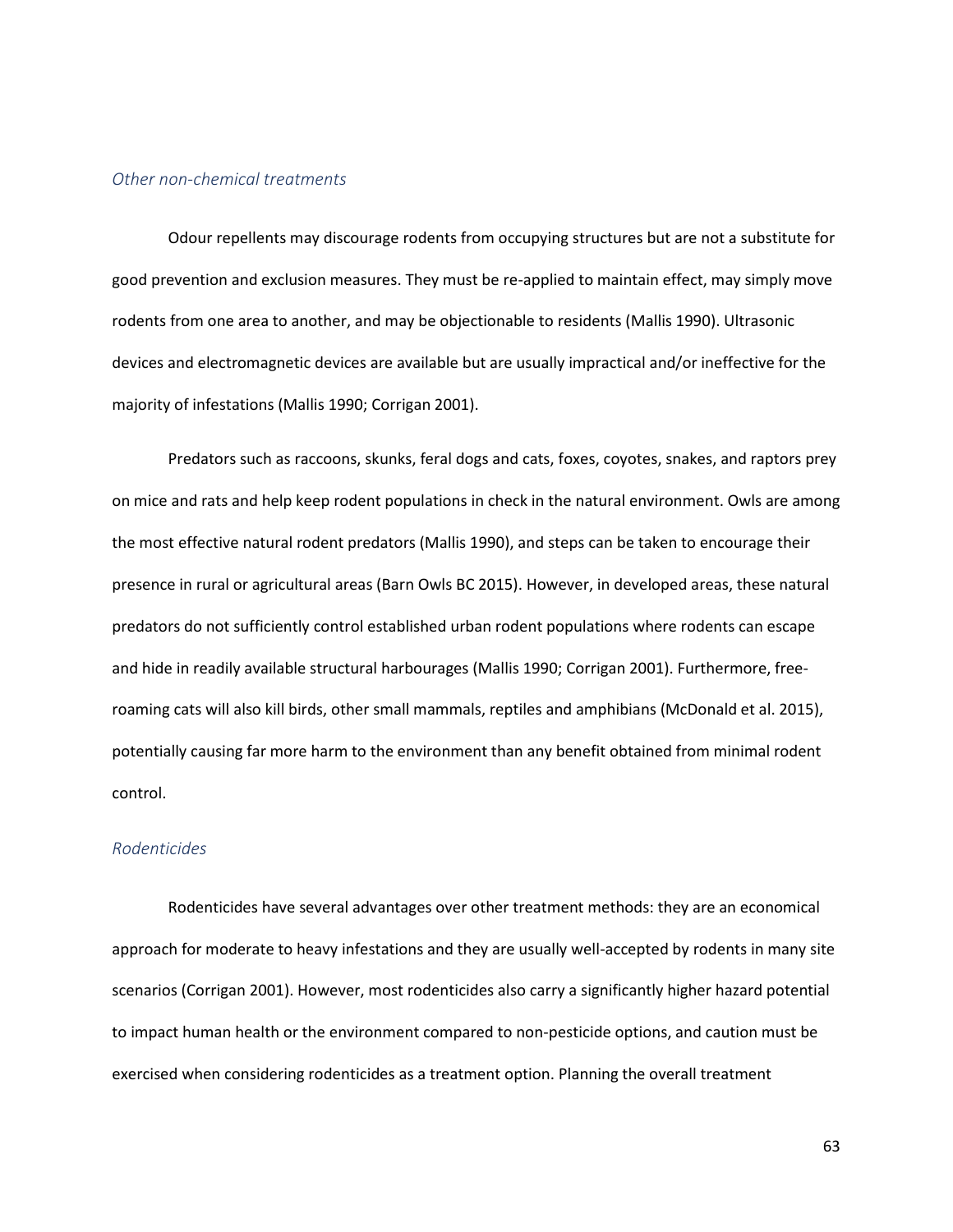approach should reflect the rodent species (and behaviour), location, severity of the infestation, likelihood and severity of impacts from the pests, as well as the potential for non-target impacts of rodenticides to people, pets, or wildlife.

Acute, non-anticoagulant rodenticides include strychnine, bromethalin and zinc phosphide. Strychnine is no longer registered for use in B.C. and has very limited uses in other areas of Canada. Bromethalin acts as a nerve poison, disrupting energy production at the cellular level (Corrigan 2001), and can be fast-acting with death occurring within 12 hours to 4 days after a lethal dose. The rapid knockdown can be effective against heavy rodent populations before switching to another control tactic (Murphy 2021). In case of accidental exposure, no antidote is available, which may present an increased risk to people, livestock, and pets (Van den Brink et al. 2018). Generally a large dose of bait would be required for lethal effect though, and toxic effects may be treated with charcoal, a diuretic and general supportive therapy (Corrigan 2001). Bromethalin is effective against warfarin-resistant rodents and there is less concern with secondary poisoning compared to anticoagulant rodenticides (Corrigan 2001).

Zinc phosphide is effective against mice, and more effective against roof rats than Norway rats. It is fast acting, with some rodents succumbing within 17 minutes, and typical mortality occurring within 12-24 hours as poisoned rodents eventually die from heart failure (Mallis 1990; Corrigan 2001). With the rapid intoxication effect, bait shyness may quickly develop if sublethal doses are ingested. Secondary poisoning is less likely than with anticoagulant rodenticides, as zinc phosphide rapidly breaks down in the rodent's stomach after ingestion (Mallis 1990).

Anticoagulant rodenticides include first-generation (FGARs) and second-generation (SGARs) introduced in Chapter 2. Bait shyness does not occur with anticoagulant rodenticides due to the delayed mode of action, with lethal results in 3-18 days following ingestion, with most death occurring within 7 days. During that time, rodents may continue to feed on the bait even after ingesting a toxic dose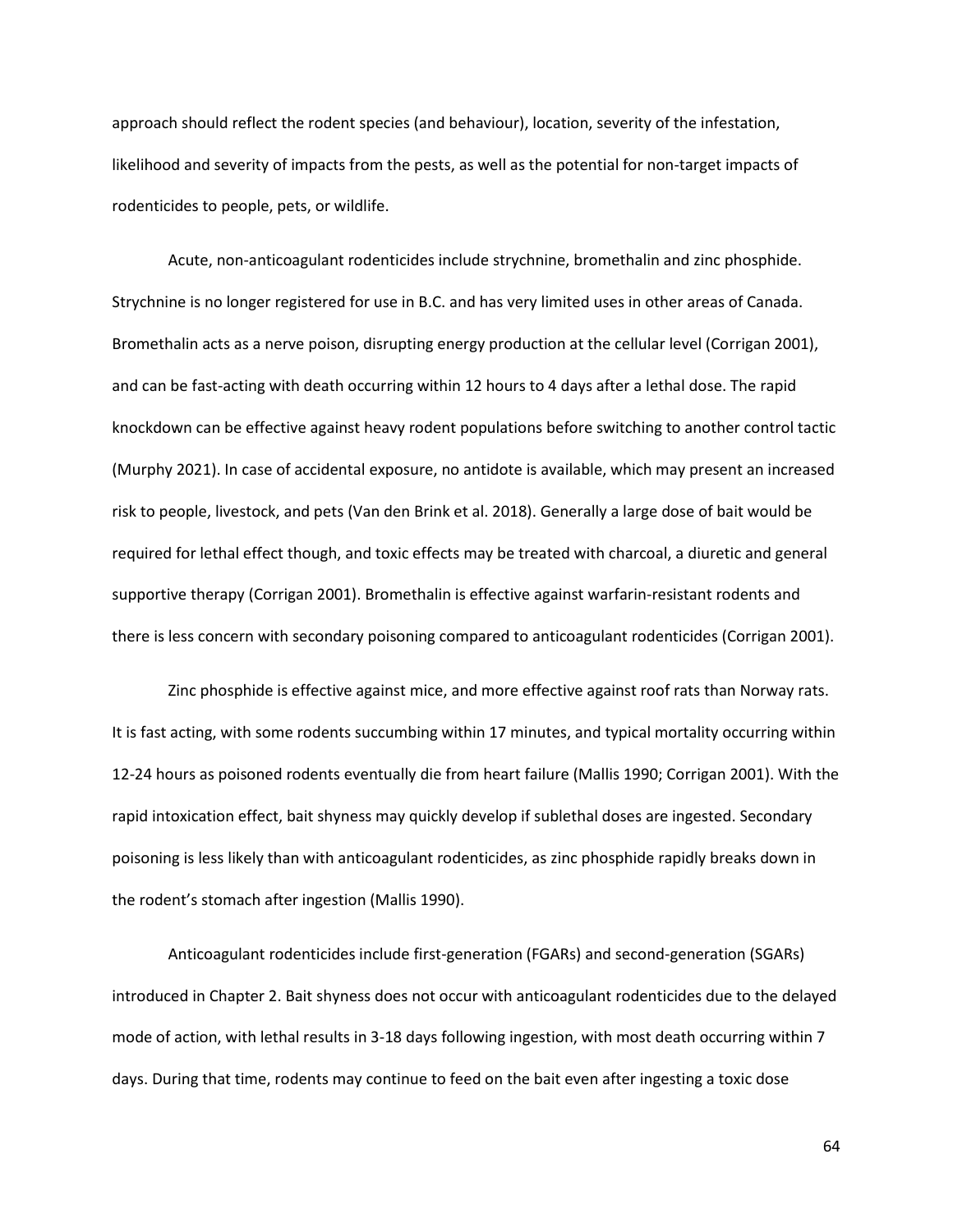(Corrigan 2001). Of the FGARs, diphacinone and chlorophacinone are most commonly used commercially. Diphacinone is more toxic to rats than to mice, and is also significantly more toxic to dogs, so care must be taken when using around pets (Corrigan 2001). In case of accidental exposure to people or pets, an antidote (vitamin K) is readily available for anticoagulant rodenticides (Corrigan 2001). Of the SGARs, brodifacoum is the most toxic to rats and mice and requires the lowest dosages to kill with a single feed (Corrigan 2001).

Using SGARs indoors can be effective in controlling house mouse infestations and reduces nontarget wildlife exposure. However, indoor-only baiting is unlikely to fully control rats because they do not typically nest indoors (Shore and Coeurdassier 2018), and presents a non-target exposure pathway as they move outdoors. As with mechanical trapping, bait station placement to ensure rodents encounter, enter and feed on the bait is key to a successful baiting program (Mallis 1990).

Resistance to FGARs has been well documented and emerging resistance to SGARs is a concern in some areas. Historical patterns in anticoagulant rodenticide resistance show occurrences in areas of poor sanitation, where rodents have been exposed for many generations. Resistance does not arise from exposure to sublethal doses of bait; rather, is selected for in resistant individuals existing normally in a population (usually in less than 5% of individuals), that survive rodenticide exposure and build in population over the next generations, with a larger proportion surviving subsequent treatments. Once a population reaches 20% resistance, effective control with anticoagulant rodenticides will no longer be possible (Mallis 1990). Therefore, permanent, ongoing use of anticoagulant rodenticides in the same area against the same rodent population may increase the risk of selecting for a local resistant population.

An optimal baiting strategy will use anticoagulant rodenticides judiciously, and when baiting, will alternate classes of rodenticides (e.g. non-anticoagulants with anticoagulants, and possibly FGARs with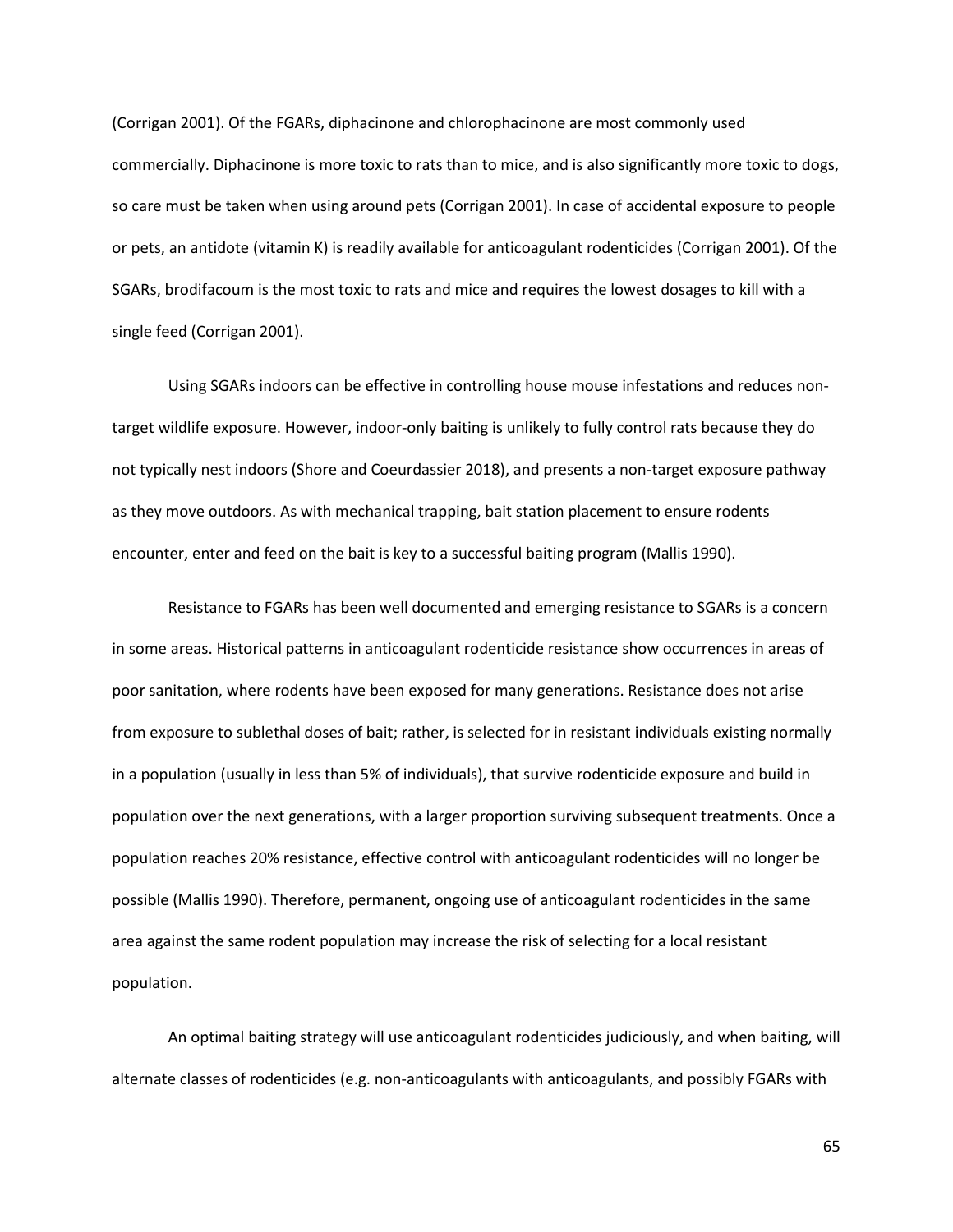SGARs). Indiscriminate and continual use of rodenticide baits should be avoided. When using FGARs, bait must be frequently checked and replenished as necessary in order to deliver a toxic dose through multiple feedings. When using SGARs, "pulsed" baiting is the recommended strategy: bait at limited intervals rather than continuously, then switch to alternate treatment strategies if necessary to control remaining rodents (Mallis 1990; Corrigan 2001).

## 6.3 Area-wide management approaches

Rodent-related issues are expected to increase with the development and densification of urban areas, as well as with climate change (Meyer 2003). Urban rodent management is more difficult than in less populated, rural areas, due to the difficulties in coordinating the efforts of more people as well as the increased harbourage opportunities available to rodents in urban environments (Meyer 2003). With the ubiquitous, mobile and adaptive nature of commensal rodents, there is a need for comprehensive, large-scale rodent management strategies for effective area-wide and long-term control of rodent pests. There is also a need to shift the measure of success away from complete rodent elimination from our environment. Within an IPM context, this may mean re-visiting the threshold for rodents and establishing more of a tolerance in certain settings where elimination is not possible. Municipal rodent control programs are most effective with the collaboration and cooperation of governments, community members, and pest management professionals (Colvin and Jackson 1999; Corrigan 2001).

Researchers recently completed an extensive literature review to understand large-scale municipal rodent management programs and frameworks, common in the United States but less so in Canada. They concluded that 1) very few, if any, of the programs had clear evidence of success; 2) the public and stakeholders were generally unsatisfied with current programs; and 3) rodenticide baiting programs are ineffective in the long-term (Lee et al. 2022). Meyer (2003) compared different types of large-scale rodent management strategies, and highlighted the advantages of proactive rodent control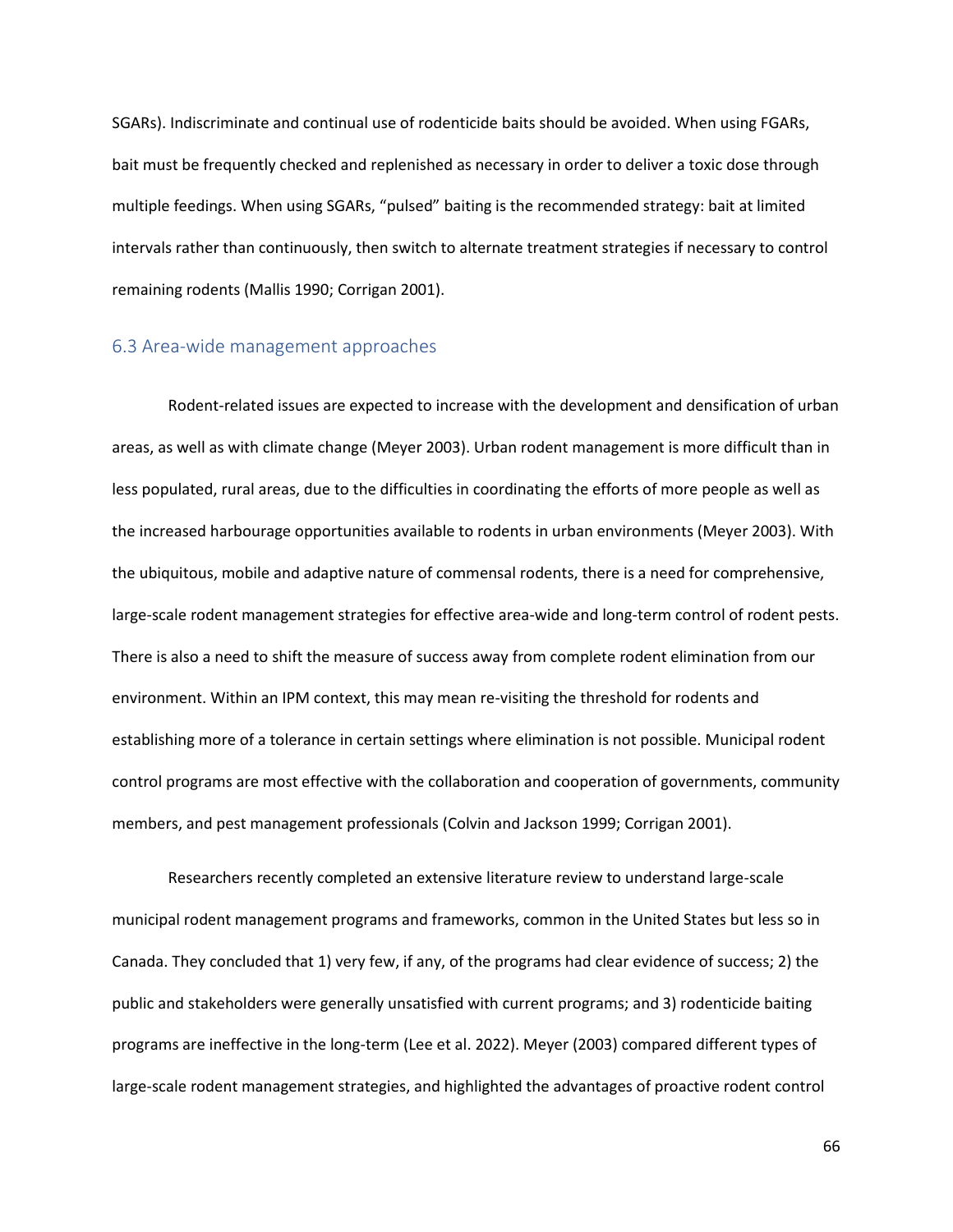measures for overall infestation reductions in comparison to reactive programs. However, because the overall costs of heavy urban rodent infestations are not well known, the lack of a comprehensive costbenefit analysis to support proactive programs has largely resulted in a move to more complaint-driven reactive programs. Colvin and Jackson (1999) also emphasized the importance of ongoing, proactive rodent management programs for long-term success.

Large-scale programs must focus on environmental changes, such as sanitation efforts, rather than depend on any one control tool for lasting success. Early research in Baltimore in the 1940s demonstrated that by implementing sanitation improvements and thus reducing the rodent population carrying capacity, lasting rat population reductions were achieved. Previous rodenticide baiting efforts alone had initially knocked down rat numbers, only to be followed by a quick rebound in the population (Jackson 1998). In the 1990 "Boston Model", a comprehensive IPM approach covering an 18 km<sup>2</sup> area in Boston, Massachusetts was implemented. The program was a partnership between various city departments, community members, and professional pest management companies. The combination of sanitation efforts, public outreach, control measures (trapping and poisoning), and bylaw enforcement was successful in achieving an 87% reduction in rat control referrals on private properties, and a >99% reduction in rat observations within the project area (Colin and Jackson 1999).

Despite this, there are few examples of successful, long-term, city-wide rodent management programs. Of these, cities achieved "success" of extirpating rats mainly by applying huge amounts of rodenticides across the landscape, which have known environmental impacts and potentially could contribute to resistant rodent populations (Lee et al. 2022). For the vast majority of municipal rodent management programs, results have traditionally been inadequate and/or unsustainable, or unable to be properly determined due to the lack of evaluation or benchmarks for success. The literature suggests that this is largely due to the failure of programs to consistently adhere to IPM principles. This may be attributed to relatively low public or political interest, inability to address rodent issues in a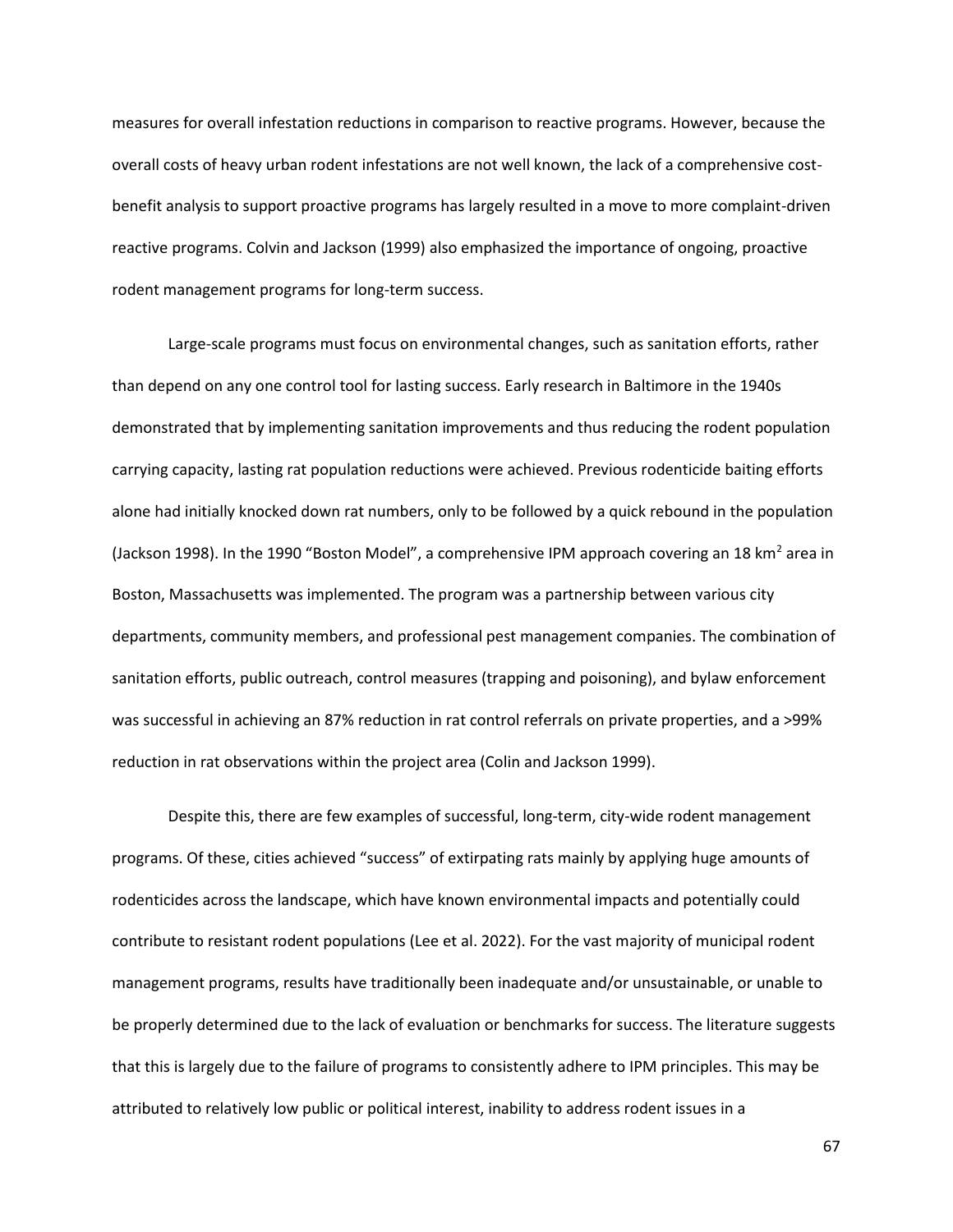comprehensive manner due to differences in jurisdiction (i.e. public vs. private spaces), a lack of information on rodent IPM, and difficulties in changing residents' behaviour (Lee et al. 2022).

As a result of their comprehensive analysis, Himsworth (2020) recommended a paradigm shift away from the goal of rodent elimination in urban landscapes. Instead, communities should aim to share the urban ecosystem with this wild animal while identifying, preventing, and mitigating the associated impacts. This ecologically-based strategy prioritizes environmental management and monitoring, rather than an ultimately ineffective and reactive approach of isolated control measures, such as piecemeal baiting programs (Colin and Jackson 1999).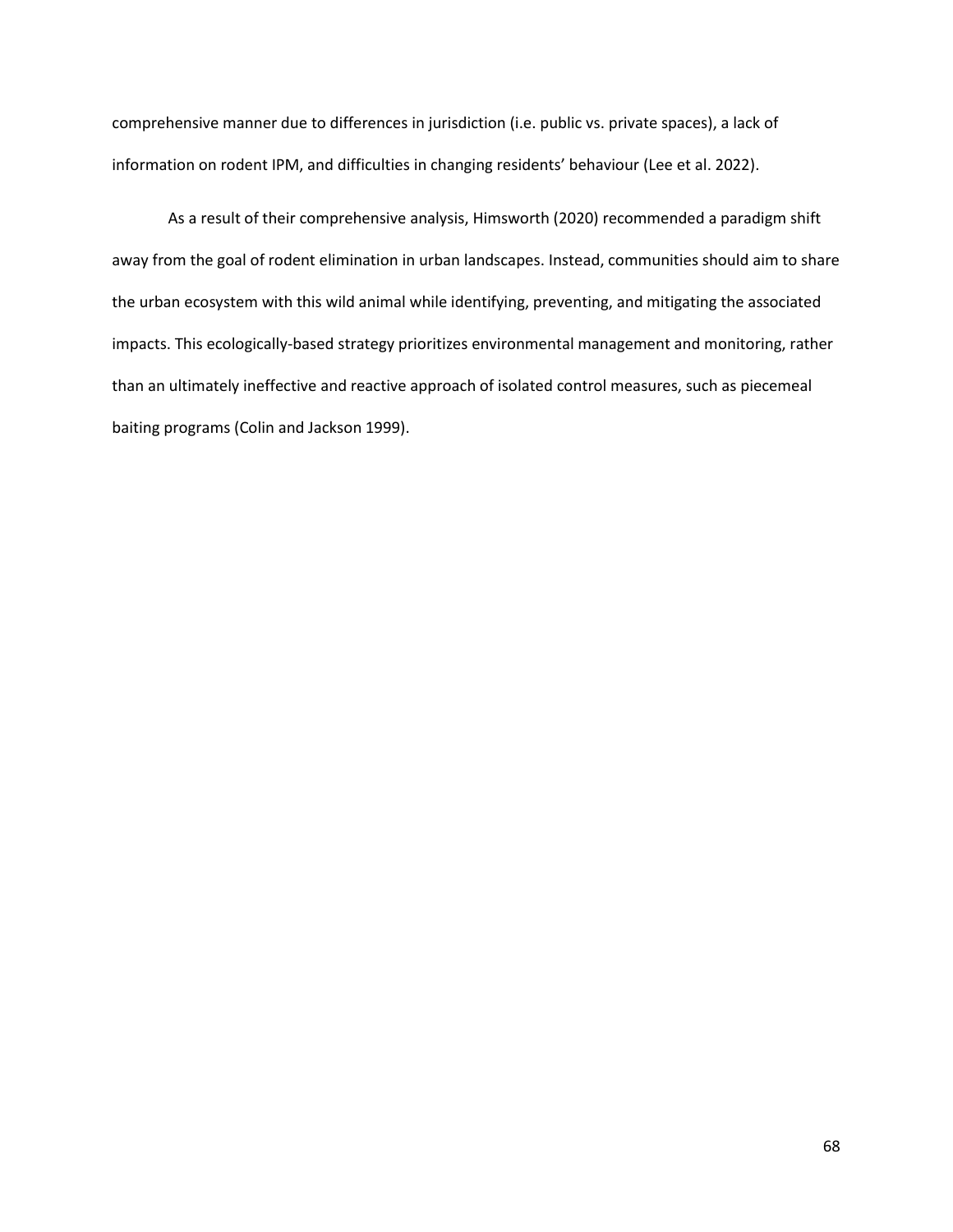## Chapter 7: Findings

The aim of this review was to better understand current rodent management practices in B.C., including the use of SGARs, as well as the risks these products may present to non-target wildlife. Information was gathered through a literature review (with particular focus on B.C. data), and with a targeted engagement strategy with a broad range of sources. The information heard was used to verify learnings from the literature as well as to include other perspectives that may not have already been captured through other aspects of the review.

From this, general findings were synthesized to inform recommendations for future policy options on the sale and use of SGARs in B.C. under the *Integrated Pest Management Act*. The scope of this review was to analyze the impacts to wildlife from the use of rodenticides. Analyses of human health risks, business or economic impacts, or social impacts from rodent pests and/or SGAR use were out of scope for this report.

The general findings below flow from the properties and general use patterns of anticoagulant rodenticides, to potential pathways for environmental exposure, to the actual observed impacts on wildlife in B.C. today and where data gaps exist for this analysis.

#### *Anticoagulant Rodenticides: Properties and Use Patterns*

- Anticoagulant rodenticides are critical control tools to manage rodents in certain use scenarios, such as extreme rodent population outbreaks or for conservation purposes.
- Second-generation anticoagulant rodenticides (SGARs) are highly toxic, persistent, and bioaccumulative substances with established pathways for environmental exposure and significant potential to impact non-target wildlife.
- Anticoagulant rodenticide baiting programs are abundant in urban environments, frequently deployed and re-filled on a regular basis at numerous locations, and most often use SGARs.
- Permanent, preventative SGAR-baiting programs are also common in agricultural operations, especially in food storage, processing, or transport facilities. These facilities are often mandated by audit programs to implement rodent-control programs to meet health and safety standards, with zero tolerance for contamination.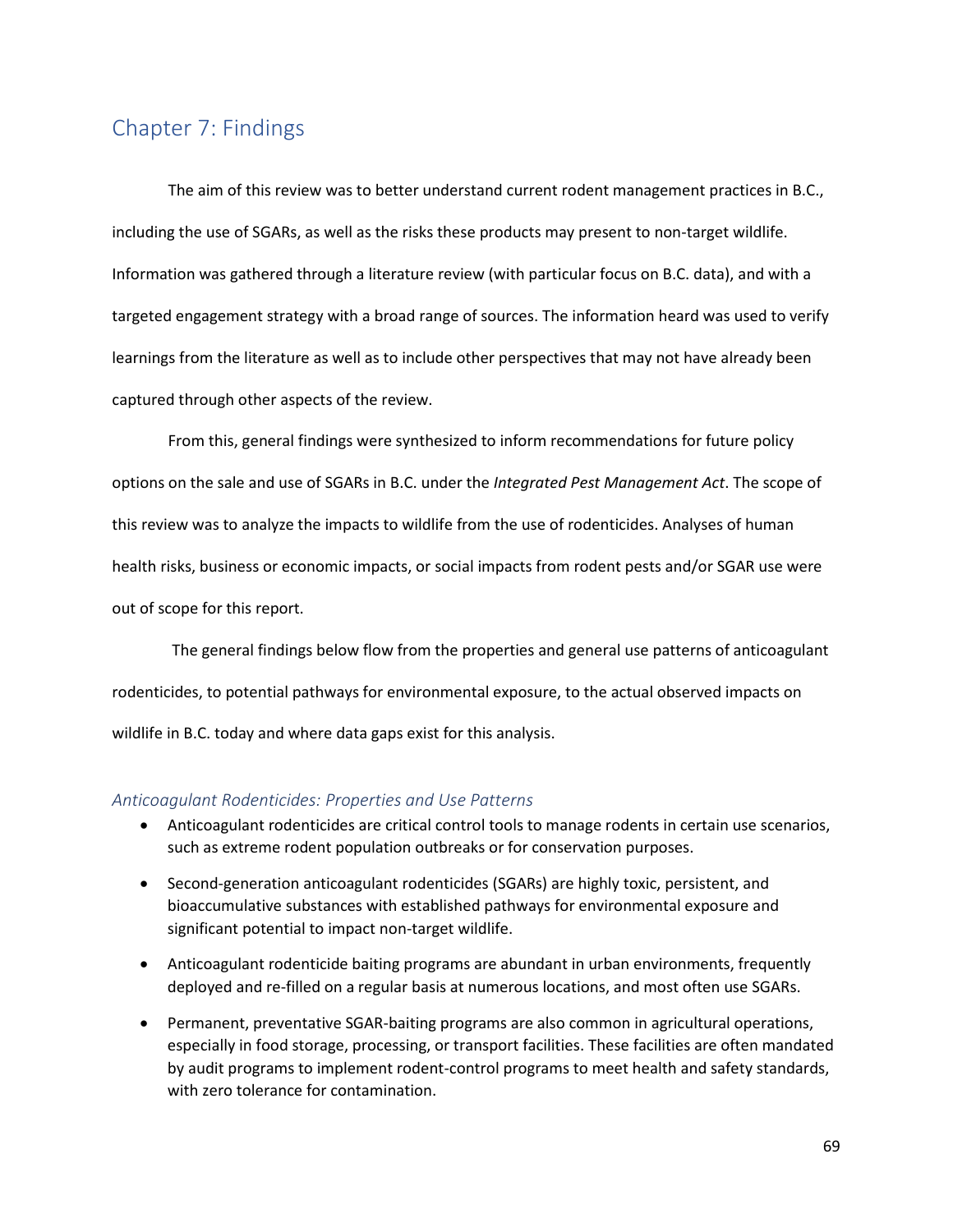- SGARs continue to be registered by regulatory authorities worldwide and remain the dominant rodent control method. This is often attributed to 1) the high demand for control products to protect human health, structural integrity, the food supply chain, and biodiversity; and 2) the lack of effective (and cost-effective) alternatives.
- Rodent management programs that combine exclusion efforts with ongoing environmental sanitation programs provide the most cost-effective and long-term infestation control, and some pest management professionals have shifted to this model.
- In some current use scenarios, the principles of Integrated Pest Management (IPM) are not being applied adequately. Relying on rodenticide baiting without addressing exclusion and sanitation deficiencies will not result in long-term rodent control.
- To be successful, large-scale rodent management programs require ongoing, proactive measures including environmental management (e.g. addressing sanitation deficiencies), with collaboration among municipal agencies, community members, and pest management professionals.
	- $\circ$  Relying on a single control method (e.g. rodenticide baiting) or a complaint-based reactive model will not provide effective or long-term rodent management.

## *Pathways for Environmental Exposure*

- Both intended and non-compliant uses of anticoagulant rodenticides can potentially provide exposure pathways to the environment.
- Non-target wildlife exposure is occurring via secondary poisoning, as well as primary poisoning and possibly tertiary poisoning. Exposure is likely occurring through a combination of pathways, and more information is needed to understand the extent to which these occur for a given species and how anticoagulant rodenticide residues may spread through the food chain.
- Frequent and ongoing baiting programs in both urban and agricultural areas provide the potential for a constant stream of anticoagulant rodenticides into the environment through both target and non-target animal exposure.
	- $\circ$  Providing a continuous source of anticoagulant rodenticides to a rodent population in the same area also increases the likelihood of resistance development.
- Sensitivity to anticoagulant rodenticides appears to be interspecific and intraspecific. There is no consistent concentration of detected residues known to result in a lethal dose in non-target wildlife, and estimates range over orders of magnitude.
- The proportion of mortalities attributed to anticoagulant rodenticide toxicity, as determined by necropsy of submitted wildlife specimens, are much lower than detected exposure rates. A relatively low number of tested carcasses are determined to have died from rodenticide toxicity, even if rodenticide residues are detected in the animal.
- Many researchers suggest that sublethal effects from anticoagulant rodenticide exposure can contribute to other causes of mortality, and this requires further investigation.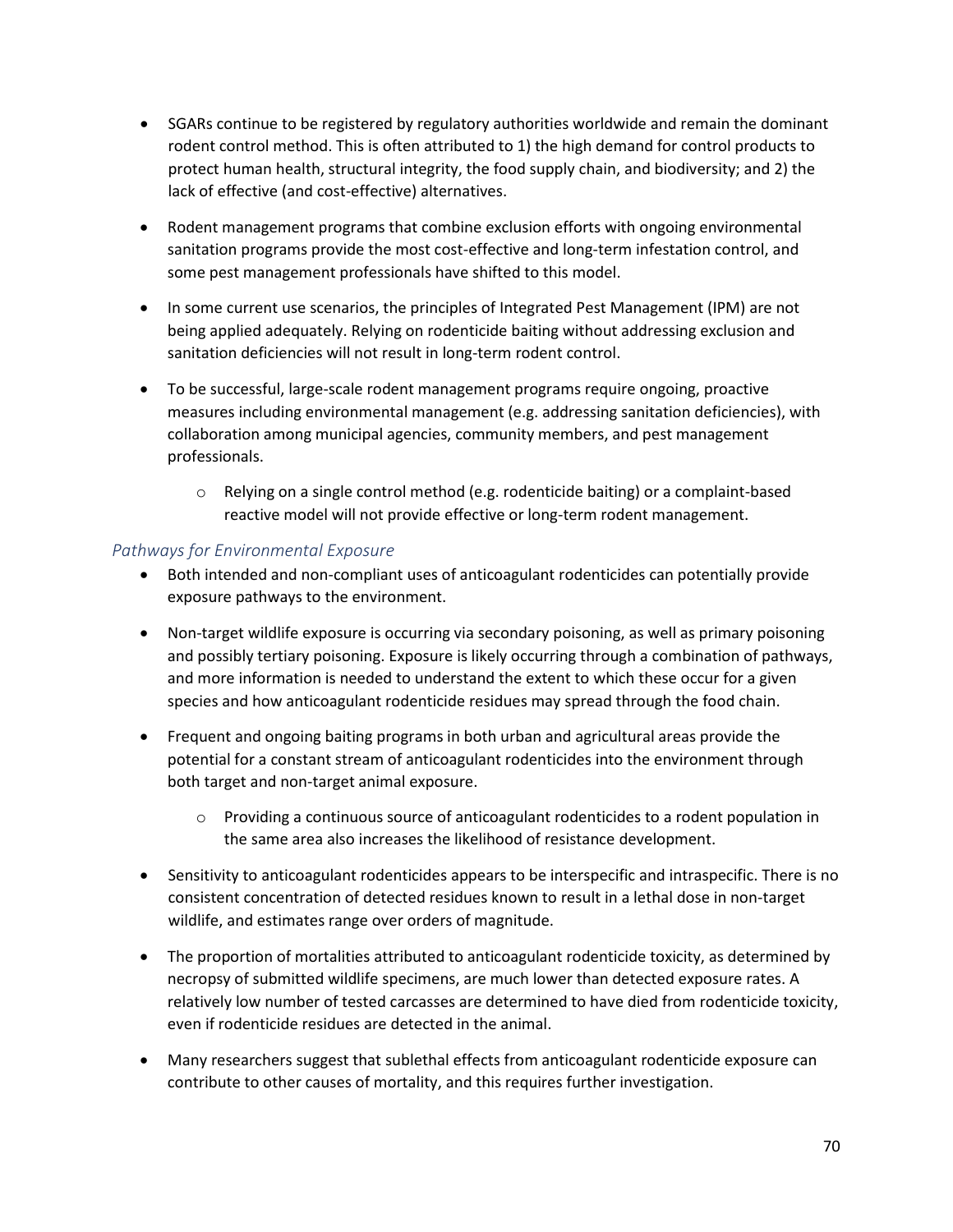• Effects to non-target wildlife from cumulative exposures to rodenticides or from ingesting combinations of different types of SGARs could have outcomes beyond simple additive effects.

## *Observed Impacts*

- People in B.C. are concerned about the potential impacts of rodenticides to wildlife. This was heard almost universally through engagement with pest management professionals, agricultural operators, technical experts, research scientists, Indigenous peoples, non-governmental organizations, and community members.
- There are significant and increasing levels (both in frequency and concentration) of anticoagulant rodenticide residues being detected in non-target wildlife in B.C., across Canada, and around the world.
- Of the anticoagulant rodenticides, SGAR residues are most frequently detected, and often more than one type of SGAR is detected in a single individual.
- There is no background population monitoring of wildlife rodenticide exposure in B.C.; therefore, the magnitude of exposure in a natural population of any species is unknown.
- Data should be carefully considered within the context and limitations from which it is collected (i.e. opportunistic collection of dead or moribund animals, typically in regions with higher populations and higher rodenticide use). This results in a non-random population sampling and data bias.
- Current research does not show significant temporal or landscape trends in non-target exposure, which may be skewed by the sample collection methods.
- While individual non-target wildlife mortalities due to rodenticide toxicity have been documented in B.C., whether there are any population-level effects remains unclear. However, for vulnerable populations (for example, species at risk or isolated populations), individual effects must be carefully considered.
- B.C. data compiled by provincial and federal wildlife agencies over a five-year period showed the most frequent causes of death for submitted owls and raptors were physical trauma (e.g. collisions, electrocutions) or physiological (e.g. starvation, stress hemorrhage).
- Due to the sampling bias and potential for sublethal effects contributing to the ultimate cause of death, more research is needed to quantify the actual proportion of rodenticide-exposed nontarget wildlife that die from rodenticide toxicity.
- The next federal re-evaluation of SGARs is scheduled to begin in 2022. The most current data on risks to wildlife from SGARs will be included in Health Canada's extensive risk assessment processes and any new mitigation measures will be proposed for public consultation.
	- o A large dataset of non-target wildlife exposure from western Canada is expected to be published by Environment and Climate Change Canada in the near future.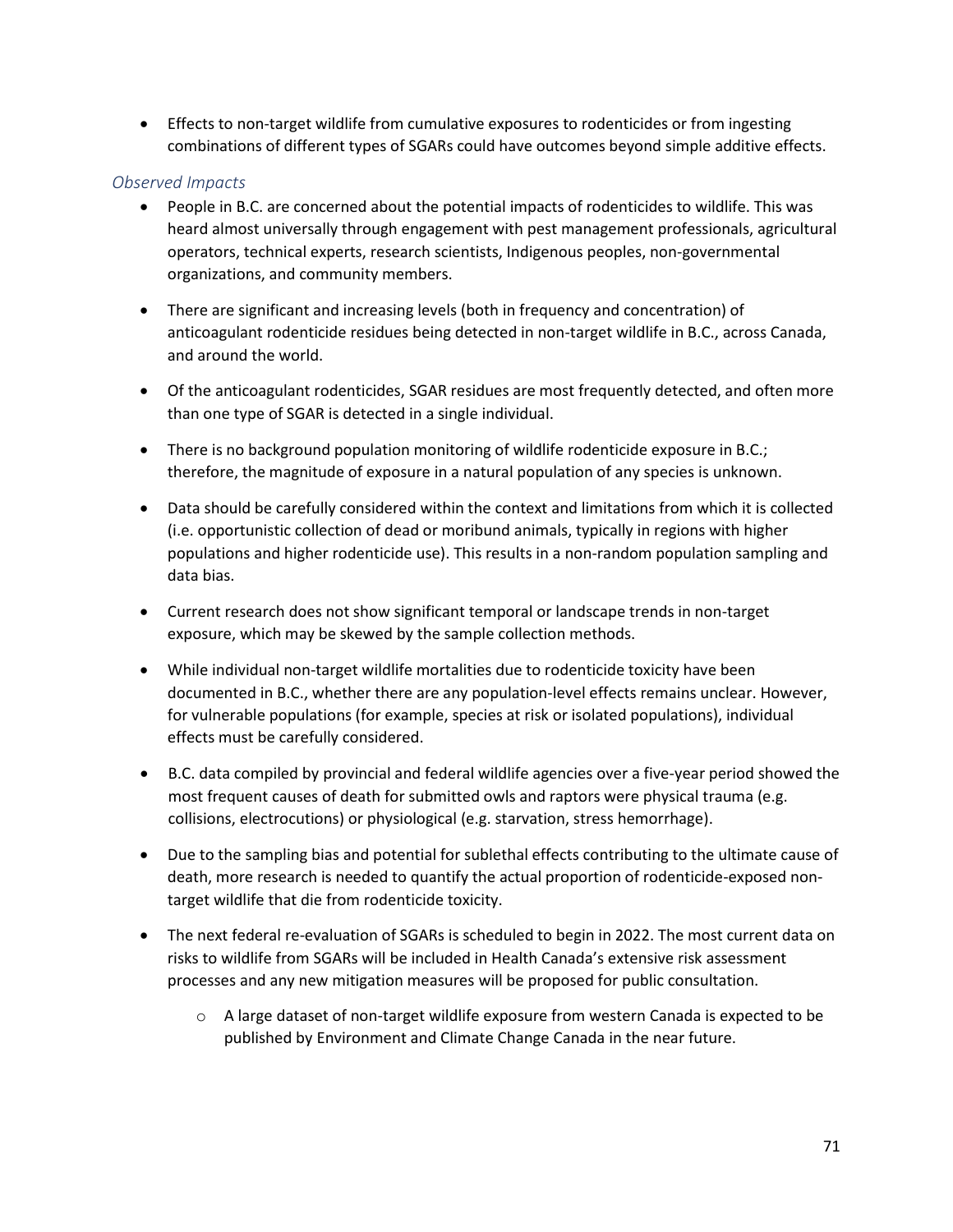# References

Albert, C.A.; Wilson, L.K.; Mineau, P.; Trudeau, S.; and Elliott, J.E. (2010). Anticoagulant rodenticides in three owl species from Western Canada, 1988-2003. *Arch Environ Contam Toxicol, 58,* 451-459.

Atkinson, I. (1985). The spread of commensal species of *Rattus* to oceanic islands and their effect on island avifaunas. In P.J. Moors (Ed.), *Conservation of Island Birds* (pp. 35-81). Cambridge.

Barn Owls BC (2015). Farming with barn owls in B.C. Available online at: [http://www.barnowlsbc.ca/uploads/3/0/2/7/30276721/farming\\_with\\_barn\\_owls\\_in\\_bc\\_october\\_2015.](http://www.barnowlsbc.ca/uploads/3/0/2/7/30276721/farming_with_barn_owls_in_bc_october_2015.pdf) [pdf](http://www.barnowlsbc.ca/uploads/3/0/2/7/30276721/farming_with_barn_owls_in_bc_october_2015.pdf) (accessed 31 October 2021).

Berny, P.; Esther, A.; Jacob, J.; and Prescott, C. (2018). Development of resistance to anticoagulant rodenticides in rodents. In N.W. van den Brink, J.E. Elliott, R.F. Shore, and B.A. Rattner (Eds.), Anticoagulant Rodenticides and Wildlife (1<sup>st</sup> ed., pp. 259-286). Springer.

Boase, R. and Nassichuk, E. (2019). Information report to council: Bait traps and rodenticide – preliminary investigation update. District of North Vancouver.

British Columbia Ministry of Environment and Climate Change Strategy (2013). 2010 Pesticide Sales in British Columbia. Available online at[: https://www2.gov.bc.ca/assets/gov/environment/pesticides-and](https://www2.gov.bc.ca/assets/gov/environment/pesticides-and-pest-management/publications-and-guides/surveys/2010_pesticide_sales.pdf)[pest-management/publications-and-guides/surveys/2010\\_pesticide\\_sales.pdf](https://www2.gov.bc.ca/assets/gov/environment/pesticides-and-pest-management/publications-and-guides/surveys/2010_pesticide_sales.pdf) (accessed 14 October 2021).

British Columbia Ministry of Environment and Climate Change Strategy (2019). 2015 Pesticide Sales in British Columbia. Available online at[: https://www2.gov.bc.ca/assets/gov/environment/pesticides-and](https://www2.gov.bc.ca/assets/gov/environment/pesticides-and-pest-management/publications-and-guides/surveys/2015_pesticide_sales_in_british_columbia_-_integrated_pest_management_program_-_final.pdf)[pest-management/publications-and-guides/surveys/2015\\_pesticide\\_sales\\_in\\_british\\_columbia\\_-](https://www2.gov.bc.ca/assets/gov/environment/pesticides-and-pest-management/publications-and-guides/surveys/2015_pesticide_sales_in_british_columbia_-_integrated_pest_management_program_-_final.pdf) [\\_integrated\\_pest\\_management\\_program\\_-\\_final.pdf](https://www2.gov.bc.ca/assets/gov/environment/pesticides-and-pest-management/publications-and-guides/surveys/2015_pesticide_sales_in_british_columbia_-_integrated_pest_management_program_-_final.pdf) (accessed 14 October 2021).

CanadaGAP (2020a). CanadaGAP Food Safety Manual for Fresh Fruits and Vegetables. Available online at: [https://www.canadagap.ca/wp-content/uploads/English/Manuals/Version-8.0/CORRECTED-](https://www.canadagap.ca/wp-content/uploads/English/Manuals/Version-8.0/CORRECTED-CanadaGAP-Fruit-and-Vegetable-Manual-8.0-2020-ENG.pdf)[CanadaGAP-Fruit-and-Vegetable-Manual-8.0-2020-ENG.pdf](https://www.canadagap.ca/wp-content/uploads/English/Manuals/Version-8.0/CORRECTED-CanadaGAP-Fruit-and-Vegetable-Manual-8.0-2020-ENG.pdf) (accessed 20 October 2021).

CanadaGAP (2020b). CanadaGAP Food Safety Manual for Greenhouse Product. Available online at: [https://www.canadagap.ca/wp-content/uploads/English/Manuals/Version-8.0/CORRECTED-](https://www.canadagap.ca/wp-content/uploads/English/Manuals/Version-8.0/CORRECTED-CanadaGAP-Greenhouse-Manual-8.0-2020-ENG-fillable.pdf)[CanadaGAP-Greenhouse-Manual-8.0-2020-ENG-fillable.pdf](https://www.canadagap.ca/wp-content/uploads/English/Manuals/Version-8.0/CORRECTED-CanadaGAP-Greenhouse-Manual-8.0-2020-ENG-fillable.pdf) (accessed 20 October 2021).

Colvin, B.A.; Hegdal, P.L.; and Jackson, W.B. (1988). Review of non-target hazards associated with rodenticide use in the USA. *Bull. OEPP, 18,* 301-308.

Colvin, B.A. and Jackson, W.B. (1999). Urban rodent control programs for the  $21<sup>st</sup>$  century. In G.R. Singleton, L.A. Hinds, H. Liers, and Z. Zhang (Eds.), *Ecologically-Based Rodent Management* (pp. 243- 257), Australian Centre for International Agricultural Research.

Corrigan, R. (2001). Rodent Control: A Practical Guide for Pest Management Professionals. GIE Inc., Publishers.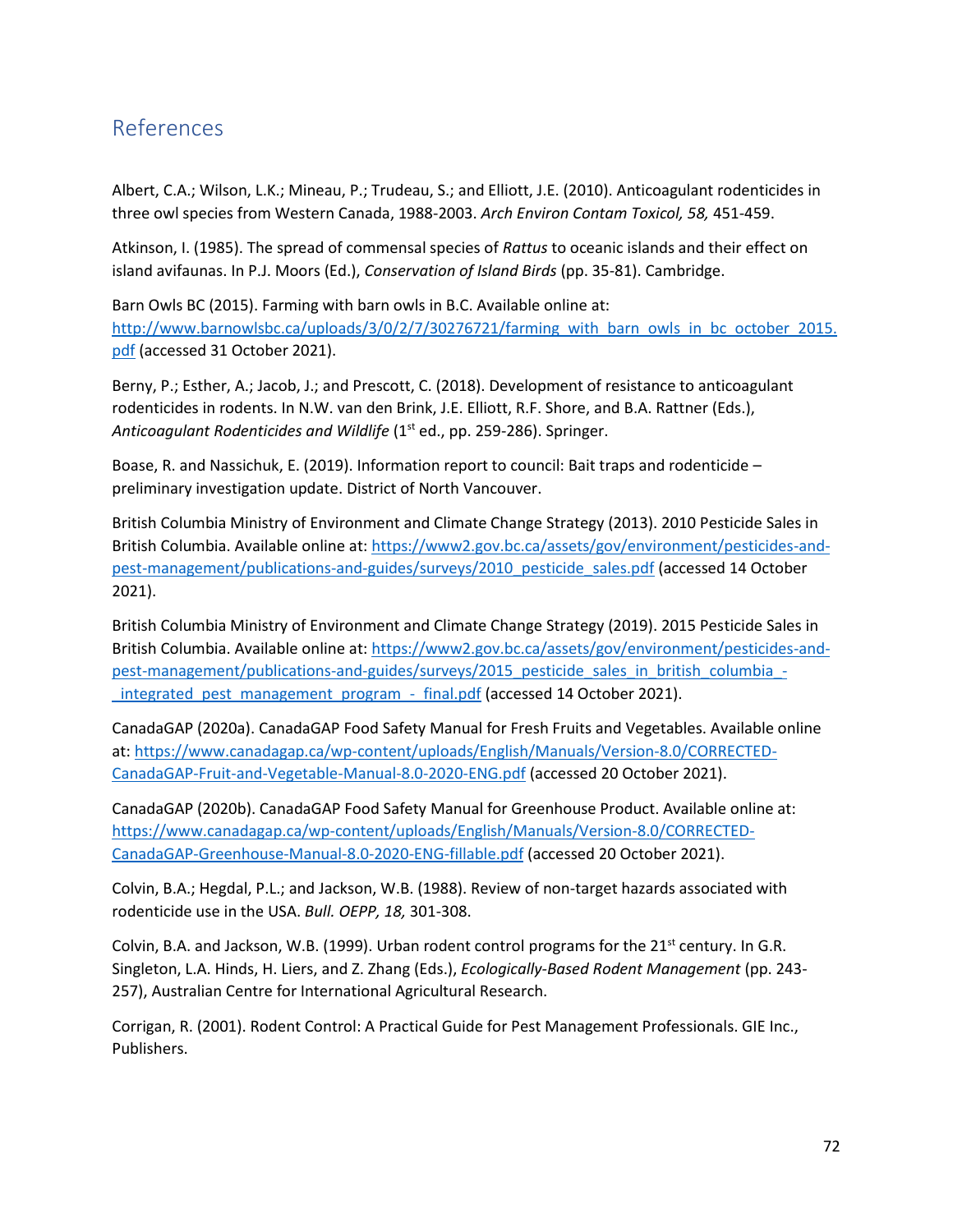Cox, P. and Smith, R.H. (1992). Rodenticide ecotoxicology: pre-lethal effects of anticoagulants on rat behaviour. *Proc. 15th Veterbr. Pest Conf.* (J.E. Borrecco and R.E. Marsh, Eds.) Univ. of Calif., Davis, 165- 170.

Dwyer, J.F.; Hindmarch, S.; and Kratz, G.E. (2018). Raptor mortality in urban landscapes. In C.W. Boal and C.R. Dykstra (Eds.), *Urban Raptors: Ecology and Conservation of Birds of Prey in Cities* (pp. 199-213). Island Press.

Eason, C.T.; Murphy, E.C.; Wright, G.R.G.; and Spurr, E.B. (2002). Assessment of risks of brodifacoum to non-target birds and mammals in New Zealand. *Ecotoxicology, 11,* 35-48.

Elliott, J.E.; Hindmarch, S.; Albert, C.A.; Emery, J.; Mineau, P.; and Maisonneuve, F. (2014). Exposure pathways of anticoagulant rodenticides to nontarget wildlife. *Environ. Monit. Assess., 186,* 895-906.

Elliott, J.E.; Rattner, B.A.; Shore, R.F.; and van den Brink, N.W. (2016). Paying the pipers: Mitigating the impact of anticoagulant rodenticides on predators and scavengers. *BioScience, 66,* 401-407.

Environment and Climate Change Canada (2018). Management plan for the ancient murrelet (*Synthliboramphus antiquus*) in Canada. Species at Risk Act Management Plan Series. Environment and Climate Change Canada.

Erickson, W. and Urban, D. (2004). Potential risks of nine rodenticides to birds and nontarget mammals: A comparative approach. United States Environmental Protection Agency.

Fisher, P.M. (2009). Residual concentrations and persistence of the anticoagulant rodenticides brodifacoum and diphacinone in fauna. PhD Thesis. Lincoln University.

Frye, M. (2021). Exclusion essentials: Key to successful rodent control. PCT Business Booster Webinar Series (14 April 2021).

Gabriel, M.W.; Woods, L.W.; Poppenga, R.; Sweitzer, R.A.; Thompson, C.; Matthews, S.M.; Higley, J.M.; Keller, S.M.; Purcell, K.; Barrett, R.H.; Wengert, G.M.; Sacks, B.N.; and Clifford, D.L. (2012). Anticoagulant rodenticides on our public and community lands: Spatial distribution of exposure and poisoning of a rare forest carnivore. *PLOS ONE, 7,* e401163.

Gill, C.; Wein, L.; Howald, G.; and McClelland, P. (2014). Challenges associated with eradicating invasive rodents from islands: Lessons learned. *Proc. 26th Veterbr. Pest Conf.* (R.M. Timm and J.M. O'Brien, Eds.) Univ. of Calif., Davis, 118-124.

Hegdal, P.L. and Blaskiewicz, R.W. (1984). Evaluation of the potential hazard to barn owls of Talon (brodifacoum bait) used to control rats and house mice. *Environ. Toxicol. Chem., 3,* 167-179.

Hegdal, P.L. and Colvin, B.A. (1988). Potential hazard to eastern screech-owls and other raptors of brodifacoum bait used for vole control in orchards. *Environ. Toxicol. Chem., 7,* 245-260.

Keitt, B.; Griffiths, R.; Boudjelas, S.; Broome, K.; Cranwell, S.; Millett, J.; Pitt, W.; and Samaniego-Herrera, A. (2015). Best practice guidelines for rat eradication on tropical islands. *Biol. Conserv., 185,* 17-26.

Health Canada (2021a). Pesticide Label Search. Available online at: [https://pr-rp.hc-sc.gc.ca/ls-re/index](https://pr-rp.hc-sc.gc.ca/ls-re/index-eng.php)[eng.php](https://pr-rp.hc-sc.gc.ca/ls-re/index-eng.php) (accessed 24 September 2021).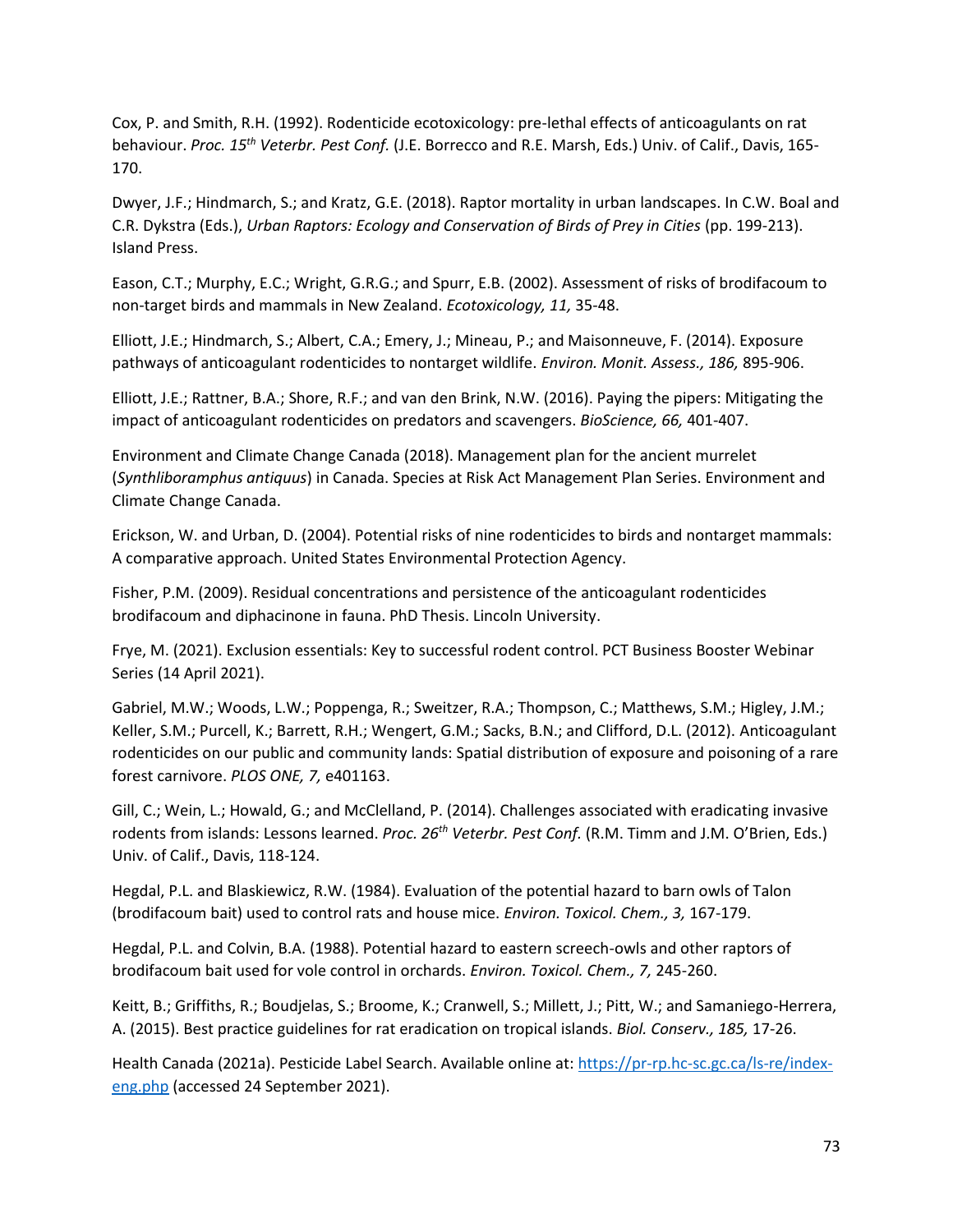Health Canada (2021b). Pesticide Incident Reporting Database. Available online at: [https://pr-rp.hc](https://pr-rp.hc-sc.gc.ca/pi-ip/disclaimer-avertissement-eng.php)[sc.gc.ca/pi-ip/disclaimer-avertissement-eng.php](https://pr-rp.hc-sc.gc.ca/pi-ip/disclaimer-avertissement-eng.php) (accessed 15 October 2021).

Himsworth, C.G. (2020). Living with rats: Could an ecosystem lens provide new insights into urban rat control? In C. Stephen (Ed.), *Animals, Health, and Society* (1<sup>st</sup> ed., pp. 281-289). CRC Press.

Hindmarch, S. and Elliott, J.E. (2014). Comparing the diet of great horned owls (*Bubo virginianus*) in rural and urban areas of southwestern British Columbia. *Can. Field-Nat., 128,* 393-399.

Hindmarch, S. and Elliott, J.E. (2015). When owls go to town: The diet of urban barred owls. *J. Raptor Res., 49,* 66-74.

Hindmarch, S. and Elliott, J.E. (2018). Ecological factors driving uptake of anticoagulant rodenticides in predators. In N.W. van den Brink, J.E. Elliott, R.F. Shore, and B.A. Rattner (Eds.), *Anticoagulant Rodenticides and Wildlife* (1<sup>st</sup> ed., pp. 229-258). Springer.

Hindmarch, S.; Elliott, J.E.; and Morzillo, A. (2018). Rats! What triggers us to control for rodents? Rodenticide user survey in British Columbia, Canada. *Int. J. Environ. Stud., 75,* 1011-1030.

Hindmarch, S.; Rattner, B.A.; and Elliott, J.E. (2019). Use of blood clotting assays to assess potential anticoagulant rodenticide exposure and effects in free-ranging birds of prey. *Sci. Total Environ., 657,*  1205-1216.

Hindmarch, S. (2021). Good Nature© piston trap trial on farms in Delta Fall 2020/Spring 2021.

Howald, G.; Donlan, C.J.; Galvan, J.P.; Russell, J.C.; Parkes, J.; Samaniego, A.; Wang, Y.; Veitch, D.; Genovesi, P.; Pascal, M.; Saunders, A.; and Tershy, B. (2007). Invasive rodent eradication on islands. *Conserv. Biol., 21,* 1258-1268.

Huang, A.C.; Elliott, J.E.; Hindmarch, S.; Lee, S.L.; Maisonneuve, F.; Bowes, V.; Cheng, K.M.; and Martin, K. (2016). Increased rodenticide exposure rate and risk of toxicosis in barn owls (*Tyto alba*) from southwestern Canada and linkage with demographic but not genetic factors. *Ecotoxicology, 25,* 1061- 1071.

Jackson, W.B. (1998). Ecology of pest rodents in the urban environment. In: R.S. Ambasht (Ed.), *Modern trends in ecology and environment* (pp. 101-113). Backhuys Publishers.

Jacquot, M.; Coeurdassier, M.; Couval, G.; Renaude, R.; Pleydell, D.; Truchetet, D.; Raoul, F.; and Giradoux, P. (2013). Using long-term monitoring of red fox populations to assess changes in rodent control practices. *J. Appl. Ecol., 50,* 1406-1414.

Lee, M.J.; Byers, K.A.; Stephen, C.; Patrick, D.M.; Corrigan, R.; Iwasawa, S.; and Himsworth, C.G. (2022). [Manuscript submitted for publication]. School of Population of Public Health, University of British Columbia.

Liu, J.; Xiong, K.; Ye, X.; Zhang, J.; Yang, Y.; and Ji, L. (2015). Toxicity and bioaccumulation of bromadiolone to earthworm *Eisenia fetida*. *Chemosphere, 135,* 250-256.

Lohr, M.T. (2018). Anticoagulant rodenticide exposure in an Australian predatory bird increases with proximity to developed habitat. *Sci. Total Environ., 643,* 134-144.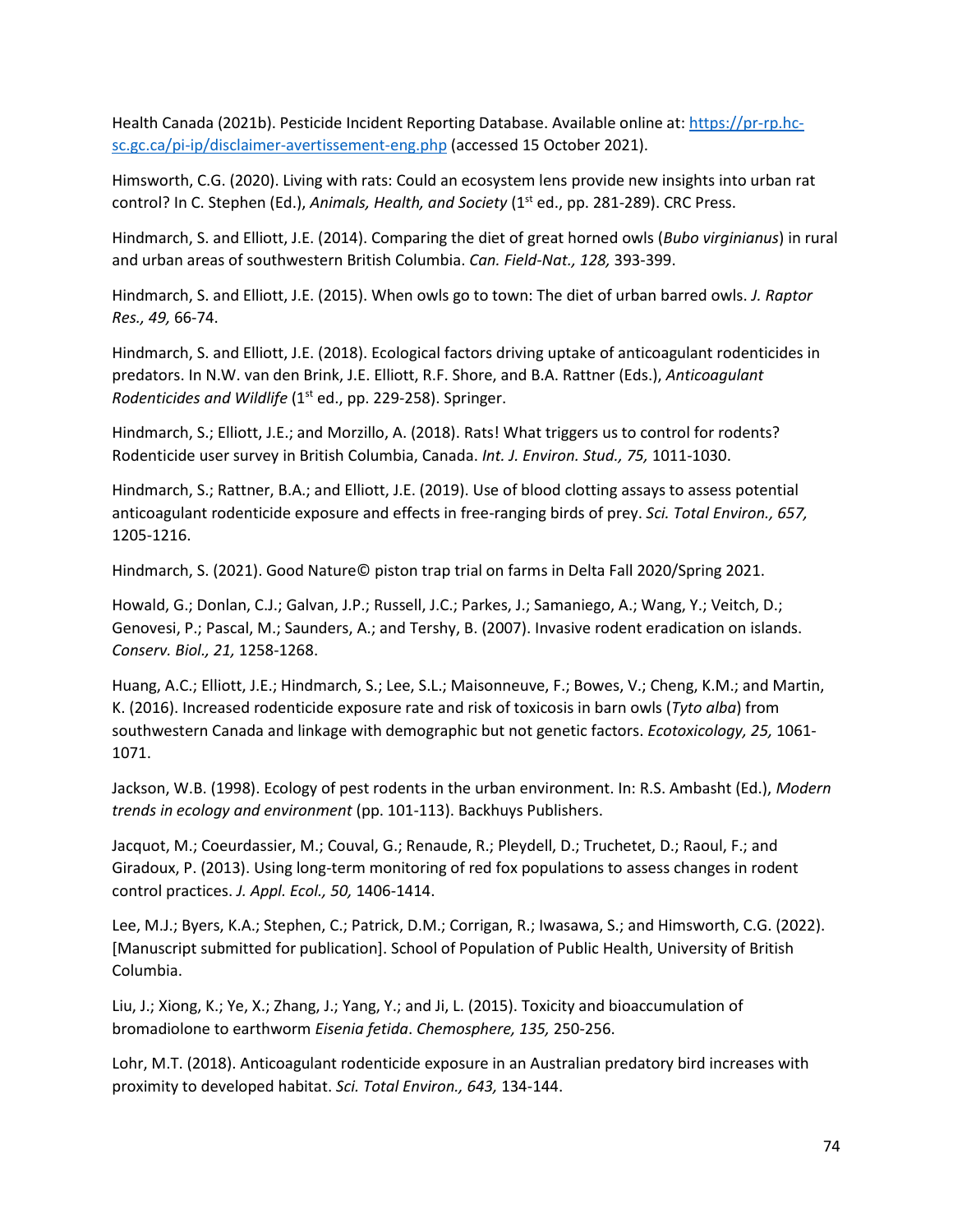Lopez-Perea, J.J.; Camarero, P.R.; Molina-Lopez, R.A.; Parpal, L.; Obon, E.; Sola, J.; and Mateo, R. (2015). Interspecific and geographical differences in anticoagulant rodenticide residues of predatory wildlife from the Mediterranean region of Spain. *Sci. Total Environ., 511,* 259-267.

Lopez-Perea, J.J. and Mateo, R. (2018). Secondary exposure to anticoagulant rodenticides and effects on predators. In N.W. van den Brink, J.E. Elliott, R.F. Shore, and B.A. Rattner (Eds.), *Anticoagulant Rodenticides and Wildlife* (pp. 159-193). Springer.

Mallis, A. (1990). Handbook of Pest Control (7<sup>th</sup> ed.). Franzak & Foster Co.

Mason, G. and Littin, K.E. (2003). The humaneness of rodent pest control. *Anim. Welf., 12,* 1-37.

McDonald, J.L.; Maclean, M.; Evans, M.R.; and Hodgson, D.J. (2015). Reconciling actual and perceived rates of predation by domestic cats. *Ecol. Evol., 5,* 2745-2753.

Meyer, A. (2003). Urban commensal rodent control: fact or fiction? In G.R. Singleton, L.A. Hinds, C.J. Krebs, and D.M. Spratt (Eds.), *Rats, mice and people: rodent biology and management* (pp. 446-450). Australian Centre for International Agricultural Research.

Murphy, J. (2021, October 21). *Do you take rodent control seriously?* [Webinar]. Pest Control Technology – Business Growth Webinar.<https://www.pctonline.com/>

Naim, M.; Noor, H.M.; Kasim, A.; and Abu, J. (2011). Comparison of the breeding performance of the barn owl Tyto alba javanica under chemical and bio-based rodenticide baiting in immature oil palms in Malaysia. *Dyn. Biochem. Process Biotechnol. Mol. Biol., 5,* 5-11.

Nakayama, S.M.M.; Morita, A.; Ikenaka,Y.; Mizukawa, H.; and Ishizuka, M. (2019). A review: poisoning by anticoagulant rodenticides in non-target animals globally. *J. Vet. Med. Sci., 81,* 298-313.

Newton, I.; Wyllie, I.; and Freestone, P. (1990). Rodenticide in British barn owls. *Environ. Pollut., 68,* 101- 117.

Newton, I.; Dale, L.; Finnie, J.K.; Freestone, P.; Wright, J.; Wyatt, C.; and Wylie, I. (1999a). Wildlife and Pollution: 1997/98 Annual Report. JNCC Report, No. 285.

Newton, I.; Shore, R.F.; Wyllie, I.; Birks, J.D.S.; and Dale, L. (1999b). Empirical evidence of side-effects of rodenticides on some predatory birds and mammals. In D.P. Cowan and C.J. Feare (Eds.), *Advances in vertebrate pest management* (pp. 347-367). Filander Verlag.

Newton, I. (2018). Foreward. In N.W. van den Brink, J.E. Elliott, R.F. Shore, and B.A. Rattner (Eds.), Anticoagulant Rodenticides and Wildlife (1<sup>st</sup> ed., pp. v-vii). Springer.

Parks Canada. (2021). SGin Xaana Sdiihltl'lxa: Night Birds Returning. Available online at: [https://www.pc.gc.ca/en/pn-np/bc/gwaiihaanas/nature/conservation/restauration-restoration/retour](https://www.pc.gc.ca/en/pn-np/bc/gwaiihaanas/nature/conservation/restauration-restoration/retour-return)[return](https://www.pc.gc.ca/en/pn-np/bc/gwaiihaanas/nature/conservation/restauration-restoration/retour-return) (accessed 16 November 2021).

Parmar, G.; Bratt, H.; Moore, R.; and Batten, P.L. (1987). Evidence for a common binding site *in vivo* for the retention of anticoagulants in rat liver. *Hum. Toxicol., 6,* 431-432.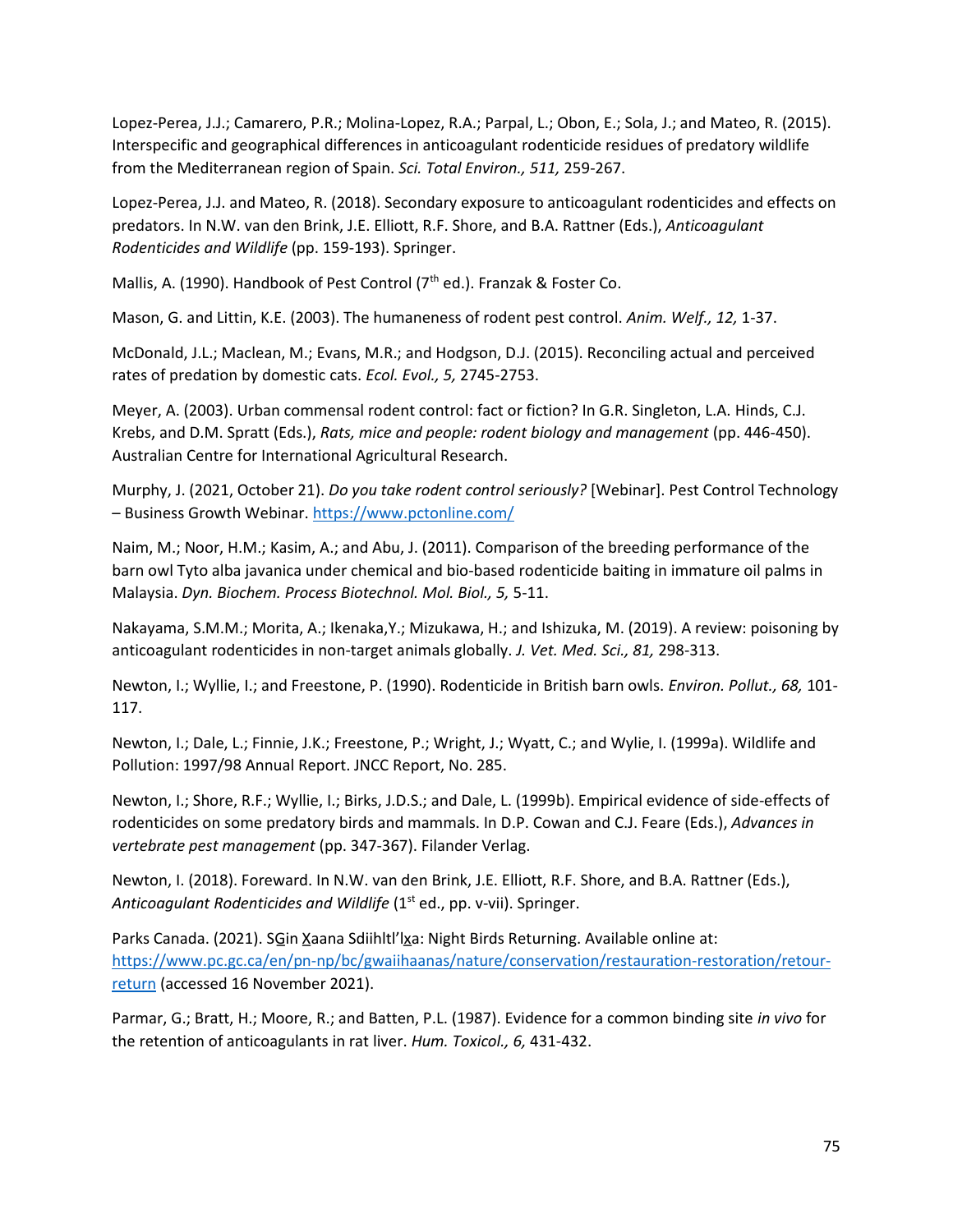Pest Management Regulatory Agency. (2004). Proposed acceptability for continuing registration PACR2004-27: Re-evaluation of brodifacoum, bromadiolone, chlorophacinone, diphacinone and warfarin. Alternative Strategies and Regulatory Affairs Division, Pest Management Regulatory Agency.

Pest Management Regulatory Agency. (2006). Re-evaluation Decision Document RRD2006-11: Brodifacoum, Bromadiolone, Chlorophacinone, Diphacinone and Warfarin. Alternative Strategies and Regulatory Affairs Division, Pest Management Regulatory Agency.

Pest Management Regulatory Agency. (2007). Re-evaluation Note REV2007-04: Update on the Reevaluation of Rodenticides. Alternative Strategies and Regulatory Affairs Division, Pest Management Regulatory Agency.

Pest Management Regulatory Agency. (2010). Re-evaluation Note REV2010-17: Risk Mitigation Measures for Eight Rodenticides. Health Canada Pest Management Regulatory Agency.

Rattner, B.A.; Lazarus, R.S.; Elliott, J.E.; Shore, R.F.; and van den Brink, N. (2014). Adverse outcome pathway and risks of anticoagulant rodenticides to predatory wildlife. *Environ. Sci. Technol., 48,* 8433– 8445.

Rattner, B.A.; Volker, S.F.; Lankton, J.S.; Bean, T.G.; Lazarus, R.S.; and Horak, K.E. (2020). Brodifacoum toxicity in American kestrels (*Falco sparverius*) with evidence of increased hazard on subsequent anticoagulant rodenticide exposure. *Environ. Toxicol. Chem., 39,* 468-481.

Regnery, J.; Friesen, A.; Geduhn, A.; Gockener, B.; Kotthoff, M.; Parrhysius, P.; Petersohn, E.; Reifferscheid, G.; Schmolz, E.; Schulz, R.S.; Schwarzbauer, J.; and Brinke, M. (2019). Rating the risks of anticoagulant rodenticides in the aquatic environment: a review. *Environ. Chem. Lett., 17,* 215-240.

Riley, S.P.D.; Bromley, C.; Poppenga, R.H.; Uzal, F.A.; Whited, L.; Sauvajot, R.M. (2007). Anticoagulant exposure and notoedric mange in bobcats and mountain lions in urban southern California. *J. Wildl. Manag., 71,* 1874-1884.

Ryan, E.A. (2021). Non-target interactions and humane evaluation of a captive bolt trap on commensal rodents. MSc Thesis. University of British Columbia.

Sánchez-Barbudo, I.S.; Camarero, P.R.; and R. Mateo. (2012). Primary and secondary poisoning by anticoagulant rodenticides of non-target animals in Spain. *Sci. Total Environ., 420,* 280-288.

Shore, R.F. and Coeurdassier, M. (2018). Primary exposure and effects in non-target animals. In N.W. van den Brink, J.E. Elliott, R.F. Shore, and B.A Shore, R.F. and Coeurdassier. Rattner (Eds.), *Anticoagulant Rodenticides and Wildlife* (1<sup>st</sup> ed., pp. 135-157). Springer.

Stone, W.B.; Okoniewski, J.C.; and Stedelin, J.R. (1999). Poisoning of wildlife with anticoagulant rodenticides in New York. *J. Wildlife Diseases, 35,* 187-193.

Takács, S.; Musso, A.E.; Gries, R.; Rozenberg, E.; Borden, J.H.; Brodie, B.; and Gries, G. (2018). New food baits for trapping house mice, black rats and brown rats. *Appl. Anim. Behav. Sci., 200,* 130-135.

Tershy, B.R.; Shen, K.; Newton, K.M.; Holmes, N.D.; and D.A. Croll. (2015). The importance of islands for the protection of biological and linguistic diversity. *BioScience, 65,* 592-597.